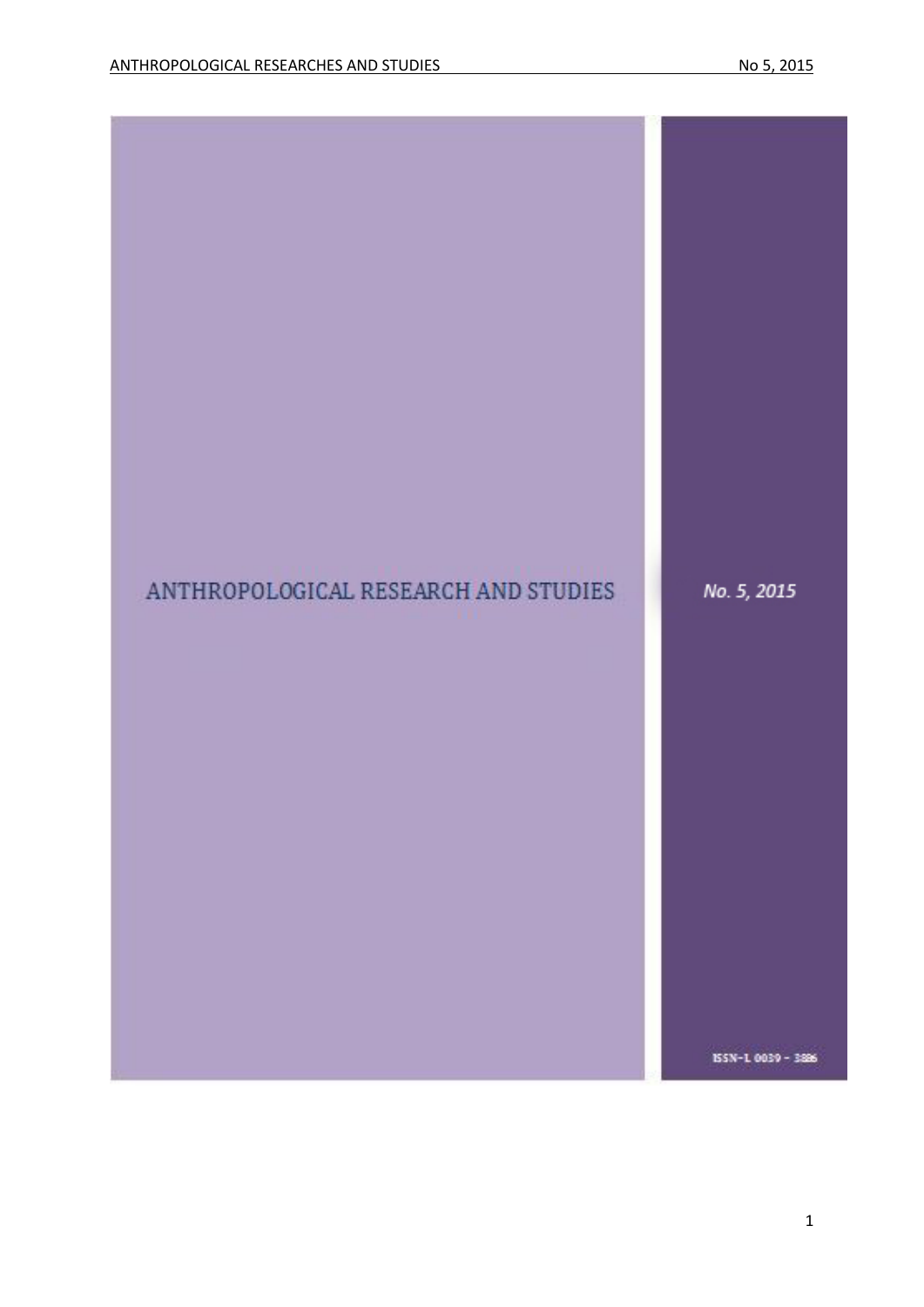#### **Anthropological Researches and Studies publishes**:

I. fundamental and applied research, clinical and field research II. reviews and updates III. case reports IV newsfeeds in scientific meeting and events

#### **Domains**

- bio-medical anthropology: auxology, behavioral ecology, epidemiology, nutrition, sexual-reproductive health, populational biology, etc.

- socio-cultural anthropology: anthropological ethics and methodology, anthropology of religion, culturology, etc.

- paleoanthropology: human osteology, bio-archeology, forensic anthropology, paleopathology, etc.

#### **Editorial board**

Honorary Director: Gheorghiță Geană Chief Editor: Cornelia Rada Deputy-chief Editor: Alexandru Ispas

#### **Specialty editors:**

Adina Baciu (bio-medical anthropology, medicine, psychology) Cornelia Rada (bio-medical anthropology, medicine, psychology) Gabriel Stoiciu (socio-cultural anthropology, sociology, philosophy) Corina Bistriceanu Pantelimon (socio-cultural anthropology, sociology, philosophy) Angela Simalcsik (paleoanthropology) Proof-reading / Technical Editor: Alexandra Neagu

#### **Scientific Board:**

Abdellatif Baali, Cadi Ayyad University, Department of Biology, Marrakech, Morocco. Adina Baciu, "Francisc I. Rainer" Anthropology Institute of the Romanian Academy, Bucharest, Romania. Alexandra Ion, "Francisc I. Rainer" Anthropology Institute of the Romanian Academy, Bucharest, Romania. Andrei Soficaru, "Francisc I. Rainer" Anthropology Institute of the Romanian Academy, Bucharest, Romania. Constantin Schifirneţ, National School of Political Sciences and Public Administration (NSPSPA), Bucharest, Romania. Consuelo Prado, Department of Biology, Autonomous University of Madrid, Spain. Corina Bistriceanu Pantelimon, "Spiru Haret" University, Bucharest, Romania. Cornelia Rada, "Francisc I. Rainer" Anthropology Institute of the Romanian Academy, Bucharest, Romania. Cristina Faludi, "Babeş-Bolyai" University, Faculty of Sociology and Social Assistance, Cluj-Napoca, Romania. Elena Doldor, Queen Mary, University of London School of Business and Management, UK. Emma Surman, Keele Management School, Keele University and Research Institute for Social Sciences, UK. Florina Raicu, "Carol Davila" University of Medicine and Pharmacy, Faculty of Medicine, Bucharest, Romania. Françoise Rovillé-Sausse, National Museum of Natural History/Muséum National d'Histoire Naturelle, Paris, France. Gabriel Stoiciu, "Francisc I. Rainer" Anthropology Institute of the Romanian Academy, Bucharest, Romania. Ion Ghinoiu, "Constantin Brăiloiu" Institute of Ethnography and Folklore, Romanian Academy, Bucharest, Romania. Konstantin S. Khroutski, Institute of Medical Education, Novgorod State University after Yaroslav-the-Wise, Novgorod the Great, Rusia. Lucian-Ştefan Dumitrescu, Institute of Sociology, Romanian Academy, Bucharest, Romania. Luminita Bejenaru. Faculty of Biology, "Alexandru Ioan Cuza" University of Iaşi, Romania. Matei Stîrcea-Crăciun, "Francisc I. Rainer" Anthropology Institute of the Romanian Academy, Bucharest, Romania. Mihaela Kelemen, Keele Management School, Faculty of Humanities and Social Sciences, UK. Mirko Spiroski, Department of Hematology University Medical Center Skopje, Faculty of Medicine, Skopje, Macedonia. Monica Tarcea, University of Medicine and Pharmacy of Târgu Mureș, Faculty of Medicine, Romania. Pavlina Andreeva-Gateva, Faculty of Medicine, Sofia University "St. Kliment Ohridsky", Bulgaria. Robert Simalcsik, "Francisc I. Rainer" Anthropology Institute of the Romanian Academy, Romania. Rodney J Reynolds, Centre for International Health and Development and Department of Anthropology, University College London, Anglia. Svetoslav Handjiev, Bulgarian Association for the Study of Obesity and Related Diseases, Sofia, Bulgaria. Tatjana Pavlica, Faculty for Sciences Department for Biology and Ecology, Novi Sad, Serbia. Valentin Toma, "Francisc I. Rainer" Anthropology Institute of the Romanian Academy, Bucharest, Romania. Victoria Russeva, Institute of Experimental Morphology and Anthropology, Bulgarian Academy of Sciences, Sofia, Bulgaria. Zofia Dworakowska, Institute of Polish Culture, Warsaw, Poland.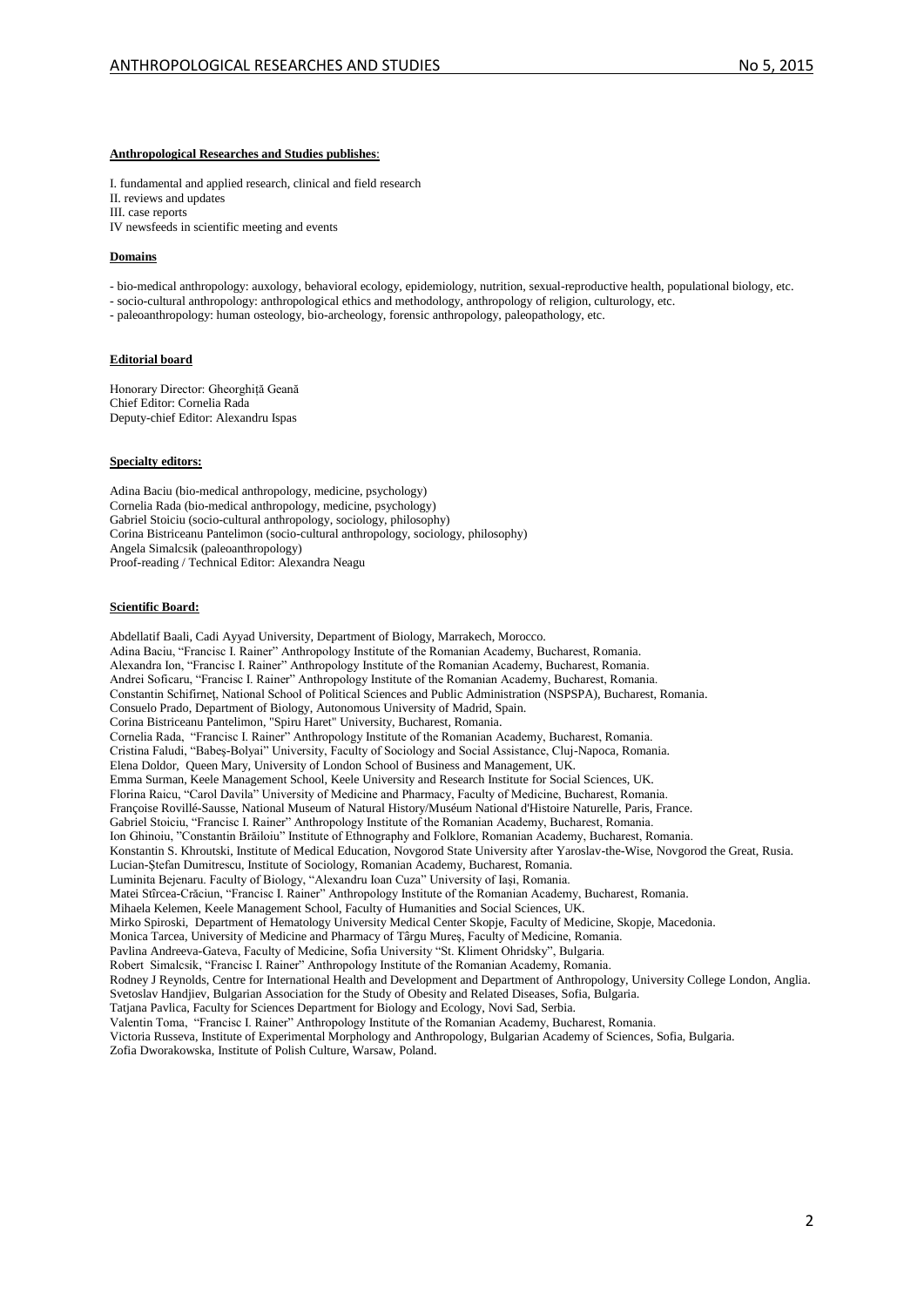### **Foreword**

The fifth issue of ARS (online version) is dedicated to the International Conference titled "SOCIO-PSYCHO-MEDICAL CHANGES IN THE LIFESTYLES OF THE CONTEMPORARY FAMILY", which took place on October 7−8, 2015, in Bucharest, Romania, at the "Francisc I. Rainer" Anthropology Institute of the Romanian Academy. All abstracts were refereed by a double-blind review process under the supervision of the Scientific Committee.

#### **Organizing institutions**

"Francisc I. Rainer" Anthropology Institute of the Romanian Academy, Bucharest, Romania Institute of Philosophy and Sociology of the Polish Academy of Sciences, Warsaw, Poland "Nicolae Testemiţanu"State University of Medicine and Pharmacy, Chișinău, Moldova Republic

### **Conference President**

- **GEANĂ Gheorghiţă, PhD, "Francisc I. Rainer" Anthropology Institute of the Romanian Academy, Bucharest** 

### **Scientific Committee of the Conference**

- BĂLĂCEANU Stolnici Constantin, Acad., "Francisc I. Rainer" Anthropology Institute of the Romanian Academy, Bucharest
- ALBU Adriana, PhD, University of Medicine and Pharmacy "Gr.T.Popa", Iasi, Romania
- BACIU Adina, PhD, "Francisc I. Rainer" Anthropology Institute of the Romanian Academy, Biomedical Department, Bucharest, Romania
- BURDUNIUC Olga, PhD, Public Institution State University of Medicine and Pharmacy "Nicolae Testemiţanu", Chișinău, Republic of Moldova
- BISTRICEANU PANTELIMON Corina, PhD, Department of Social Sciences, "Spiru Haret" University, Bucharest, Romania
- BUTOI Tudorel, PhD, Department of Legal, Political and Administrative Sciences, "Spiru Haret" University, Bucharest, Romania
- CROITORU Cătălina, PhD, Public Institution State University of Medicine and Pharmacy "Nicolae Testemiţanu", Chișinău, Republic of Moldova
- FALUDI Cristina, PhD, Faculty of Sociology and Social Work, "Babeş-Bolyai" University, Cluj-Napoca, Romania
- FERDOHLEB Alexandru, PhD, Public Institution State University of Medicine and Pharmacy "Nicolae Testemiţanu", Chișinău, Republic of Moldova
- FIORILLI Caterina, PhD, LUMSA University, Faculty of Educational Sciences, Roma, Italy
- GEANĂ Gheorghiţă, PhD, "Francisc I. Rainer" Anthropology Institute of the Romanian Academy, Bucharest, Romania
- GLAVCE Cristiana, PhD, "Francisc I. Rainer" Anthropology Institute of the Romanian Academy, Bucharest, Romania
- HALL Dorota, PhD, Institute of Philosophy and Sociology of the Polish Academy of Sciences, Warsaw, Poland
- ISPAS Alexandru, PhD, "Francisc I. Rainer" Anthropology Institute of the Romanian Academy, Bucharest, Romania
- KOVACS Gabor, PhD, Institute of Philosophy of the Hungarian Academy of Sciences, Budapest, Hungary
- KUBIAK Anna, PhD, Institute of Philosophy and Sociology of the Polish Academy of Sciences, Warsaw, Poland
- MARINESCU Valentina, PhD, Faculty of Sociology and Social Work, University of Bucharest, Romania
- MESTER Bela, PhD, Institute of Philosophy of the Hungarian Academy of Sciences, Budapest, Hungary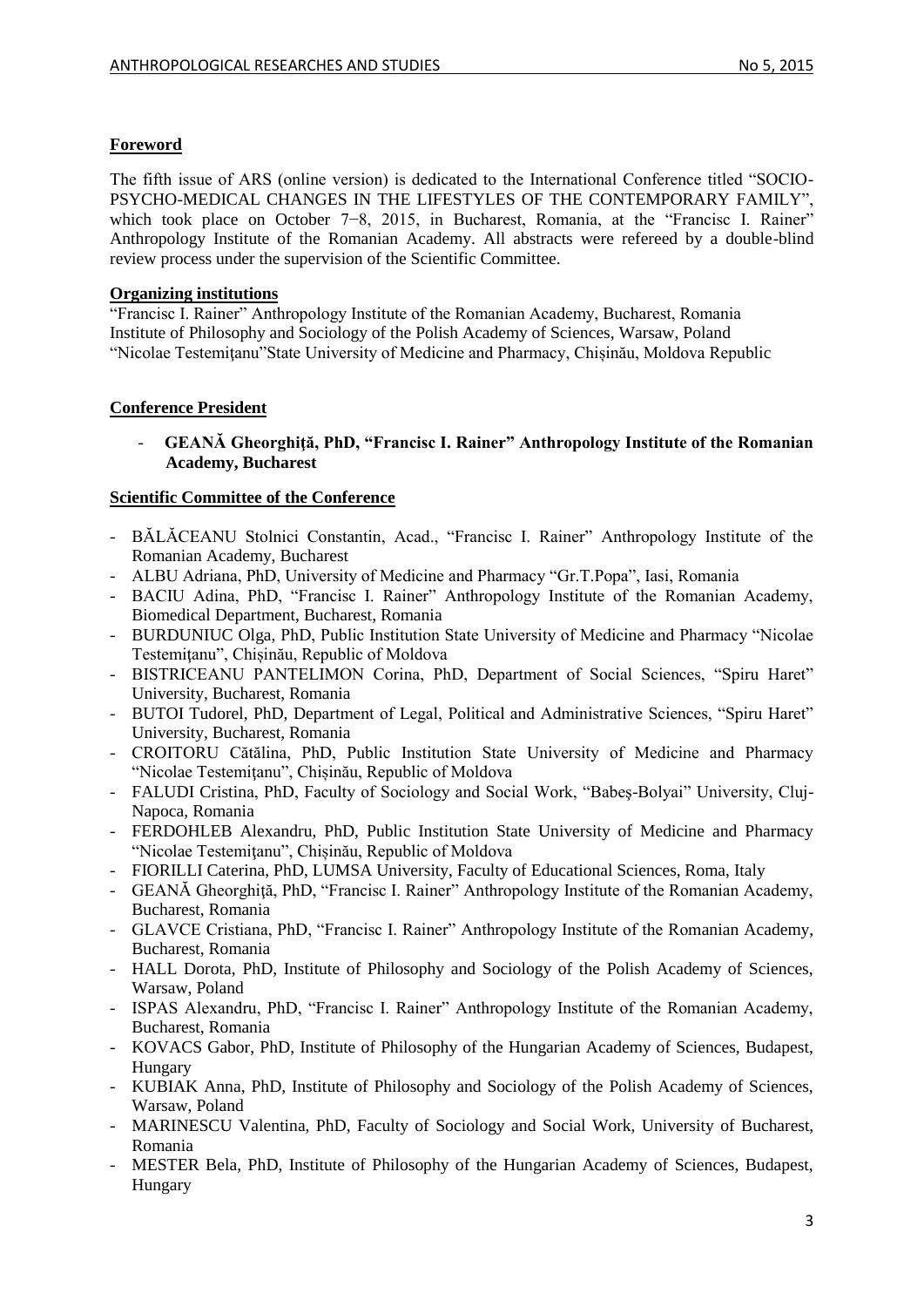- NICOLAE Radu, PhD, Police Academy "Alexandru Ioan Cuza" University, Bucharest, Romania
- PANTEA Valeriu, PhD, National Center of Public Health, Chișinău, Republic of Moldova
- PÎRLOG Mihail, University of Medicine and Pharmacy Craiova, Faculty of Medicine, 5th Department Medical Specialties III, Craiova, Romania
- PAVLICA Tatjana, PhD, Faculty for Sciences, Department for Biology and Ecology, Novi Sad, Serbia
- POPA Camelia, PhD, "Constantin Radulescu Motru" Institute of Philosophy and Psychology of the Romanian Academy, Department of Psychology, Bucharest, Romania
- RADA Cornelia, PhD, "Francisc I. Rainer" Anthropology Institute of the Romanian Academy, Biomedical Department, Bucharest, Romania
- ROCO Mihaela, PhD, Faculty of Psychology and Educational Sciences, Psychology Department, University of Bucharest, Romania
- ROJNOVEANU Gheorghe, PhD, Public Institution State University of Medicine and Pharmacy "Nicolae Testemiţanu", Chișinău, Republic of Moldova
- SMOCZYNSKI Rafal, PhD, Institute of Philosophy and Sociology of the Polish Academy of Sciences, Warsaw, Poland
- TARCEA Monica, PhD, University of Medicine and Pharmacy, Targu-Mures, Romania
- TIHON Aliona, PhD, Public Institution State University of Medicine and Pharmacy "Nicolae Testemiţanu", Chișinău, Republic of Moldova

#### **Organizing committee of the conference:**

- CROITORU Cătălina, PhD, Public Institution State University of Medicine and Pharmacy "Nicolae Testemiţanu", Chișinău, Republic of Moldova
- RADA Cornelia, PhD, "Francisc I. Rainer" Anthropology Institute of the Romanian Academy, Bucharest, Romania
- SMOCZYNSKI Rafal, PhD, Institute of Philosophy and Sociology of the Polish Academy of Sciences, Warsaw, Poland
- CIUHUŢA Mircea, PhD Student, "Francisc I. Rainer" Anthropology Institute of the Romanian Academy, Bucharest, Romania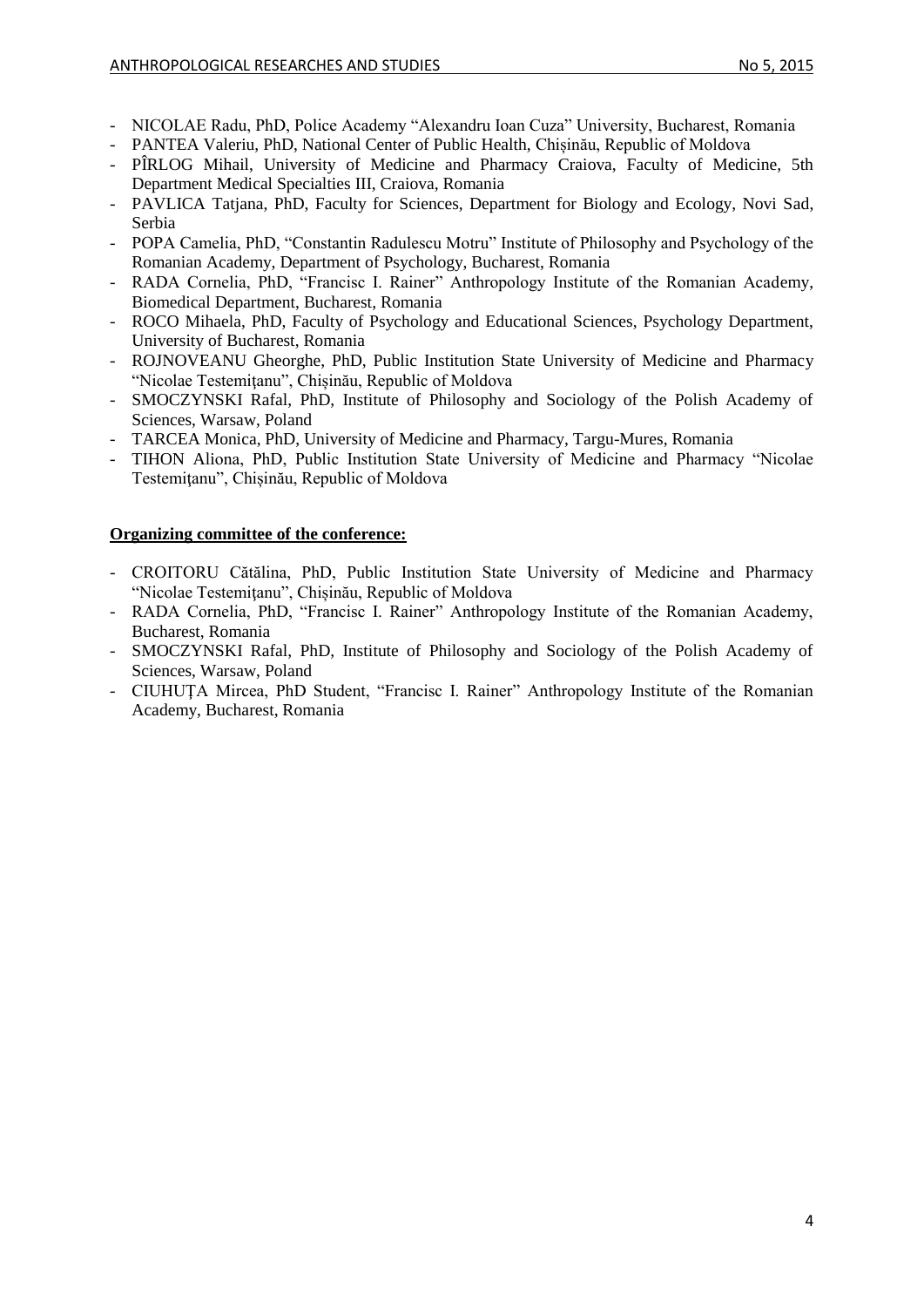## **Contents**

## **Opening Address**

| 1.  | Self-injury in adolescents attending Child and Adolescent Psychiatry Clinic in Tirana, Albania 10         |
|-----|-----------------------------------------------------------------------------------------------------------|
| 2.  | The social-psychological influence of the computer-mediated communications on the family                  |
| 3.  |                                                                                                           |
| 4.  | Prevalence and antibiotic sensitivity pattern of bacteria isolated from nosocomial infections  12         |
| 5.  |                                                                                                           |
| 6.  | Biosafety and biosecurity in microbiological laboratories - challenges and opportunities  13              |
| 7.  | Tobacco consumption among pupils of 5th - 12th grades from rural areas in the Republic of                 |
| 8.  |                                                                                                           |
| 9.  |                                                                                                           |
| 10. |                                                                                                           |
| 11. | Rehabilitation and reintegration of former political persecuted in a post-dictatorship country  17        |
| 12. |                                                                                                           |
|     | 13. Anxiety symptoms among students of Faculty of Technical and Medical Science and the related           |
|     | 14. The effect of valproate versus lithium and carbamazepine in the long-term treatment of bipolar        |
|     | 15. Disability in psychiatric disorders: How frequent is it in patients with two psychiatric disorders or |
|     | 16. Particularities of violence in couple relationships among nowadays Romanian young                     |
|     | 17. Pathways of childlessness in post-communist Romania and Bulgaria: towards a convergent or             |
|     |                                                                                                           |
|     |                                                                                                           |
|     |                                                                                                           |
| 21. | Externalizing problems at school: When children feel low confident with math skills  24                   |
|     | 22. Pattern and frequency of Genetic Disorders among Albanian children with Short Stature  25             |
| 23. | Infant temperament and parenting stress. An explorative study on couples in first and not first           |
|     |                                                                                                           |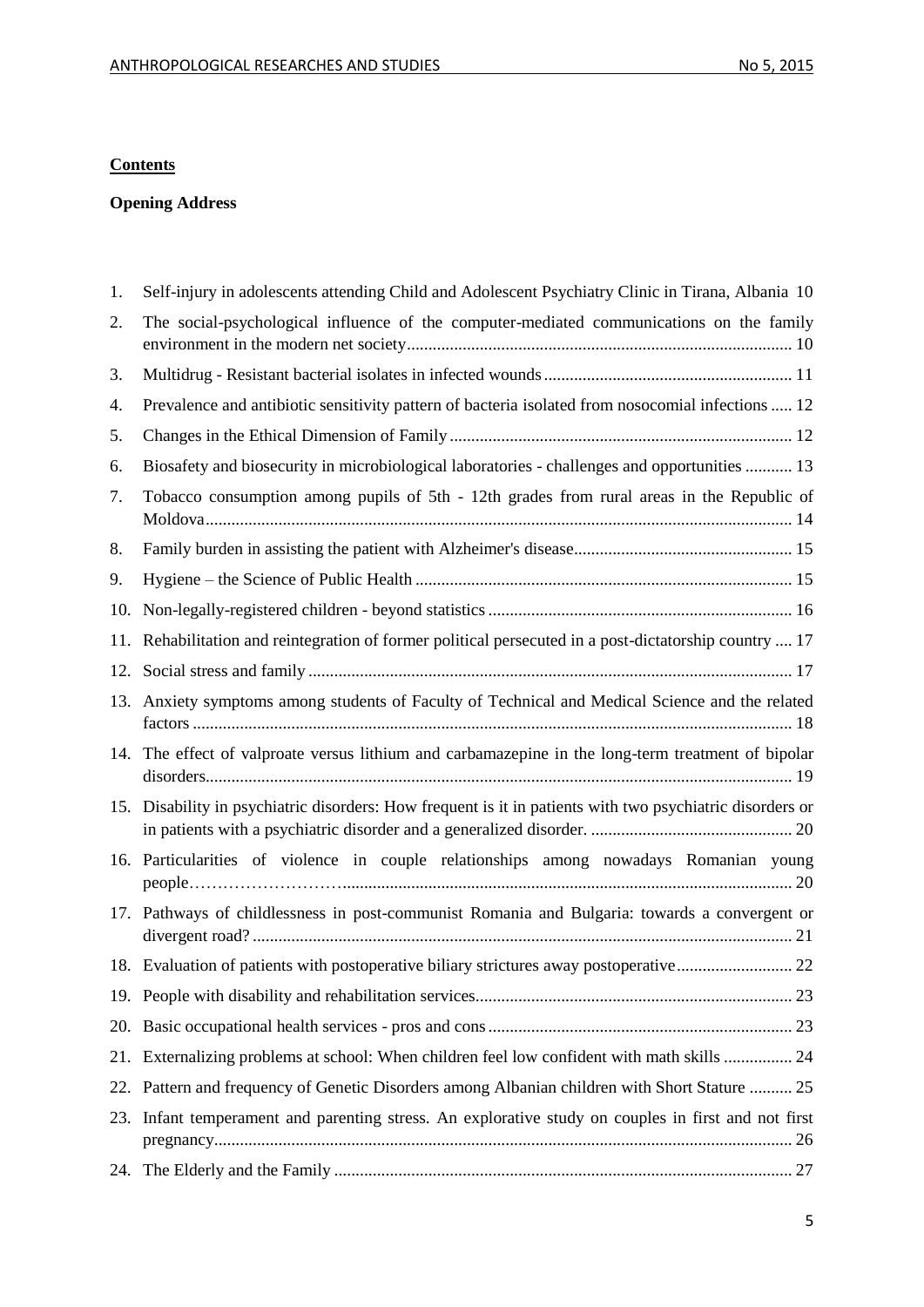| 26. | Religiosity and non-heteronormativity: personal narratives of those who live both  28                 |
|-----|-------------------------------------------------------------------------------------------------------|
| 27. | Education in the nutritional lifestyle in children and parents - "School for Health"  29              |
| 28. |                                                                                                       |
| 29. | From gentry intellectuals to party bureaucrats – society, intellectuals and power in the theory of    |
|     |                                                                                                       |
| 31. |                                                                                                       |
| 32. |                                                                                                       |
| 33. | Communication and health in Romania – The case of public campaigns about hepatitis 33                 |
| 34. | Professional expectations in Psychology:A comparison between Psychology's students and                |
|     |                                                                                                       |
|     | 36. From the Noblemen's Ideal Commonwealth to the Scholars' Imagined Republic                         |
| 37. |                                                                                                       |
| 38. |                                                                                                       |
| 39. | Socio-cultural changes in the lifestyles of the contemporary Bulgarian family  37                     |
| 40. |                                                                                                       |
| 41. | Why do cohabiting couples decide to marry? Insights from focus group interviews in Poland 39          |
| 42. | Reasons and methods for suicide and suicide attempts in Bulgaria between 2009 and 2014  39            |
| 43. |                                                                                                       |
| 44. |                                                                                                       |
| 45. | Attitudes towards homosexuality in a sample of Novi Sad (Serbia) population  42                       |
|     |                                                                                                       |
|     |                                                                                                       |
|     | 48. Anthropometrical traits in children from Vojvodina (The Republic of Serbia) and Belarus  44       |
|     |                                                                                                       |
|     |                                                                                                       |
|     | 51. Information and communication technologies in everyday life activities of 46                      |
|     |                                                                                                       |
|     |                                                                                                       |
|     |                                                                                                       |
|     |                                                                                                       |
|     |                                                                                                       |
|     | 57. Attitudes toward emigration of the first-year medicine students - the good, the bad and the worse |
|     |                                                                                                       |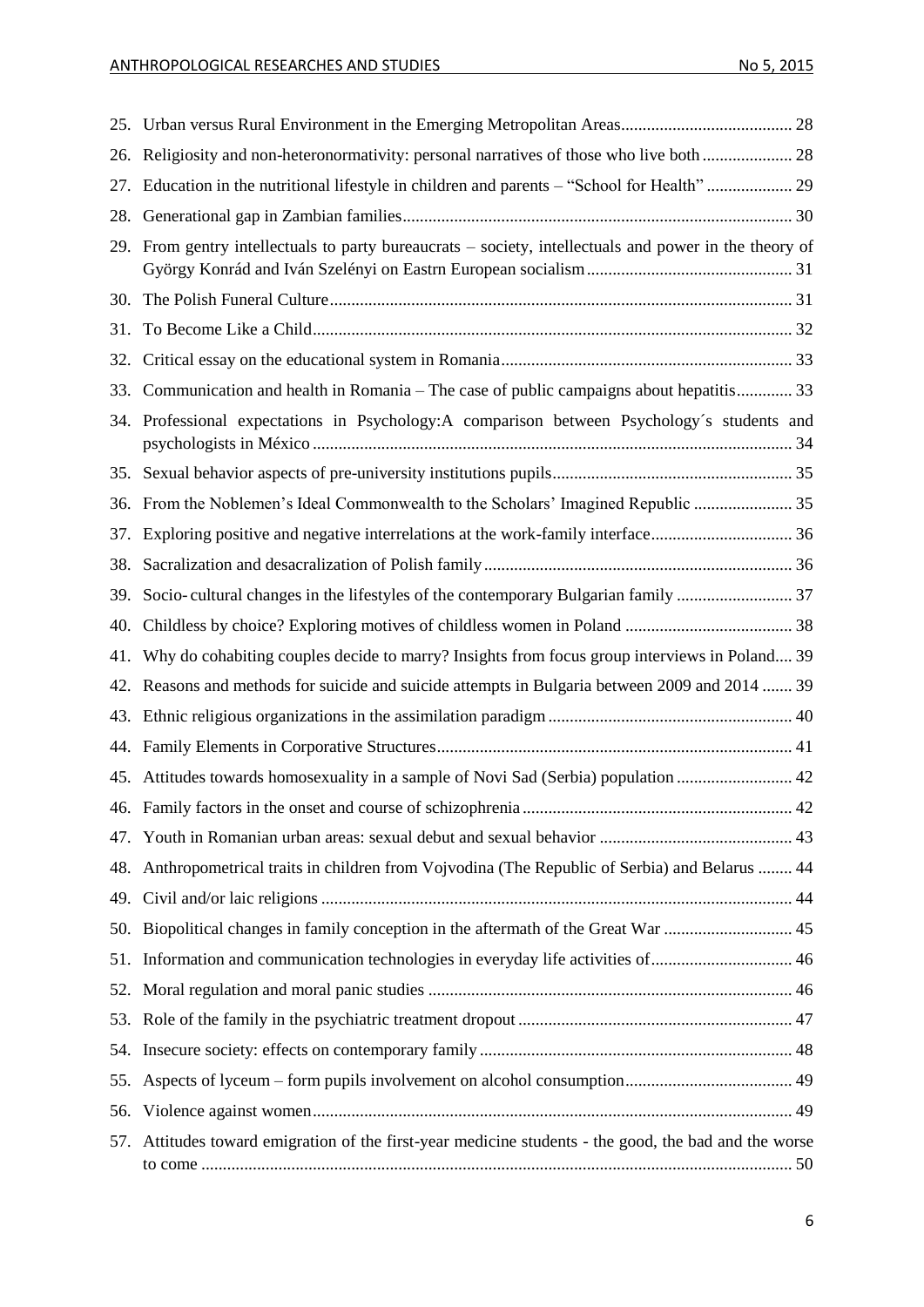| 58. Screening for early detection of children on autism spectrum - some controversies in relation to |  |
|------------------------------------------------------------------------------------------------------|--|
|                                                                                                      |  |
|                                                                                                      |  |
| 60. The assessment of the relationship between health state of pupils and risk factors from          |  |

# **Annex: Conference Programme**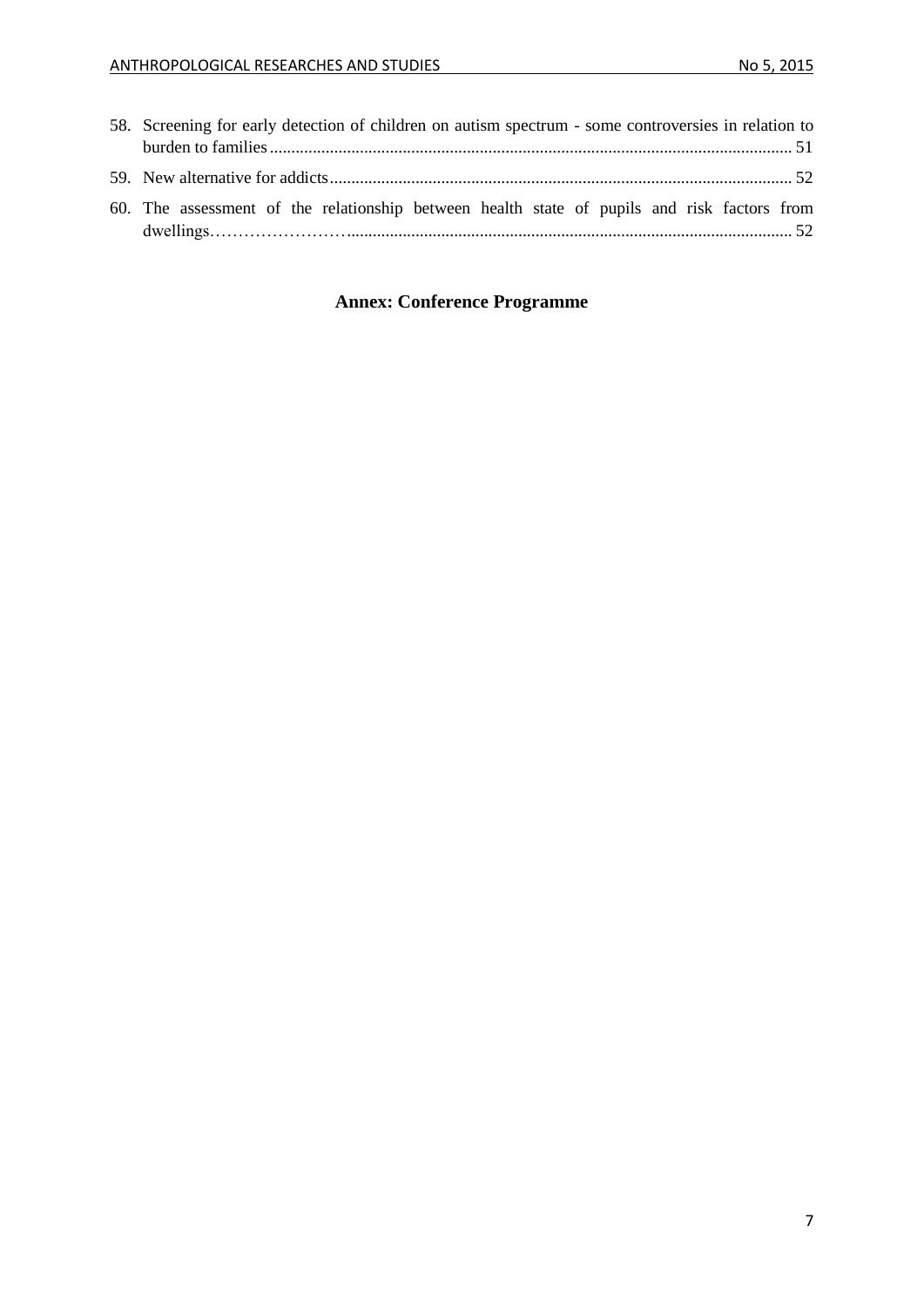Opening word to the international conference

#### *Socio-psycho-medical changes in the lifestyles of the contemporary family*

#### Ladies and gentlemen,

I salute you on behalf of the Moldavian delegation. It is a very special honor for us to take part in the Conference "SOCIO- PSYCHO-MEDICAL CHANGES IN THE LIFESTYLES OF THE CONTEMPORARY FAMILY " and be co-organizers of this conference. The theme of the conference is present and at the same time exciting. The key word in conference theme is Family. Families support the society and the relations between generations play a crucial role in its future.

Around the world, the importance of family in the society has been recognized. Since 1993, the International Family Day is celebrated on May 15. Among other holidays dedicated to family there are Parent's Day, Children's Day, Father's Day, and Mother's Day.

Few people can be closer to us than parents and spouses. This explains why, between family members, there are strong interactions, sometimes positive, sometimes negative. For example, the husband's behavior is influenced by his wife's behavior, and vice versa. Another example: if there is a major life change suffered by the mother (job change, sickness), family relationships can change too, father and the children will be influenced automatically.

The major difference between family and other social groups lies in the fact that family is a primary group, with direct relationships, and the family life is significant to each member. There is no other group where such psychological relations are established, and where family culture becomes the culture of each of its members. This aspect has both advantages and disadvantages, because every situation, either positive or negative, has a great impact on the individual. Between change and stability, each family follows one of the two possible and fundamental directions: the optimistic approach that leads to a balanced outcome or the sorrowful one that leads to a continuous decline.

The values related to family underwent profound changes in all dimensions; the study of their evolution can explain both the behavioral changes within the family and the way they are expressed in recent decades. Phenomena such as family migration and internationalization of marriages involve psychosocial mechanisms of understanding and adapting to the new context.

Some organizations and individuals advocate for the traditional family values, for the development of an identity based on long-established indicators. On the contrary, other organizations have adopted a more opened position to new family arrangements, to develop an identity based on postmodern indicators.

The theme of the conference implies various aspects of family health because today's discussions will include three components of the modern family lifestyle, in accordance with the directions set out by WHO definition of health: "Health is a complete physical, mental and social wellbeing" (1948).

In preparation for this conference, it was a real pleasure to cooperate with colleagues from Romania, especially Mrs. Dr. Cornelia Rada, who supported me step by step in managing the tasks assigned to me within the organizational and scientific board, in the selection and evaluation process.

I would like to take the opportunity and thank the management team from "Francis I. Rainer" Anthropology Institute for hosting this event.

Finally, I wish success to all the participants who will present their papers. I look forward to two interesting and exciting days with you.

#### Ph.D., Catălina Croitoru

Public Institution "Nicolae Testemițanu" State University of Medicine and Pharmacy Chișinău, Republic of Moldova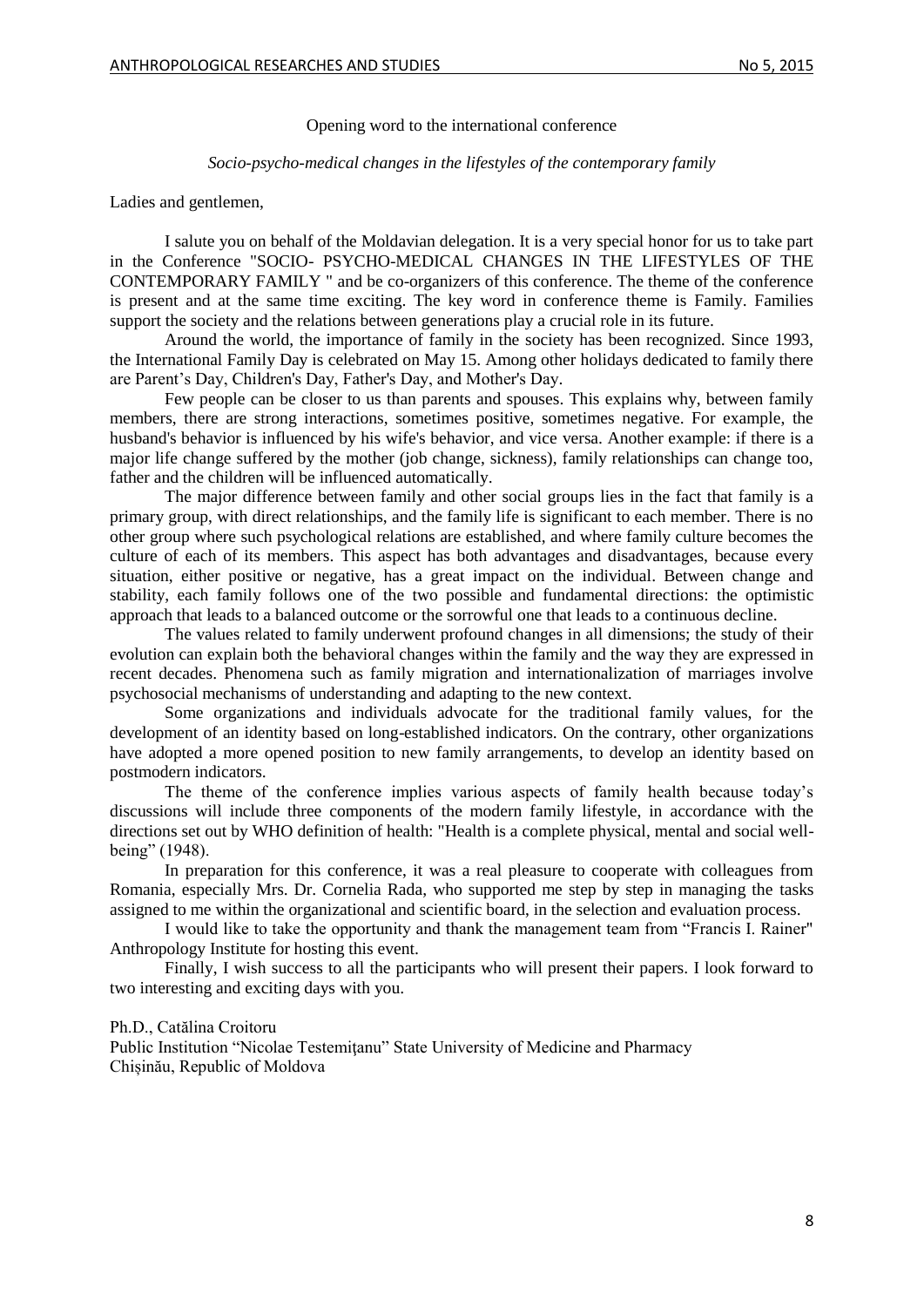#### Opening word to the international conference

#### *Socio-psycho-medical changes in the lifestyles of the contemporary family*

Any occasion on which researchers are put in connection with each other is to be welcomed and regarded with the hope of important benefits for knowledge. When, in addition, these researchers are from different societies, these benefits promised to have an international dimension. And when the topic addressed is the family, the benefits, geographically and thematically expanded, focuses on the essential dimension of the human being.

The conference, which we are honored to open here, is such an international and multidisciplinary opportunity for updating studies on family, the first of the fundamental human institutions. As a biological unit, the family is where the children are born and raised, where care for the sick and elderly is provided (especially by women), where adults feed, rest and manage their stress and effort.

All these issues are the subjects of medical specialists. In the family  $-$  as a psychological unit –people manifest themselves equally instinctual, emotional and rational; developments and interferences of these plans are of concern to psychologists. The social unit of the family looming its functioning as an educational, socialization, economic organization agent – aspects sociologists are used to dealing with. At this meeting, the three areas are consistently represented by specialists with expertise. But some of the here proposed approaches are not static, since, at this meeting, we stand under the sign of change that alters before our eyes what we call – maybe only conventionally – the contemporary family.

Although claimed as one of the most important things in our life, the family is also the area where, over the last generations, had  $-$  and still have  $-$  occurred the greatest changes. From the traditional family in which generations are chained, housing in the same residence, the offspring reproducing the occupation, social and material status of the parents, we have passed to the nuclear family in which young people are not only separate but also apart from their parents as housing, occupation, educational, social and material status.

From indissoluble family, for which marriage is a sacrament and an initiation, we have passed to the short-term family, for which marriage is mostly an association with contractual basis, where partners' freedom is even more important than their bond. Divorce and celibacy decreased the frequency and limited the lifetime of the nuclear families already existed. Procreation, until recently exclusively familial, assuming the presence of two parents, a man and a woman, escape today from the family and become an individual, deliberately consented act.

Children are being shaped in institutions, in partnerships of various orientations, with one, two or more parents or guardians (of the same sex or of different sexual orientations). Even the sexual relationship is changing, since actors' hypostases have multiplied: in addition to male and female sex and to heterosexual orientation we are accepting the asexuality, bisexual, gay or transgender orientations. Such developments (and others) may question the existence of the family as a coherent, stable structure. It is also suspended its capacity to supply valuable premises of fidelity, solidarity, emotional and physical stability. It is interesting that today the family is still perceived as the main source of value to most people in Europe.

The family as a process in which the roles of parents and children, husband and wife are negotiable or interchangeable, as is now developing in the most advanced societies, becomes hard to follow and, as such, difficult to study. Participation in this conference demonstrates that we are not there yet. Organizers and participants' responsibility for the study of this issue should keep us away from this point.

Corina BISTRICEANU PANTELIMON, Ph.D., Department of Social Sciences, "Spiru Haret" University, Bucharest, Romania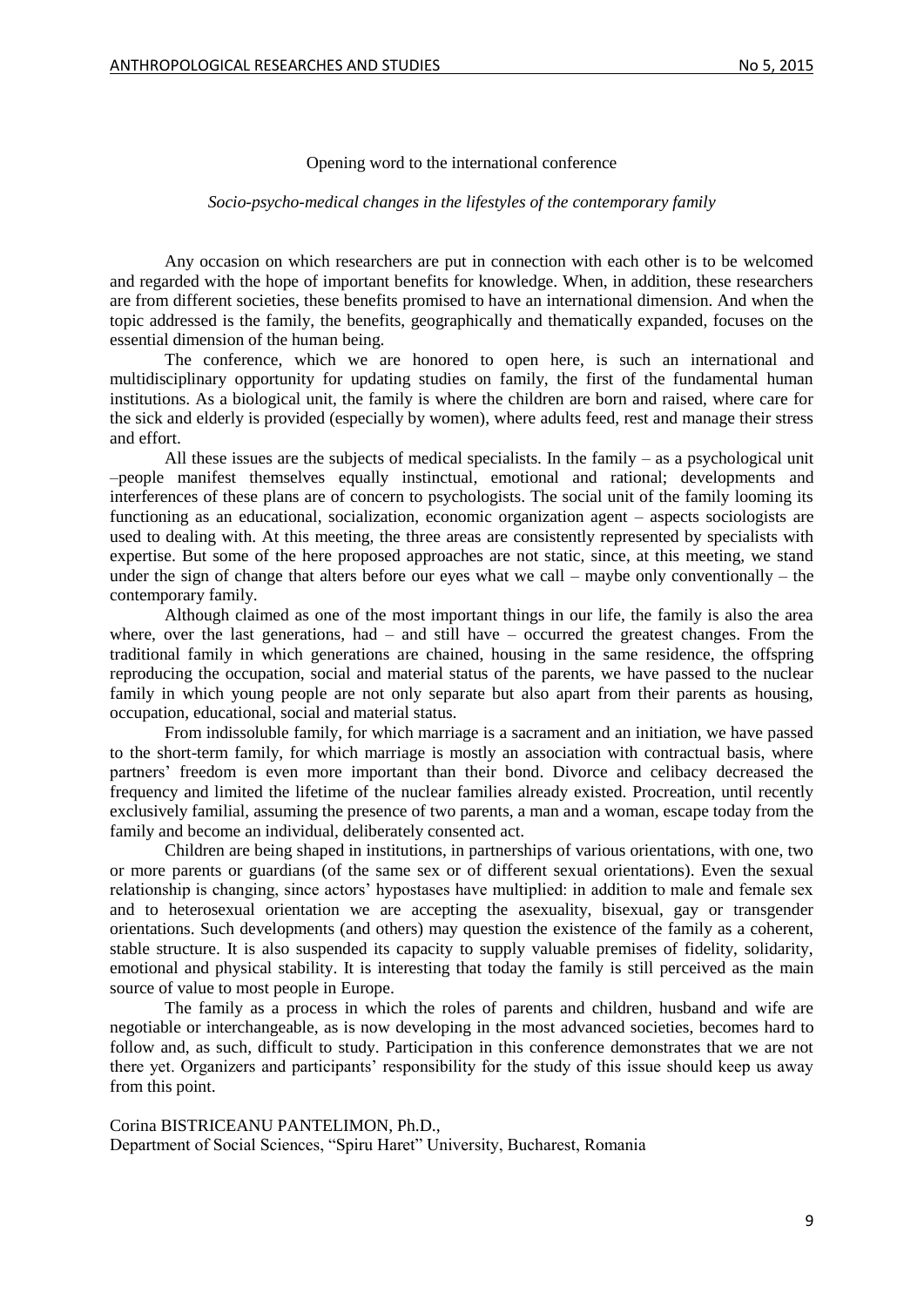### <span id="page-9-0"></span>**1. Self-injury in adolescents attending Child and Adolescent Psychiatry Clinic in Tirana, Albania**

ALIKAJ Valbona (1), XHURA Isid (2)

(1) Psychiatry Department, Tirana Medical University, Albania, e-mail[:alikajv@yahoo.com,](mailto:alikajv@yahoo.com) (2) General Hospital, Durres, Albania, e-mail[: isidxhura@gmail.com](mailto:isidxhura@gmail.com)

**Objectives.** Self-injury behavior in the 12- to 18-year-old age group is of public concern and the majority of self-harming behaviors do not reach professional attention. The frequency of Non-Suicidal Self-Injury (NSSI) among adolescents is increasing and often a long history of NSSI and the absence of physical pain during this behavior are associated with a higher rate of lifetime suicide attempts. Admission to a psychiatric ward often takes place to prevent further self-harm or attempted suicide. The study aims to assess the sociodemographic/clinical characteristics and functions of NSSI and to self-injury trend between 10-20-year-old adolescents, attending Child and Adolescent Psychiatry Clinic (CAPC) in Tirana, Albania.

**Methods.** Between March and June 2014, all the adolescents admitted to CAPC were interviewed by a psychiatrist and completed Ottawa Self Injury Inventory. Descriptive data are reported, using different tables and graphics. SPSS v17 was used for statistical analyses.

**Results.** Mean age of the study participants was  $16.5$  (SD= $\pm$ 1.571), 83% of them were female. The most common of self-injury method was cutting/scratching the skin, in 84.2% of all cases. NSSI function reported more frequently was external emotional regulation.

**Conclusions.** This is a first attempt to study NSSI as a new phenomenon among Albanian adolescents. It will be important for future research to examine outpatient and community samples of adolescents.

<span id="page-9-1"></span>**Keywords: non-suicidal self-injury; suicidal behavior; adolescents; NSSI functions.**

## **2. The social-psychological influence of the computer-mediated communications on the family environment in the modern net society**

### ATANASOV Plamen

"St. Kliment Ohridski" Sofia University, Bulgaria, Doctoral School, e-mail: [atanasovp@abv.bg](mailto:atanasovp@abv.bg)

**Objectives.** As a result of the social changes related to globalization, nowadays it is observed the occurrence of the Information Society and the new role of the state in a network of international institutions. At the end of the  $20<sup>th</sup>$  and the beginning of the  $21<sup>st</sup>$  century, new forms of organization of the social interaction come to see the light of the day.

The today's society overcomes the gap between the mass- and network-information interaction. The analysis is aimed to highlight the communicational aspects of the changes, the degree of development reached by the process, and the role that the computer-mediated communications are playing within.

**Methods.** The methods used are: theoretical research of the scientific works in the field of social-psychological fluctuations generated by the computer-mediated communication, both at individual and family levels; analysis of the media content related to different periods and types of family and individual communication; study cases depicting the informational network's influence on family communication model in the eastern and western communities;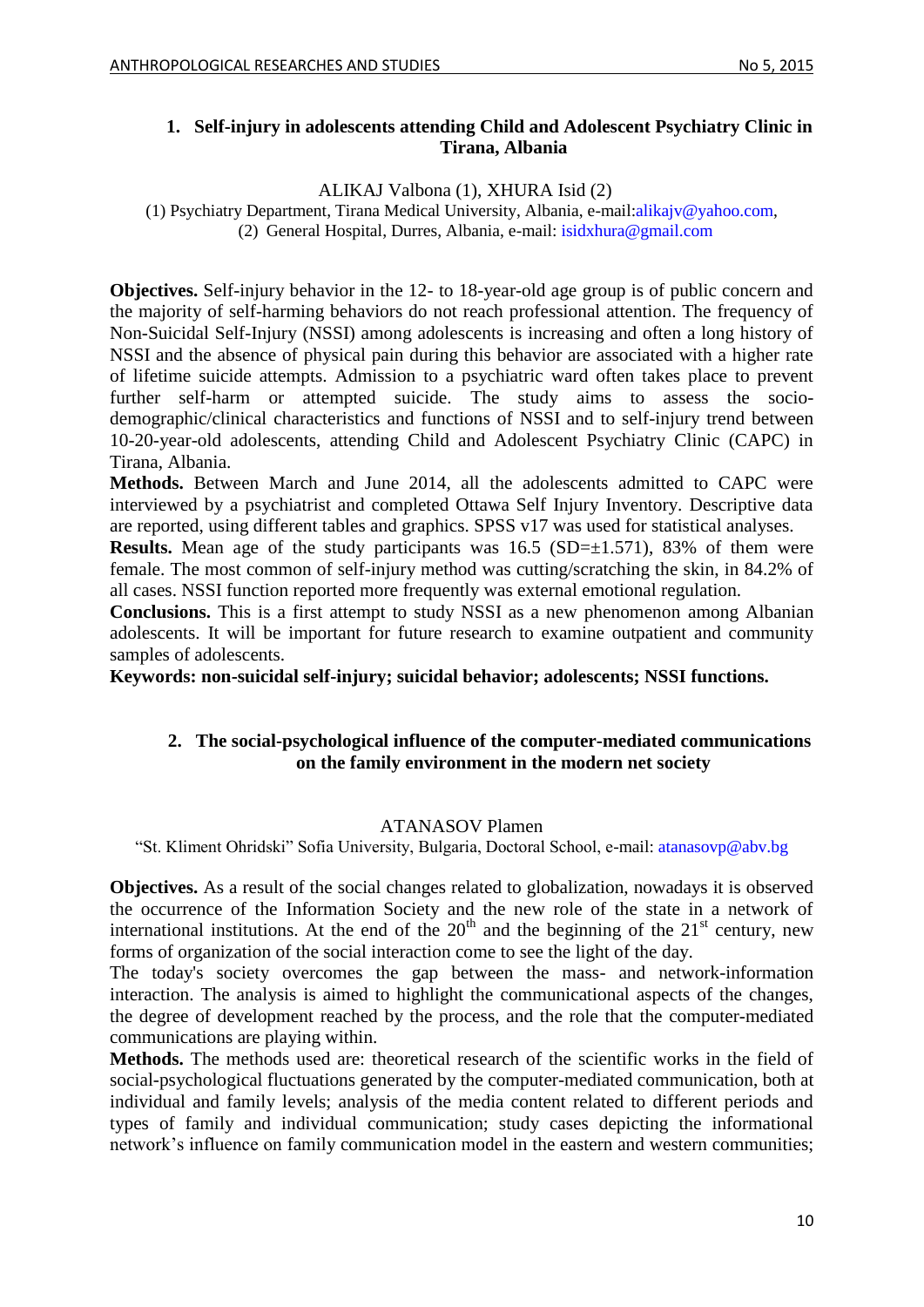assessment of the changes in the family environment, and their impacts on individual and familial behavior.

**Results.** The diminishing of the time spent on communication within the family and a strong difference from the former degree of family influence on its members were observed.

**Conclusions.** The development of the global network and the wider use of computermediated communications in the current lifestyles induced important changes in the meaning and the influence of the information exchanged. These changes have a social-psychological basis and are directly related to the process of individuality's development.

<span id="page-10-0"></span>**Keywords: family environment; network society; mass-community; computer-mediated communication.**

#### **3. Multidrug-resistant bacterial isolates in infected wounds**

BALAN Greta (1), BURDUNIUC Olga (2), RIMIS Constantin (3) (1) School of Public Health Management, Chișinău, Republic of Moldova, e-mail: [greta.balan@usmf.md,](mailto:greta.balan@usmf.md)

(2) National Center of Public Health, National Reference Laboratory for Surveillance of the Resistance to Antibiotics, Chișinău, Republic of Moldova, e-mail: [oburduniuc@rambler.ru,](mailto:oburduniuc@rambler.ru) (3) School of Public Health Management, Chișinău, Republic of Moldova, e-mail: [constantin.rimis@gmail.com](mailto:constantin.rimis@gmail.com)

**Objectives.** The aim of this study was to determine multidrug-resistance (MDR) rate of bacterial isolates that caused wound infections.

**Methods.** This laboratory based retrospective study of 248 wound swabs and sensitivity tests was conducted in Bacteriological Laboratory of the National Scientific and Practical Center of Emergency Medicine, Republic of Moldova. The samples were collected and processed following standard microbiological techniques as part of the routine clinical management of the patient. Antibiotic sensitivity testing was done on pure culture isolates employing discdiffusion method for the commonly used antibiotics.

**Results.** Of the 248 patients, from whom wound swabs were collected, 219 (88.3%) had positive aerobic bacterial growth. A total of 357 pathogenic bacteria were isolated, including 213 (59.7%) gram negative and 144 (40.3%) gram-positive organisms. The most prevalent bacterial species were *Escherichia coli* (28.6%), followed by *Staphylococcus aureus* (21.2%), *Pseudomonas aeruginosa* (20.3%) and *Klebsiella pneumoniae* (18.2%). The overall MDR among gram positive and gram-negative bacterial isolates were (74.2%) and (61.1%) respectively. About (58.9%) of *S.aureus* was oxacillin/methicillin resistant. Nearly 29.3% of *S.aureus* was resistant to five classes of antimicrobials. The average MDR rate of *Proteus, Klebsiella*, and *Enterobacter* species was 78.6%, 67.5% and 69.3% in that order. *E. coli* was found to be resistant to ampicillin in 78.2%, tetracycline in 77.6% and co-trimoxazole 62.4%.

**Conclusion.** This study indicated that the rate of MDR bacterial pathogens that caused wound infections was very high and many of the isolates were also identified as resistant to three or more classes of antimicrobials. This might be a reflection of an inappropriate use of antimicrobials, lack of diagnostic laboratory services or unavailability of guideline regarding the selection of drugs. Rational use of drugs should be practiced. In the light of these findings, an urgent and significant change in antibiotic prescription policy is required at this hospital. **Keywords: wounds infections; multidrug resistance**.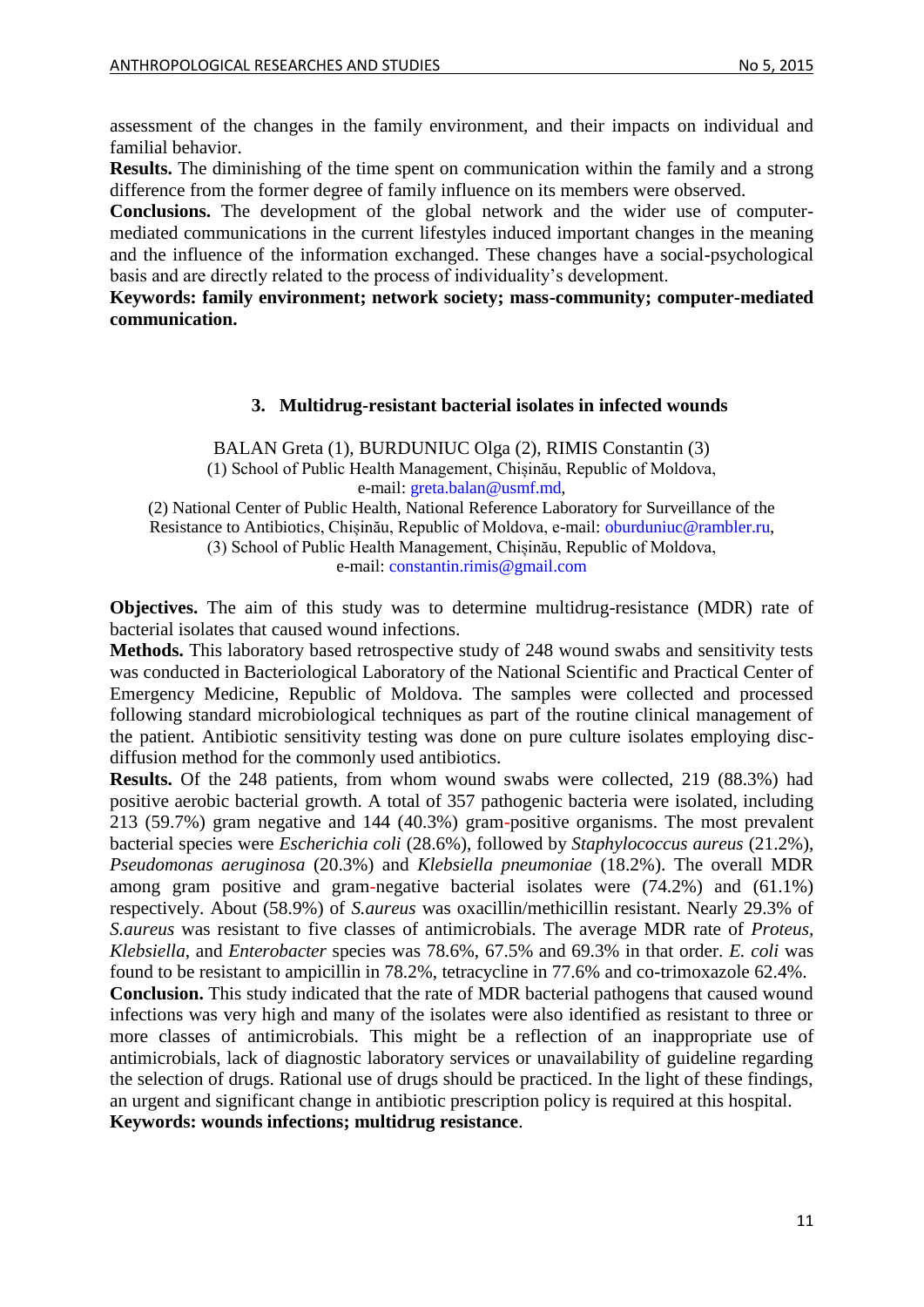### <span id="page-11-0"></span>**4. Prevalence and antibiotic sensitivity pattern of bacteria isolated from nosocomial infections**

BALAN Greta (1), RIMIS Constantin (2), BURDUNIUC Olga (3) (1) School of Public Health Management, Chișinău, Republic of Moldova, e-mail: [greta.balan@usmf.md,](mailto:greta.balan@usmf.md) (2) School of Public Health Management, Chișinău, Republic of Moldova,

e-mail: [constantin.rimis@gmail.com,](mailto:constantin.rimis@gmail.com)

(2) National Center of Public Health, Chișinău, Republic of Moldova, e-mail: [oburduniuc@rambler.ru.](mailto:oburduniuc@rambler.ru)

**Objectives.** This study was planned to delineate the occurrence, microbiology and sensitivity pattern of such infections among surgical patients.

**Methods.** Various samples from 92 patients admitted to the surgery ward were cultured and identified; the antibiotic sensitivity was determined by standard methods. The strains were isolated and identified from the Republican Clinical Hospital. Testing susceptibility was determined using the National Committee for Clinical Laboratory Standards (NCCLS).

**Results.** From 92 patients, 124 isolates were recovered. Of these 119 (95.9%) were bacterial and five (4.1%) were of *Candida* spp. It was observed that majority of episodes were monomicrobial (86.8%) rather than polymicrobial (13.23%). Most frequently observed nosocomial infections were surgical site infections (53.2%) followed by infections of the urinary tract (31.3%), respiratory tract infections (11.7%) and bacteraemia was observed in only 3.8% patients. The predominant pathogens isolated from polymicrobial episodes were *E. coli*, *S. aureus*, *K. pneumoniae*, *A. baumanii* and *P. aeruginosa*. Resistance to β-lactams was high and carbapenems were found to be most effective drugs against gram-negative bacteria.

**Conclusions.** Gram-negative organisms are the predominant pathogens causing infections in surgical patients. The increasing trend of resistance to β -lactams is posing a great problem. So for proper management of critically ill patients and patients undergoing various operative procedures and other medical interventions, hospital antibiotic policies need frequent revisions. However, the current situation is the result of ineffective infection control measures and antibiotic policies. So for proper management of critically ill patients and patients undergoing various operative procedures and other medical interventions, hospital antibiotic policies need frequent revisions. Hospital wide antibiograms may mask unit-specific susceptibility pattern. These unit-specific antibiograms may help the surgeon in the selection of empirical therapy in surgical patients.

<span id="page-11-1"></span>**Keywords: nosocomial infections; antibiotic sensitivity.**

## **5. Changes in the Ethical Dimension of Family**

### BISTRICEANU PANTELIMON Corina

"Spiru Haret" University, Bucharest, Romania, e-mail: [corinabistriceanu@yahoo.com](mailto:corinabistriceanu@yahoo.com)

The traditional family ethics required a type of collective legal responsibility of the members of the family group. Thus, the family has been responsible before the public courts for the behavior (legal or illegal) of any member through its delegates, representatives or leaders. This was due and required a legal-ethical system within the family. Ethical and legal dimensions of exercising the function of the family are 1) the rules and targeted sanctions system and 2) the authority structure of the family.

In a traditional society, public policy and family (or private) policy coincide or even merge. The progress of the private life put a distance between them so that family and public order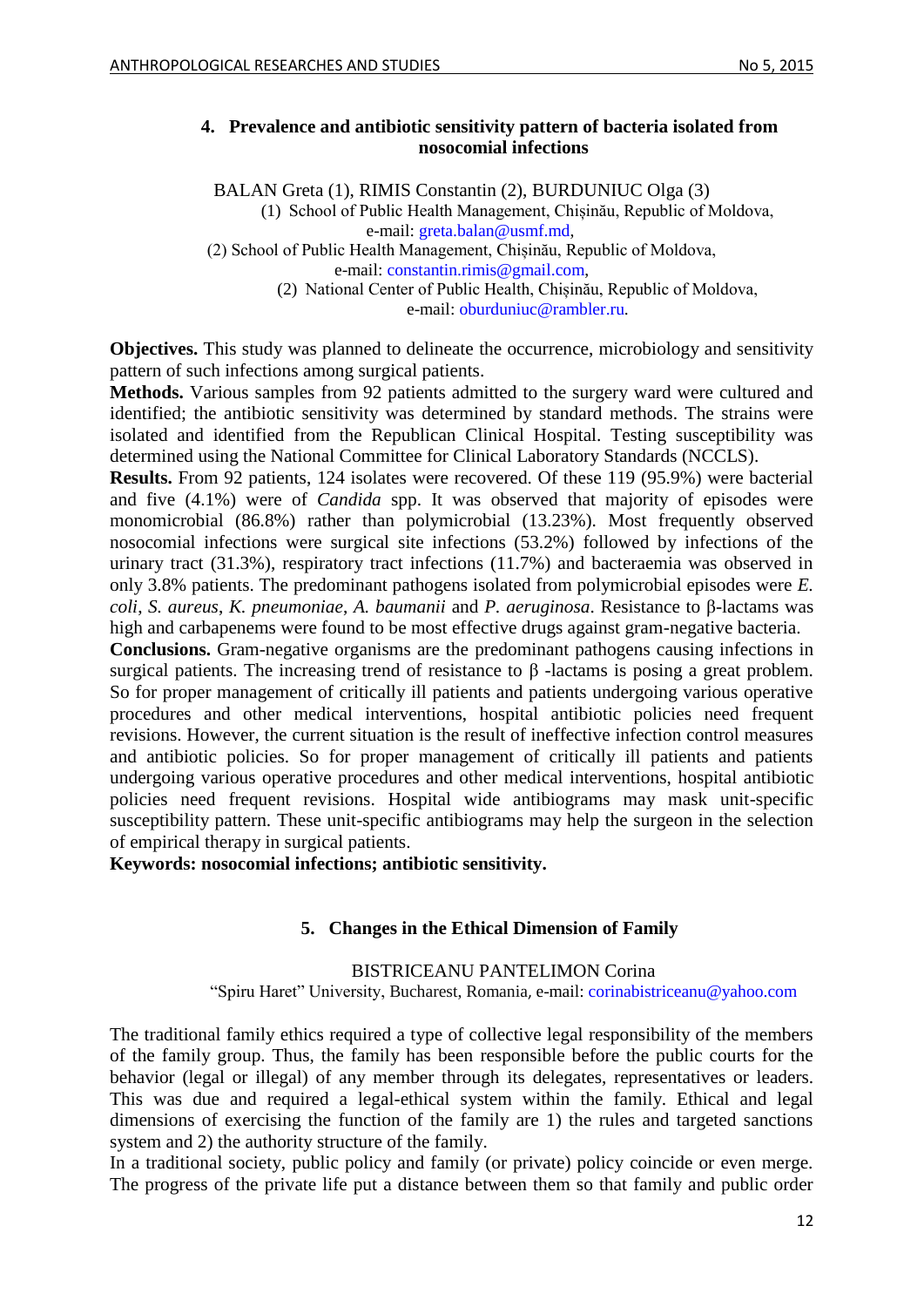(community-type neighborhood, extended family or parochial group) have evolved separately, both influenced, but in separate ways, by the legality and the rule of law. This resulted in the loss of control that could be exercised by the family and the loss of power to regulate the behavior of its members. In the traditional family culture, the family interests and functions are always the most important, those of the individual been often ignored. The family controls almost all important decisions and actions of its members, acting jointly. This was the case, for example, on marriage, sons occupations, wealth administration, adoption or expulsion of a member etc.; in short, all the activities of significant importance. Such things are rarely decided by an individual without consulting, advising or taking the decision of the family. The formulas for the organization of the authority and therefore for these family judgments can be despotic (the authority of a single patriarch) or democratic (family councils, which can be found today in many European families).

Within the modern family, collective responsibility has been replaced by individual responsibility. The legal and ethical function of the family was annulled by public ethics and legal outside family courts. The family is no longer liable for crimes committed by one of its members; on the other hand, social rewards for appropriate behavior are due only to individuals, reflecting only indirectly on the family. A new concept of family ethics adopted recently the current values of freedom and equality of individuals and strives to integrate the normative and value system imposed by the human rights.

<span id="page-12-0"></span>**Keywords: family; ethics; authority; values; rights.**

### **6. Biosafety and biosecurity in microbiological laboratories - challenges and opportunities**

BURDUNIUC Olga (1), BALAN Greta (2), RIMIS Constantin (3)

(1, 2, 3) School of Public Health Management, Chișinău, the Republic of Moldova, e-mail: [oburduniuc@rambler.ru,](mailto:oburduniuc@rambler.ru) [greta.balan@usmf.md,](mailto:greta.balan@usmf.md) [constantin.rimis@gmail.com](mailto:constantin.rimis@gmail.com) 

(1) National Center of Public Health, Chișinău, the Republic of Moldova,

(2) "Nicolae Testemiţanu" State University of Medicine and Pharmacy, Chișinău Republic of Moldova

**Objectives.** Synthesis and analysis of the specialists' theoretical foundations and practical experiences in biosafety, biosecurity and biorisk management field.

**Methods.** A secondary study, narrative review of scientific bibliographic sources is carried out dedicated to the issues of biosafety, biosecurity and biorisk management in laboratories. This paper reviews the main aspects of this topic published during the last decade. The analysis is based on 67 literary sources of foreign authors (France, Romania, UK, USA, [Germany,](http://www.internetworldstats.com/europa.htm#de) [Italy,](http://www.internetworldstats.com/europa.htm#it) Norway and Canada) and international organizations, published from 1995 to 2015.

**Results.** Laboratory work involves handling of biological products and potentially contaminated or infected with pathogenic microorganisms materials. In order to avoid or minimize the risks of exposure or infection of laboratory personnel and environmental contamination, a number of regulations, recommendations, processes, standard operating procedures and regulations were developed in the last decade etc. The specialty literature attests recent cases of infections acquired in the laboratory, with possible consequences for the community and the whole society. The authors emphasize that the most effective measures to reduce and control these infections are: the continuous training of personnel on the basis of new guidelines, the use of proper protective equipment and other laboratory equipment, and the access control system.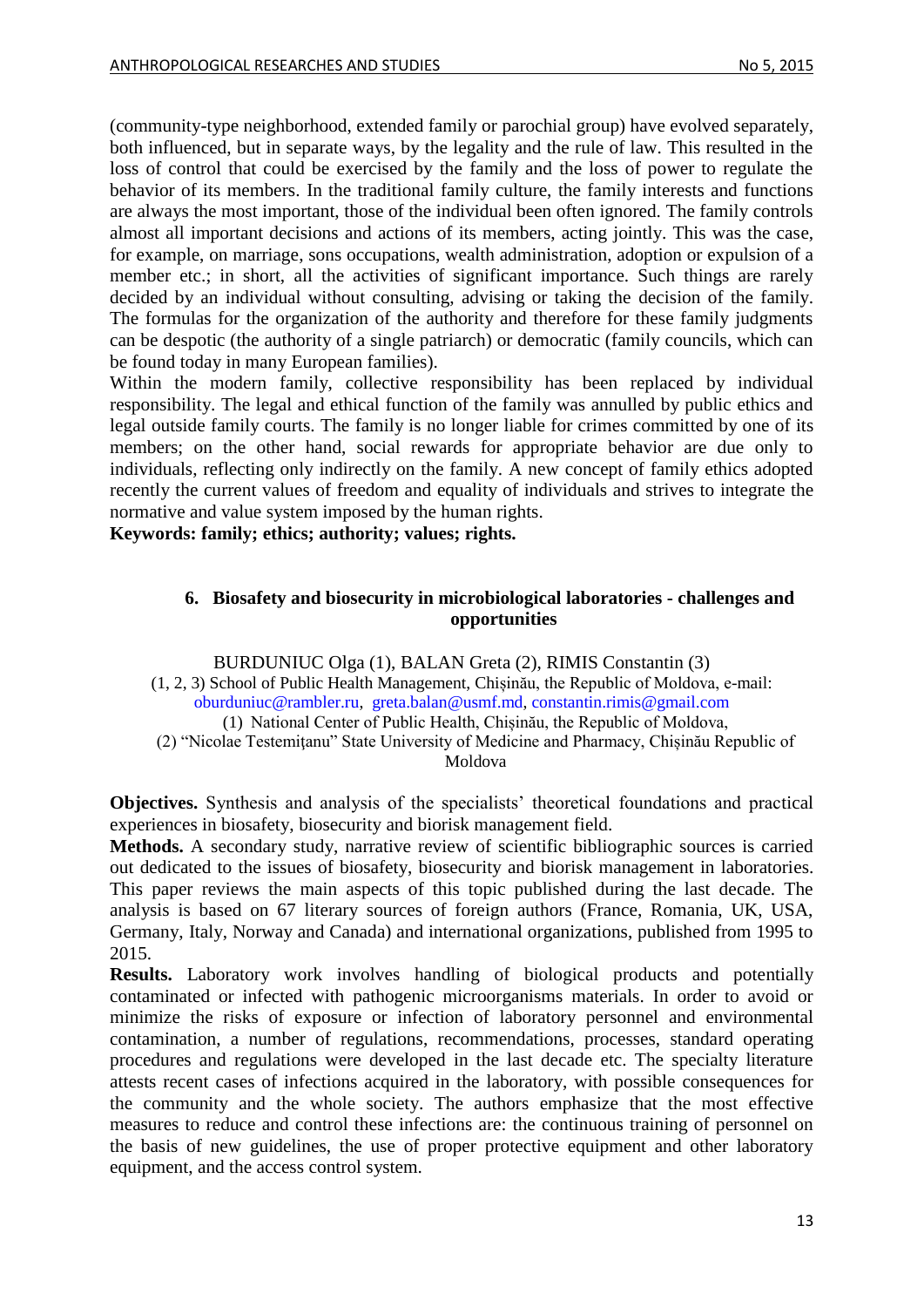For any activity capable of presenting risk of exposure to biological agents, the nature, level and duration of exposure must be determined in order to assess any risk to the health and safety of workers and to determine the measures to be taken.

**Conclusions.** Despite the fact that we have an advanced knowledge of the microbial agents, protective equipment, effective containment measures supported by rigorous laboratory practice, and trained personnel, laboratory incidents and accidents continue to occur. This fact shows a lack of responsibility and awareness of laboratory personnel for the biological dangers they expose themselves and the entire society to.

<span id="page-13-0"></span>**Keywords: biosafety; biosecurity; biorisk management.** 

### **7. Tobacco consumption among pupils of 5th - 12th grades from rural areas in the Republic of Moldova**

CAZACU-STRATU Angela (1), ABRAM Zoltan (2), GÎSCA Veronica (3)

(1) National Center of Public Health, Chișinău, Republic of Moldova, e-mail: [angela.cazacu@usmf.md,](mailto:angela.cazacu@usmf.md)

(2) University of Medicine and Pharmacy Tirgu Mures, România, e-mail: [abramzoltan@yahoo.com,](mailto:abramzoltan@yahoo.com)

(3) National Center of Public Health, Chișinău, Republic of Moldova, e-mail: [nika199210@mail.ru](mailto:nika199210@mail.ru)

**Objectives.** The purpose of this study was to assess the level of smoking among pupils from rural areas in the Republic of Moldova.

**Methods.** The study had a sample of 783 students (boys  $-358$ , girls  $-425$ ) from  $5<sup>th</sup>$ -8<sup>th</sup> grades and 742 students (boys - 313, girls - 419) from  $9<sup>th</sup>$ -12<sup>th</sup> grades from rural areas. The questionnaire was applied anonymously.

**Results.** Pupils from 5<sup>th</sup>-12<sup>th</sup> grades who tried to smoke are a rate of 6% of girls and 30.2% of boys and those from  $9<sup>th</sup>$ -12<sup>th</sup> classes are 10% of girls and 59.9% of boys. The age when they smoked a whole cigarette for the first time is 13 to 16 years for 3.7% of girls and less than 9 years for 10.4% of boys. 1.9% of girls and 4.2% of boys admitted smoking regularly at the age of 9 years, while 0.2% of girls and 4.2% of boys admitted smoking regularly at the age of 15-16 years. Asking students what was the reason for which they started to smoke, we found out that more girls started smoking to overcome situations of conflict in their families, at school or with their friends (36.8%). Boys smoke in a higher proportion for good mood (44.4%) or not to express a separate opinion (22.2%). The places preferred by high school students for smoking are the discos, the bars and the restaurants: for 35.3% of girls and 48.1% of boys. In school, boys smoke in a proportion of 22.8% and girls 0%. A large share of students (77.8% of girls and 88.9% of boys) smokes with their friends; 16.7% girls and 30.9% boys smoke with their colleagues and 22.2% girls and 27.2% boys by themselves. A current problem for the Republic of Moldova is the increased accessibility to purchase cigarettes, even for minors: 45.6% of girls and 53.8% of boys in our study reported meeting no legal age restriction when trying to buy cigarettes.

**Conclusions.** Tobacco consumption is more prevalent among boys than girls. The share of smokers among boys and girls increases with age in the same way.

**Keywords: tobacco; consumption; pupils.**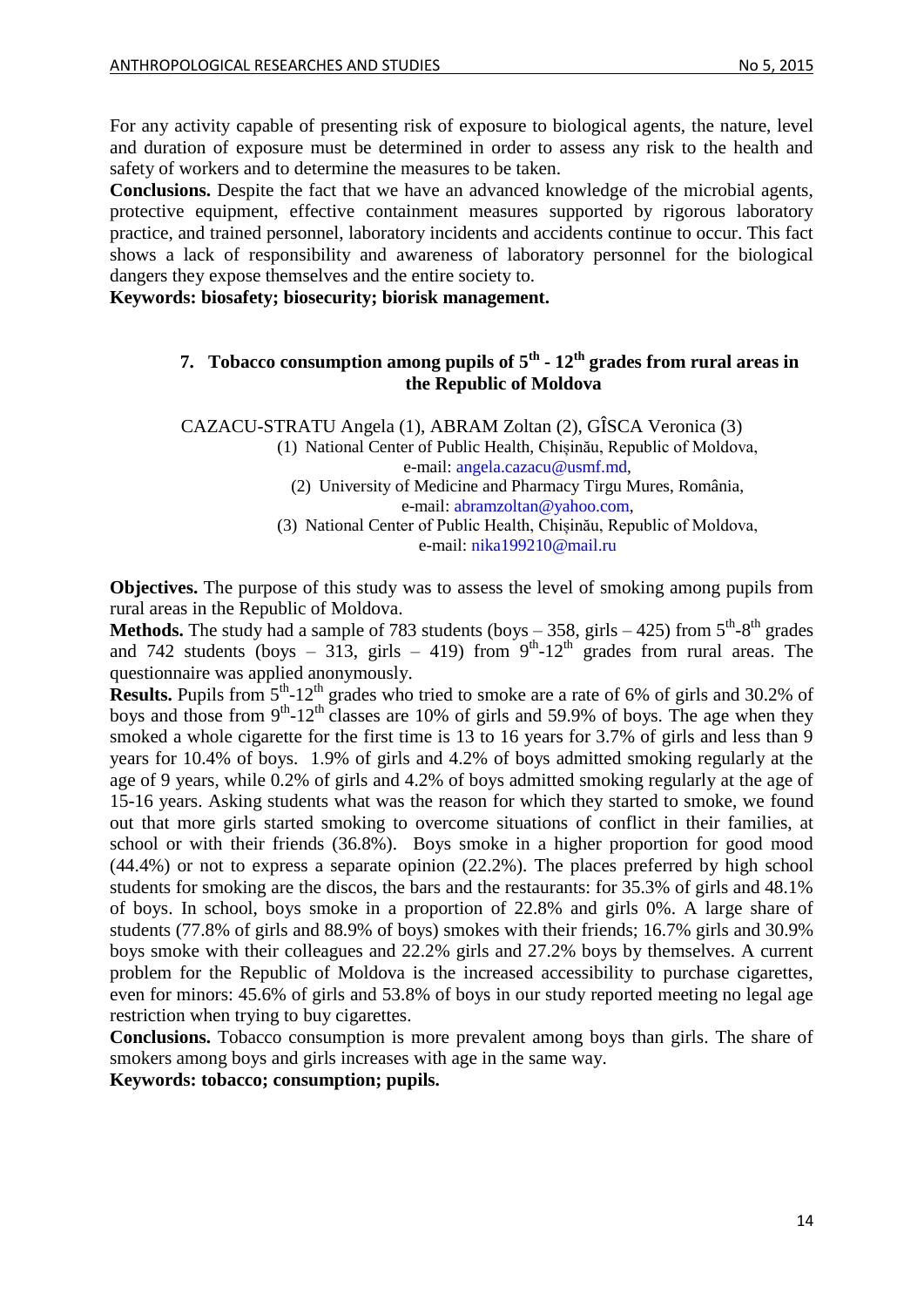#### <span id="page-14-0"></span>**8. Family burden in assisting the patient with Alzheimer's disease**

CHIRIȚĂ Anca (1), COTOCEL Cristina (2), PÎRLOG Mihail (3)

(1) University of Medicine and Pharmacy of Craiova, Faculty of Medicine, Psychiatry Department, e-mail: [ancaliviachirita@gmail.com,](mailto:ancaliviachirita@gmail.com)

(2) University of Craiova, Doctoral School, e-mail: [cristina.prg@gmail.com,](mailto:cristina.prg@gmail.com)

(3) University of Medicine and Pharmacy of Craiova, Faculty of Medicine, Medical

Sociology Department, e-mail: [mihai.pirlog@gmail.com](mailto:mihai.pirlog@gmail.com)

**Objectives.** One of the most significant results of long-term studies regarding the care of patients with Alzheimer's disease (AD) concerns the critical role that the family plays in offering support and assistance. Caring for a person with dementia is difficult, generating maladaptive behaviors and addiction disorder in activities of daily living and depleting family's physical, financial and emotional resources.

**Methods.** A prospective study was carried out on a sample of 106 patients with AD who were registered in the Clinic of Psychiatry Craiova during 2014. We linked a number of demographic and clinical items (onset of disease, age, residence, educational level, marital status, history, clinical symptoms, associated diseases, treatment compliance) with assessment of caregivers' burden, using the Zarit scale.

**Results.** The results were consistent with the evolution of personal scores obtained by specific scales applied to patients with AD. The decrease in scores on cognitive and adaptation scales applied on patients (MMSE, Blessed, QLS) is correlated to the increase of the scores on Zarit scale. Burden curve has relatively rapid fared upward in correlation with significant increase of stress items (3, 4, 5, 9) from one interval to another. Since the last quarter, there were found higher values on the items of fear, tension and guilt  $(7, 9, 19, 20, 21)$ . Another observation is that women seem more tolerant in the care of patients with AD, always showing low levels of acceptability items (1, 2, 3, 4, 17).

**Conclusions.** The psychotic onset of AD, suicidal behavior, somatic comorbidities and decreased scores on the MMSE scale (over two points per year in the dynamics of the disease) correlate with high scores on the Zarit scale applied to the caregivers of the patients with AD. **Keywords: Alzheimer's disease; family; Zarit scale.**

### **9. Hygiene – the Science of Public Health**

CIOBANU Elena

<span id="page-14-1"></span>"Nicolae Testemiţanu" State University of Medicine and Pharmacy, Chişinău, Moldova e-mail: [elena.ciobanu@usmf.md](mailto:elena.ciobanu@usmf.md)

The science of hygiene belongs to the history of humankind from the moment of the human awareness of one's existence. The individual, alimentary, bodily and sexual hygiene are registered until the stage of the collective development. It has been taught and imposed even in the crucial periods of the civilizations, during famine, wars, and epidemics. Nowadays, hygiene is examined through the prism of a decent and healthy life. This aspect can be easily detected in different sources with the title "to live well and healthily". During its evolution, this science has passed through an ascending path that allowed it, from one epoch to another, to acknowledge new educational and social connotations. If the place of the hygiene in the context of the infectious risk has already been proved, then the educational concept of the hygiene is in decline. The hygiene is mostly a social behavior. The hygiene has mainly the purpose to inform, to instruct, to monitor the process of sanitary education of the population. Or, the misinformation of the population may lead to a series of negative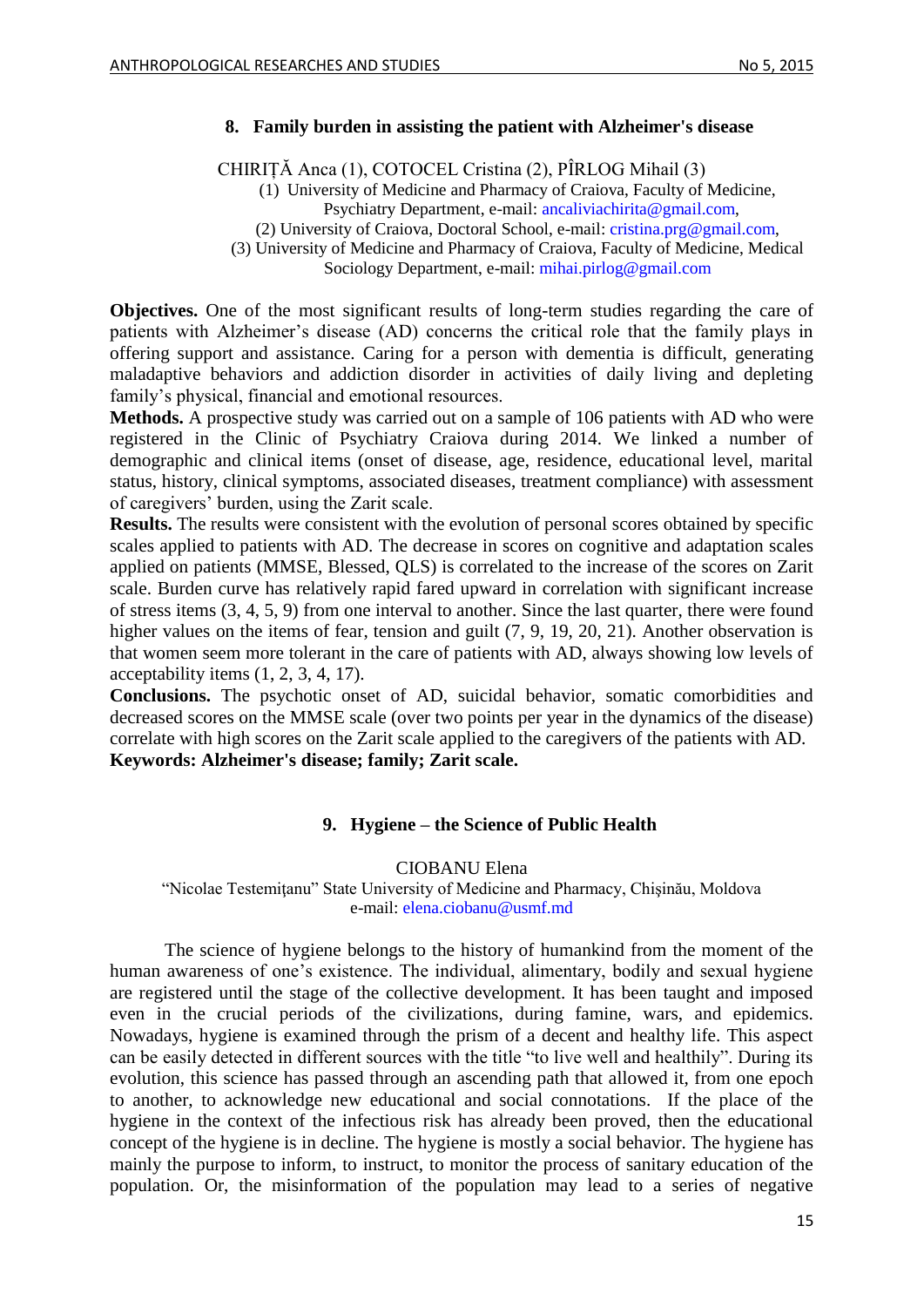consequences upon health. Thus, hygiene is a way of expressing oneself in society, an education to live well with oneself and the people around us. Hygiene is placed at the conjunction of the science of communication and of human survival. It is in the family where the child learns the fundamental rules of individual hygiene and in school he adapts to the collectivity, applying the acquired skills. Unfortunately, there has been observed an educative rupture with the years passing. Recent surveys have shown that the majority of children wash their hands under the surveillance and at the insistence of the adults. Therefore, the habit and the necessity to wash their hands are gradually lost, their frequency and quality being far from the desired. Education and hygiene are two notions closely connected to the progress of the human being in the society that he organizes. Nevertheless, it is left to the individual decision whether to learn hygiene as an art of living well or as a science of public health. Ideally, these two theories should be integrated into the complex process, which the human being passes throughout his lifetime.

<span id="page-15-0"></span>**Keywords: education; hygiene; society.**

### **10. Non-legally-registered children - beyond statistics**

COMO Ariel (1), MANA Tedi (2), TOMORI Sonila (3), BRAHO Ardian (4) (1) Dept. of Psychiatry, Tirana Medical University Albania, e-mail: [acomo\\_2000@yahoo.com;](mailto:acomo_2000@yahoo.com) (2) Psychiatry Service, Tirana University Hospital Center "Mother Teresa", Albania, e-mail: [manatedi@gmail.com,](mailto:manatedi@gmail.com)

(3) Pediatrics Service No 2, Tirana University Hospital Center "Mother Teresa", Albania, e-mail: [sonila.tomori@gmail.com,](mailto:sonila.tomori@gmail.com)

(4) Psychiatry Service Emergency Clinic, Tirana University Hospital Center "Mother Teresa", Albania, e-mail: [ardianbraho@gmail.com](mailto:ardianbraho@gmail.com)

While representing a phenomenon of the last two decades in Albania, it is a point of contradictory data between official and non-governmental sources from civil society organizations. Roma and Egyptian children represent the majority of the group, but other categories are also included. Legal procedures for registering a newborn raise some barriers for parents who not respect the deadline of 45 days after birth, giving birth in non-state private health institutions or in another country – in such cases, birth should be proved through a court procedure and parents pay a fee.

Non-Legally-Registered children are in a clear position of vulnerability. The access to the services the child needs is essentially damaged in such conditions.

There are a lot of difficulties and pathway to health care for children and families in such condition, in Albania existing only one child and adolescent inpatient psychiatric service in present days. Child Rights Convention represents the main international legal instrument and constitutes the source for developing of governmental programs in this field. Regarding health professionals and institutional conduct in the area of Non-Legally-Registered children there are present some ethical dilemmas pointing out how inequality corrodes the social fabric in a chaotically developing society.

**Keywords: access to services; Roma people; inequality; ethics.**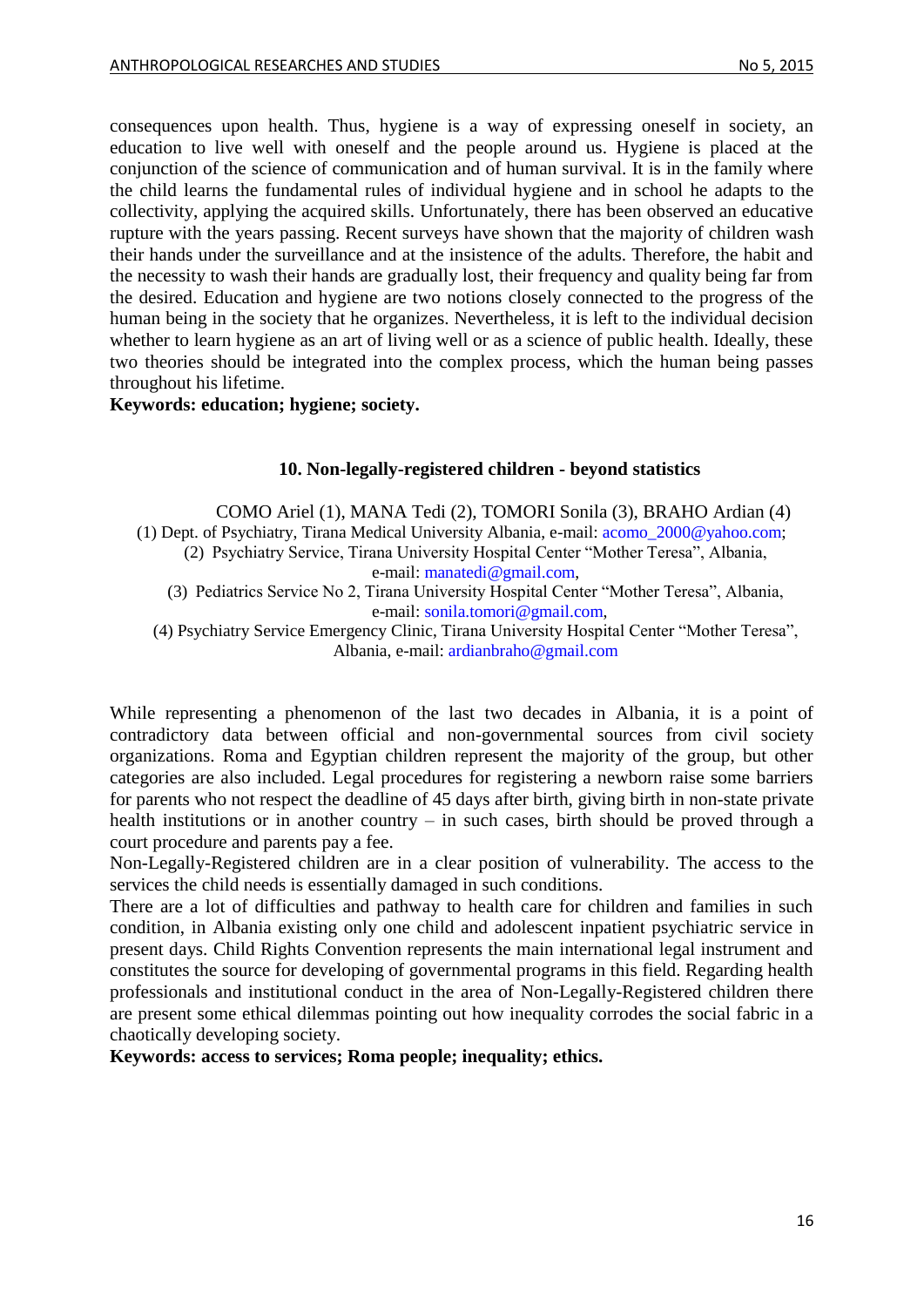### <span id="page-16-0"></span>**11. Rehabilitation and reintegration of former political persecuted in a postdictatorship country**

COMO Ariel (1), MANA Tedi (2)

(1) Dept. of Psychiatry, Tirana Medical University Albania, e-mail: [acomo\\_2000@yahoo.com,](mailto:acomo_2000@yahoo.com) (2) Psychiatry Service, University Hospital Centre Tirana "Mother Teresa", Albania, e-mail: [manatedi@gmail.com](mailto:manatedi@gmail.com)

The brutality of the political regimes after Second World War in a number of East European countries, although systematic under most of them, had local characteristics on intensity, longevity, the portion of population affecting and specific instruments of persecution. These elements were more intense for probably the most isolated and one of the most oppressed populations (Albania) from a socio-psychological and medical perspective, focusing on family dynamics as a protective factor but also as a target of persecution. Politically prisoners, internally displaced families obliged to spend tens of years in labor camps, the matrices of persecution rules applied within extended families reaching third and fourth generations were gathered by the Albanian Rehabilitation Centre for Trauma and Torture (ARCT). The database of the ARCT Second Generation Transmission of Trauma extrapolates the results on the effect of trauma to direct victims as well as to offspring in second and third generation indicating deals of the today life with the not-so-long past.

It becomes necessary to nurturing societal naturalistic healing processes as a way of dealing with the past. Damaging the family and collective life processes is considered the most enduring effect of a political persecution that lasted for nearly half a century in a small and severely isolated population. The attempt of identifying symptoms of everyday life as clearly connected with the traumatizing past is leading to reflections in regard to the function and role of the health system in a concerted action with other sectors influences.

## <span id="page-16-1"></span>**Keywords: former political persecuted; trauma; family dynamic; trans-generational transmission of trauma.**

## **12. Social stress and family**

## CROITORU Cătălina

"Nicolae Testemiţanu" State University of Medicine and Pharmacy, Chișinău, Moldova, e-mail: [catalina.croitoru@usmf.md](mailto:catalina.croitoru@usmf.md)

According to Seyle, the general concept of stress is defined as "a nonspecific general response of the body to the external action of some factors - stress agents, of varied types (physical, chemical, biological and psychological)". A current synthetic definition is that given by P. Derevenco, where the emphasis is on "biological, psychological and behavioral imbalance between the requirements of the physical, environmental or social surroundings, and the resources - actual or perceived - of man, to face (by adjustment or adaptation) these requirements and conflicts ".

Family is the basic cell of a happy and peaceful society. The inclusion of the individual in the social occurs particularly through the familial, professional and group fields. These three areas constitute the universe of individuals and are major sources of social support and social possible stress sources.

During its development, the family goes through several stages and each stage has its elements, which often can turn into stress factors if they are not properly integrated into the society. A family able to cope with stress has the following features: effective, opened and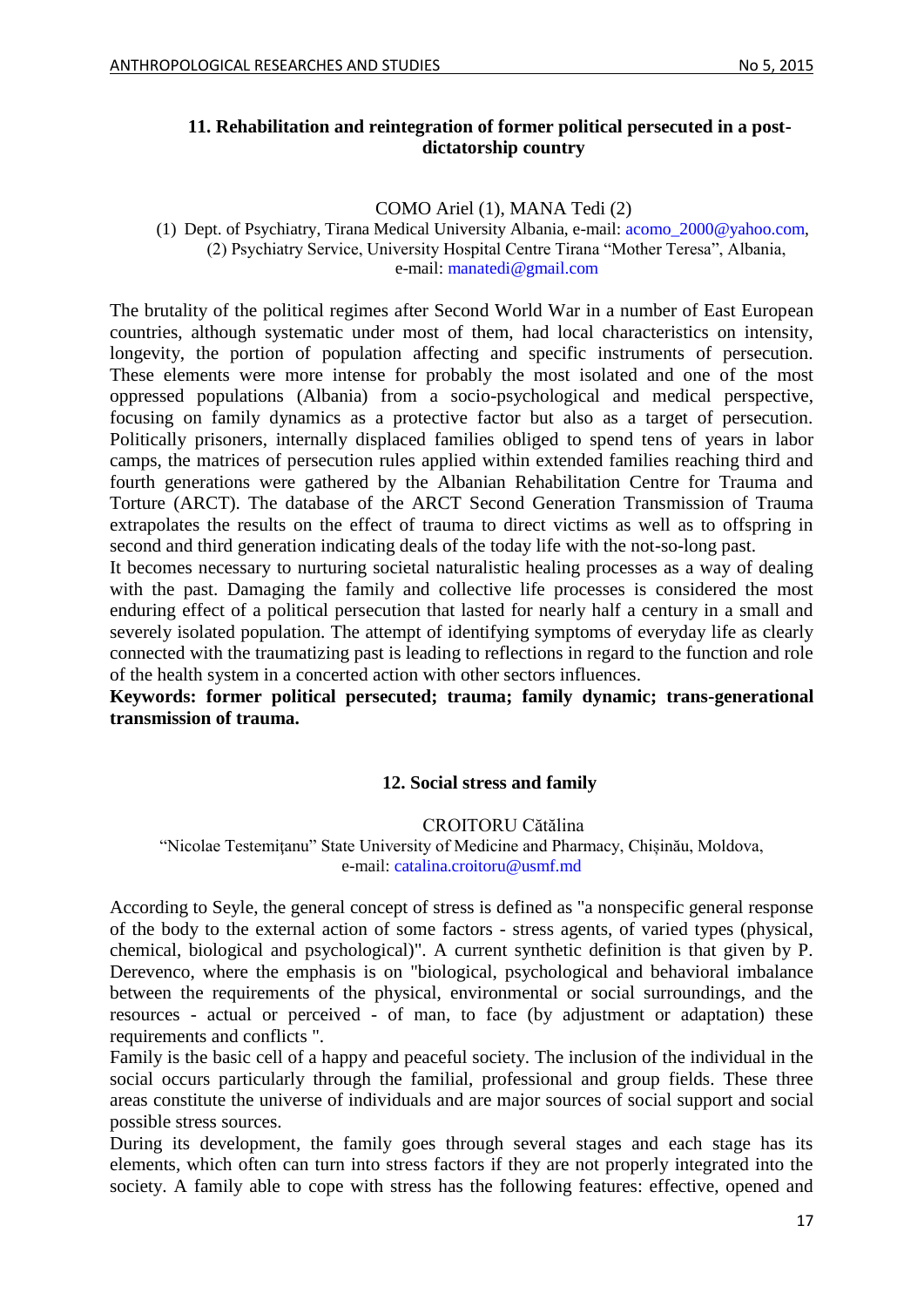constant communication; flexibility in roles; tolerance for the individuality of each member and different generations; democratic participation in the decision-making process; agreement to start new things. Family members who cannot face the stress are reserved, silent, anxious, uninterested in anything or contrary agitated, annoyed. Stress sources in the family include marital conflict, divorce, lack of affection and respect, incompatibility of ideas, concerns, attitudes and struggle for dominance, alcoholism, financial, sexual problems, inequality in attitudes towards children, etc.

Contrary to the fact that there is much talk about stress, most people do not acknowledge many consequences of uncontrolled stress. Daily stress, together with a busy life rhythm, makes members of today society be more aggressive, compared to those 40-50 years ago. Lack of unconditional love and support from family, together with the lack of self-confidence, safety, security, and last but not the least a low degree of socialization, gives rise to aggression or depression, and the consequences on health affect the nervous circulatory, endocrine, and immune system.

<span id="page-17-0"></span>**Keywords**: **stress; familial environment; family members.**

#### **13. Anxiety symptoms among students of Faculty of Technical and Medical Science and the related factors**

ELEZI Fatime (1), TOMORI Sonila (2), ZYBERAJ Flora (3), ÇOMO Ariel (4), LUZAJ Esmeralda (5), SOTIRI Eugjen (6), PETRELA Elizana (7)

(1) Psychiatric Emergency, University Hospital Center Tirana "Mother Teresa", Albania, e-mail: [fata\\_el@yahoo.it,](mailto:fata_el@yahoo.it)

- (2) Pediatric Service, University Hospital Center Tirana "Mother Teresa", Albania, e-mail: [sonila.tomori@gmail.com,](mailto:sonila.tomori@gmail.com)
- (3) Faculty of Technical and Medical Science, e-mail: [florazyberaj@yahoo.com,](mailto:florazyberaj@yahoo.com)

(4) Ministry of Health, Psychiatric Service, e-mail: [acomo\\_2000@yahoo.com,](mailto:acomo_2000@yahoo.com)

(5) Spectrum Clinic Private Practice, e-mail: [luzaj\\_30esi@yahoo.com,](mailto:luzaj_30esi@yahoo.com)

(6) Psychiatric Emergency, University Hospital Center Tirana "Mother Teresa", Albania, e-mail: [esotiri@gmail.com,](mailto:esotiri@gmail.com)

(7) University of Medicine, Faculty of Medicine, e-mail: [elapetrela@yahoo.com](mailto:elapetrela@yahoo.com)

**Objectives.** Anxiety is a mental state that is elicited in anticipation of threat or potential threat. Anxiety disorders are the most prevalent class of psychiatric disorders affecting nearly 20% of the population. Sensations of anxiety are a normal part of human experience, but excessive or inappropriate anxiety can become an illness. The signs of anxiety which occurred suddenly and the dynamic and spontaneous growth of fear seem to be very aggravated and easily understood. The aim of this study was the evaluation of anxiety symptoms related to age and substance use in the students of Faculty of Technical and Medical students.

**Methods.** The study was conducted on the period January - May 2013 and included all the Bachelor and Master level students. After completing Structure Clinical Interview and the Beck Anxiety Inventory (BAI) and using DSM-IV-R criteria all the screened persons who presented with more than four symptoms were evaluated by psychiatrists as candidates considered having anxiety symptoms. The sample chosen in this study consisted of 795 students, 679 females and 116 males. The average age was  $20.82 \pm 1.29$  years, M = 20.82 and  $SD = 2.395$ . Screening with BAI questionnaire, students were asked for symptoms they had last month and the day of completing the questionnaire. The differences were analyzed with Chi-square and student test.

**Results.** Variables with statistical significance found in this study are listed as follows: gender is correlated with the manifestation of anxiety with statistical significance  $p = 0.012$ , of which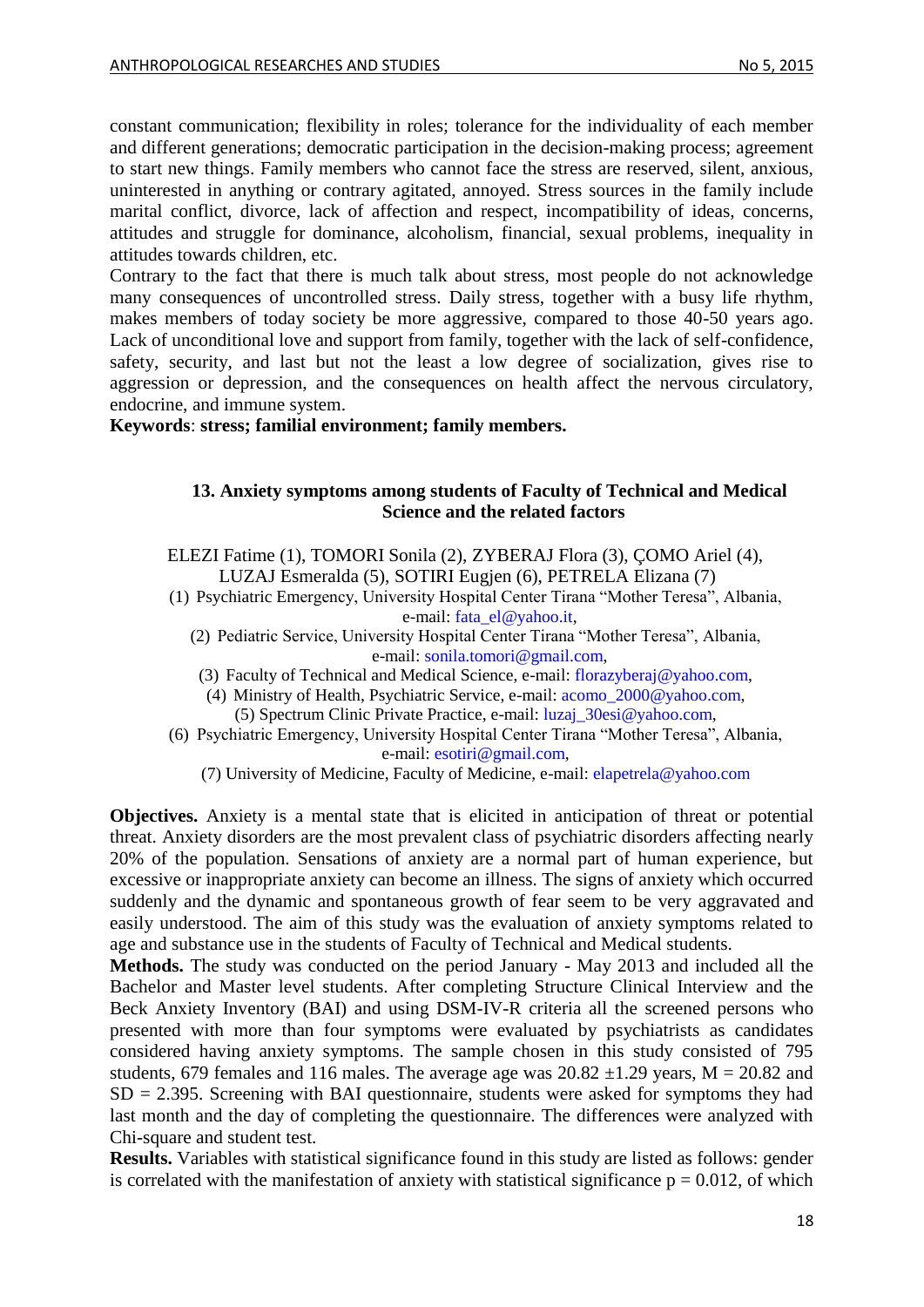34.27 % of the interviewed females presented slight anxiety, 13.74 % moderate anxiety and 6.65 % (45 of sample students) had severe anxiety scale with interval rating scale 26-63. Through linear regression analysis, a significant statistical relation between age and anxiety rate was found ( $p = 0.001$ ), with smoking ( $p = 0.04$ ) and consumption of alcohol ( $p = 0.014$ ). **Conclusion**s. Anxiety symptoms were present in our sample and were related to the age of the students and also to substance use.

<span id="page-18-0"></span>**Keywords: anxiety symptoms; students; BAI questionnaire.**

### **14. The effect of valproate versus lithium and carbamazepine in the long-term treatment of bipolar disorders**

ELEZI Fatime (1), ÇOMO Ariel (2), SOTIRI Eugjen (3), BRAHO Ardian (4), SINANI Lefter (5), PETRELA Elizana (6)

(1) Psychiatric Emergency, University Hospital Center Tirana "Mother Teresa", Albania, e-mail: [fata\\_el@yahoo.it;](mailto:fata_el@yahoo.it)

(2) Psychiatric Service University Hospital Center Tirana "Mother Teresa", e-mail: [acomo\\_2000@yahoo.com;](mailto:acomo_2000@yahoo.com)

(3, 4, 5) Psychiatric Emergency, University Hospital Center Tirana "Mother Teresa", Albania, e-mails: [esotiri@gmail.com,](mailto:esotiri@gmail.com) [drardianbraho@gmail.com,](mailto:drardianbraho@gmail.com) [leftersinani@hotmail.com,](mailto:leftersinani@hotmail.com) (6) University of Medicine, Faculty of Medicine, e-mail: [elapetrela@yahoo.com](mailto:elapetrela@yahoo.com)

**Objectives.** Bipolar disorder is a cyclic disease that afflicts approximately 1% of the population. This illness frequently begins in the teen years but often escapes diagnosis at this time because episodes are misinterpreted with other disorder (as conduct disorder, schizophrenia, depression, etc). Lithium, carbamazepine, and valproate are used in the treatment of acute bipolar mania and as maintenance treatments for these disorders. Study objectives were to compare the efficacy of valproate versus lithium and carbamazepine in the long-term treatment of patients with bipolar disorders.

**Method**s. It was realized a longitudinal, comparison and randomized clinical trial, for 2 years (only maintenance phase), in three equal parallel-groups. We have included in the study 235 patients (female and male, 18- 65 years old) with at least two episodes of bipolar disorder I, II (according to DSM-IV-TR criteria). After the open-label pre-randomized phase, 180 patients completed the criteria for continuing the study (each group with 60 patients). The assessment was done using the structured clinical interview and some instruments (CGI 4-7, GAF, HAMD-RS, MRS). Primary outcome measure was time to relapse/recurrence to any mood episodes, survival analyses the Regression of Cox proportional-Hazard were performed.

**Results**. Cumulative survival for valproate's group was 35%, and 26% higher versus Carbamazepine's group, while mean and median survival time were respectively 35% and 53% longer for valproate. Carbamazepine has shown approximately the same therapeutically effect as valproate in some subtypes of bipolar disorders or in those with comorbidities. For lithium's group cumulative survival was  $31\%$  (p=0.4304), while mean and median survival time were 10% and 14%. Hazard ratio for valproate's group was  $(B=0.735, p=0.001)$ , Lithium's group was 20.4% higher than valproate  $(B=0.186, p=0.434)$ 

**Conclusions**. Valproate is significantly more effective than lithium and carbamazepine in the prophylactic treatment of bipolar disorders.

**Keywords: bipolar disorder; long-term treatment; mood stabilizers.**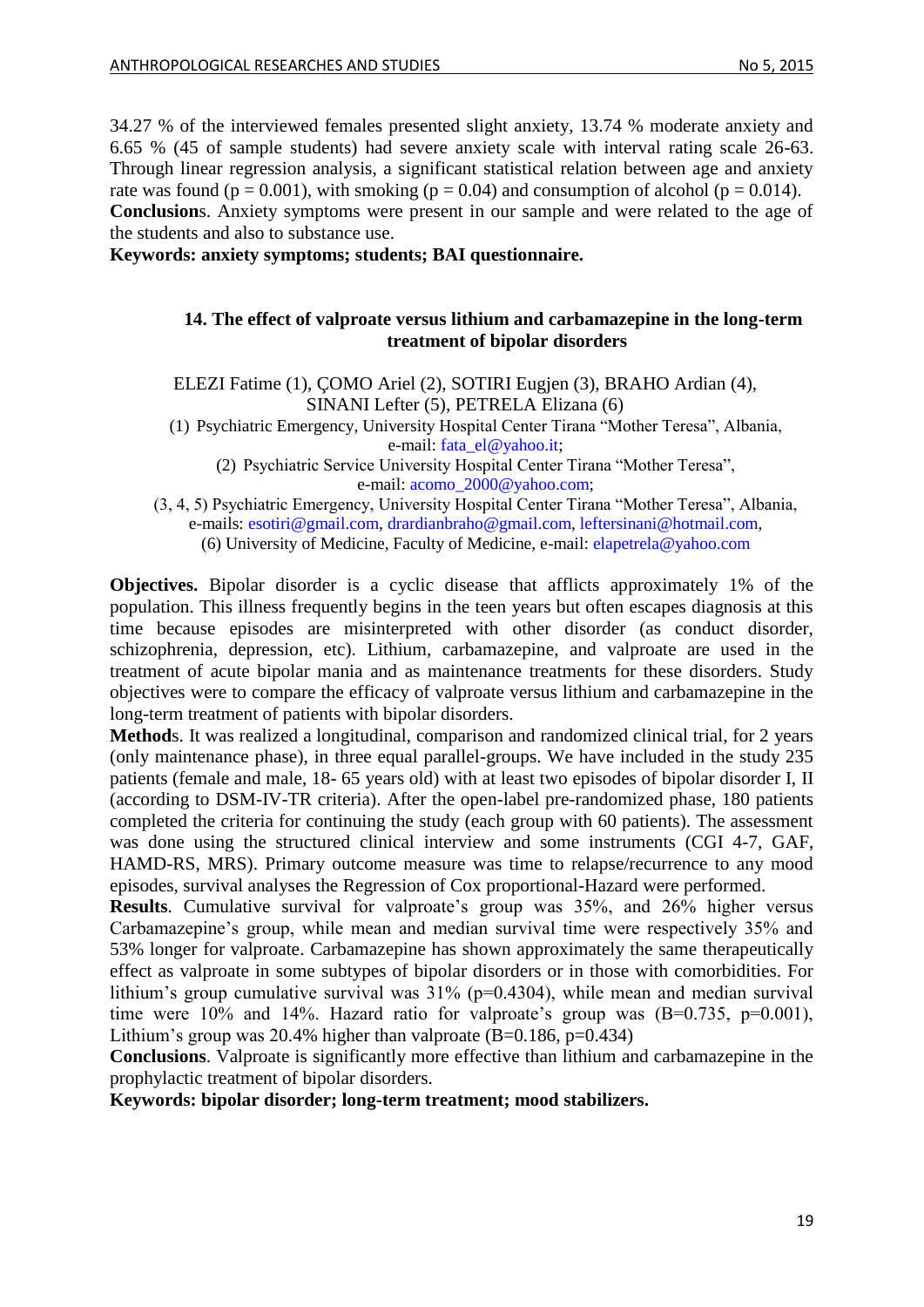### <span id="page-19-0"></span>**15. Disability in psychiatric disorders: How frequent is it in patients with two psychiatric disorders or in patients with a psychiatric disorder and a generalized disorder.**

ELEZI Fatime (1), XHELILAJ Esmeralda (2), ALUSHI Lindita (3), TOMORI Sonila (4), BRAHO Ardian (5)

(1, 2, 3, 5) Psychiatric Emergency, University Hospital Center Tirana "Mother Teresa", Albania, e-mails: [fata\\_el@yahoo.it,](mailto:fata_el@yahoo.it) [esmeraldabregu@gmail.com,](mailto:esmeraldabregu@gmail.com) [l.alushi@yahoo.com,](mailto:l.alushi@yahoo.com) [drardianbraho@gmail.com](mailto:drardianbraho@gmail.com)

(4) Pediatric Service, University Hospital Center Tirana "Mother Teresa", Albania, e-mail: [sonila.tomori@gmail.com](mailto:sonila.tomori@gmail.com)

**Objectives.** The disability is a consequence of the impairment that comes from a psychiatric disorder and not only. In patients with comorbidities, the presence of the disability is evident. The study has the objective to identify how frequent is the disability and in which diagnosis.

**Methods.** Were evaluated all the patients with a psychiatric diagnosis that benefit economic aid as a result of disability. The evaluation included three years: 2012, 2013, 2014 and all the cases with two diagnoses were evaluated at the same time: psychiatric diagnose and another psychiatric diagnose; psychiatric diagnose and generalized diagnose.

**Results.** During the year 2012, only 7.4% of cases had comorbidities: only 4.3 % had psychiatric diagnose and generalized diagnose, while patients with two psychiatric diagnoses occupied 3.1% of cases. In 2013, there were only 3.6% of patients with comorbidities, while 1.88% of patients were cases with a psychiatric diagnosis and a generalized diagnosis and only 1.77% had two psychiatric diagnoses. In 2014, the comorbidities were present in 4% of patients and were 2.5 % of cases with a psychiatric diagnosis and a generalized diagnosis and 1.5 % of patients with two psychiatric diagnoses.

**Conclusions.** The disability is more present in psychiatric patients that have another generalized disease, which is more frequent in the combination: psychiatric diagnosis and Diabetes Mellitus. As regards the psychiatric comorbidities, the Personality Disorder is the most frequent second psychiatric (diagnosis mental retardation with behavior disorder was not included in this ranking).

<span id="page-19-1"></span>**Keywords: disability; personality disorders; psychiatric disorders; comorbidity; Diabetes Mellitus.** 

### **16. Particularities of violence in couple relationships among nowadays Romanian young people**

## FALUDI Cristina

Babeș-Bolyai University from Cluj-Napoca, Faculty of Sociology and Social Work, e-mail: [cristina.faludi@gmail.com](mailto:cristina.faludi@gmail.com)

**Objectives.** Recent studies reflected that intimate partner violence is the most prevalent form of violence. Antecedents of violence in the couple are multifaceted and the negative outcomes are huge at a socio-psychological level. The study investigates the main factors leading to violence in couple relationships, as well as the effects of the phenomenon on the quality of life at the individual level.

**Methods.** A sample of 1509 Romanian young people completed the second wave of the online self-administered Outcome of Adolescence Questionnaire during October 2014 and February 2015. Only respondents having a current romantic partner were selected; consequently, the analyses were applied to 836 young people. Preliminary descriptive and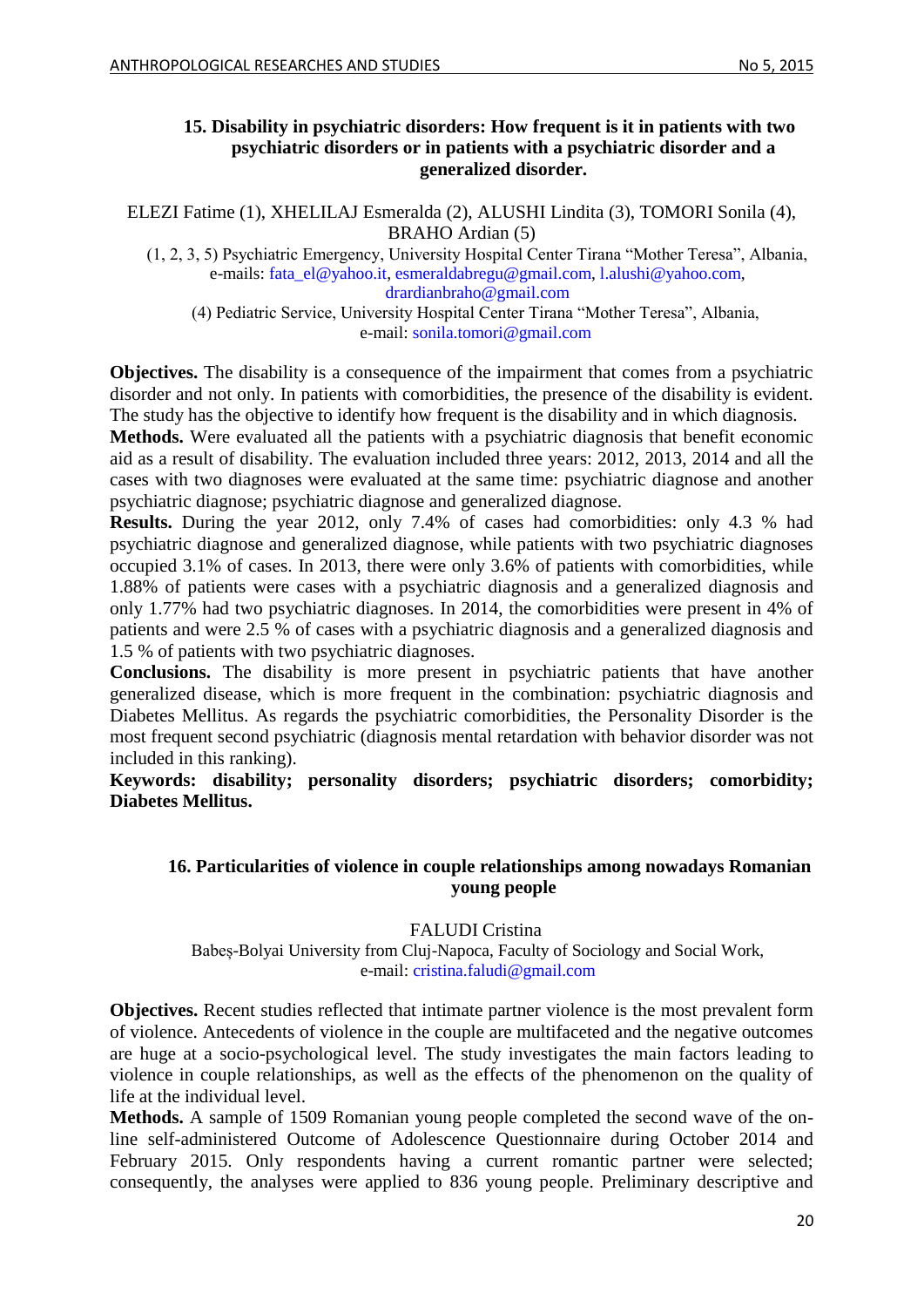inferential analyses were implemented to document a set of causes and consequences of violence in youth couple.

**Results.** Around 5% of young people reported they had sexual experiences against their will or were forced to have sex. Almost 80% of the respondents or their partners manifested jealousy in couple and over 40% declared that they addressed insulting or degrading words or names, or humiliating each other in their couple relationships. The most serious form of violence in a partnership – being injured or harmed by the partner – was reported by 8% of respondents. From all young people who had a lover, 82% experienced at least one type of violence in the couple. Interestingly, there was no significant association of such factors as gender, age, place of residence, and the perceived financial situation in the family of origin with any type of violence within the intimate relationship. Instead, a significant association was demonstrated between the manifestation of any type of violence in couple and adverse events in the family of origin during the last 12 months, like having problems with parents, substance abuse of a family member, and witnessing scenes of serious violence in the family. In terms of consequences, young people who experience any kind of violence in the own couple are more likely to feel less content with their life, less likely to be a happy person, and more likely to get severely drunk. However, violence within the couple seems not associated with the perceived health status and with the optimism related to own future.

**Conclusions.** Damage of violence in the couple relationships is transmitted across generations. To break the chain of the vicious circle, prevention of the phenomenon is essential.

<span id="page-20-0"></span>**Keywords: violence; couple; determinants; consequences; Romania.** 

### **17. Pathways of childlessness in post-communist Romania and Bulgaria: towards a convergent or divergent road?**

FALUDI Cristina (1), TANTURRI Maria-Letizia (2), DONNO Annalisa (3)

(1) Babeș-Bolyai University from Cluj-Napoca, Faculty of Sociology and Social Work, e-mail: [cristina.faludi@gmail.com,](mailto:cristina.faludi@gmail.com)

(2) University of Padova, Faculty of Statistical Sciences, e-mail: [tanturri@stat.unipd.it,](mailto:tanturri@stat.unipd.it)

(3) University of Padova, Faculty of Statistical Sciences, e-mail: [donno@stat.unipd.it](mailto:donno@stat.unipd.it)

**Objectives.** Romania and Bulgaria witnessed dramatic changes in family and fertility behaviors after the fall of the communist regime. Total fertility rates dropped sharply and persisted at very low levels, marriage rates decreased, age at first marriage and at first birth increased, and cohabitation became more prevalent among younger people. Until recently, little research interest was given to the study of childlessness in Eastern Europe. The goal of the paper is to delimitate the characteristics of childless people from those of parents and to explore if pathways to childlessness reflect rather more similarities or differences among gender and between countries.

**Methods.** Data included a sub-sample of 30-49 years old respondents, stemming from the first wave of Generations and Gender Survey, applied in Romania and Bulgaria between 2004-2005. For each country, two models of logistic regression were conducted to contrast childless (involuntary or voluntary) men and women with fathers and mothers. Covariates related to background and work-related characteristics, early life course variables, attitudes, and values were used in the regression models.

**Results.** The outcomes of the multivariate analysis revealed a set of similarities, both from the gender and country perspective as well. Childless Romanian and Bulgarian women and men have younger ages and acquired a higher level of education compared with mothers and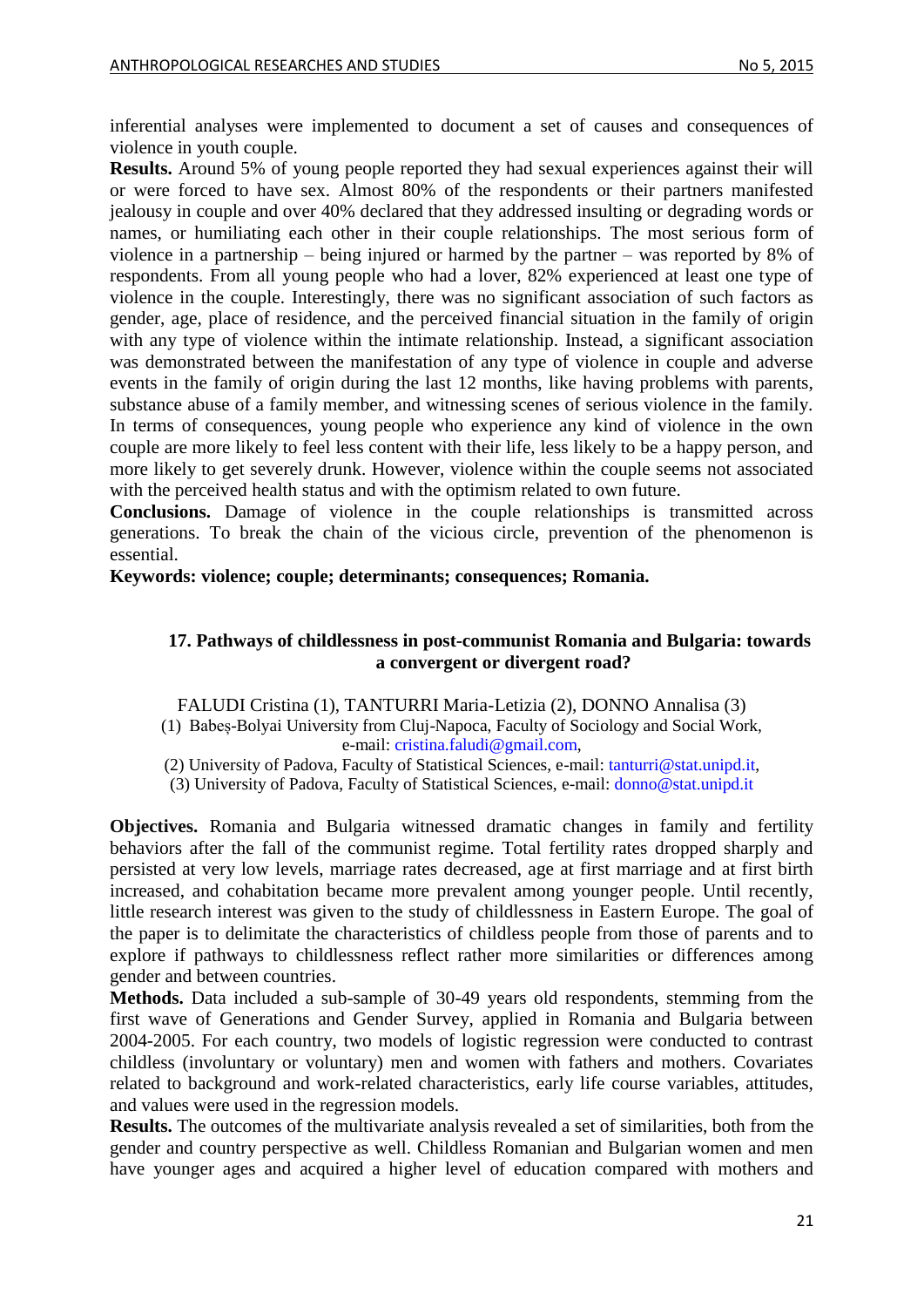fathers. In the same time, childless people originated from families with a unique child and claimed secularized attitudes and values. However, other covariates point at different roads leading to childlessness in the two neighboring countries. In Romania, women who grew up in urban areas, hired in top jobs positions and who attended more often religious services are more likely to remain childless than women from villages, holding blue collar jobs or being unemployed, and who are less religious. Instead, men with lower levels of education and less prestigious jobs were more likely to remain childless, compared with men with a university degree and with a top job position. In Bulgaria, men whose mother is more educated and women whose father held a better job have a higher propensity to remain childless.

**Conclusions.** Beyond the similarities in the road to childlessness between gender and countries, in Romania, the effect of significant factors on childlessness is more accentuated for women than for men. Also, it seems the diffusion of childlessness in Romania is related to more privileged women and less successful men. Bulgarian results are more nuanced by gender.

**Keywords: childlessness; women; men; Romania; Bulgaria.** 

### <span id="page-21-0"></span>**18. Evaluation of patients with postoperative biliary strictures away postoperative**

#### FERDOHLEB Alexandru

"Nicolae Testemitanu" State Medical University, Chișinău, Republic of Moldova, e-mail[: alexandru.ferdohleb@gmail.com](mailto:alexandru.ferdohleb@gmail.com)

**Objectives.** The objective of the study is the analysis of remote postoperative results of benign strictures of extrahepatic biliary ducts.

**Methods.** There were treated 228 patients with benign strictures of extrahepatic biliary ducts during 1980-2014 years in the surgical clinic. Postoperative evaluation included: 1) psychoaffective status; 2) social status; 3) functional state of the hepatobiliary system, determined by means of laboratory tests and imagistic examinations. The assessment of remote results was possible in a lot of 174 patients  $(76.3\%; p<0.05)$  for a period of about 10 years.

**Results.** Good result has been set in 133 patients  $(76.42\%; p<0.05)$  with complete rehabilitation. A satisfactory result we established in 29 patients (16.67%;  $p<0.05$ ), at whom the persistence of periodic pain was observed - 22 (13.58%) cases, or dyspeptic signs - 18  $(11.11\%; p<0.05)$  cases. In 12 patients  $(6.92\%; p<0.05)$ , we recorded unsatisfactory results. In four cases, debuted mechanical jaundice caused by recurrent supra-anastomotic choledocholithiasis. We resorted to hepaticolithotomy with the revision of the anastomosis. Another 7 patients presented transitory mechanical jaundice caused by the stricture of anastomosis mouth. We conducted repeated hepaticostomy with a Roux-en-Y excluded loop, with separate drainage of both liver channels.

**Conclusions.** Applying a postoperative evaluation management ensures the effective and qualitative removal of the complications emerging in the late period.

**Keywords: biliary strictures; hepaticojejunostomy; biliary duct.**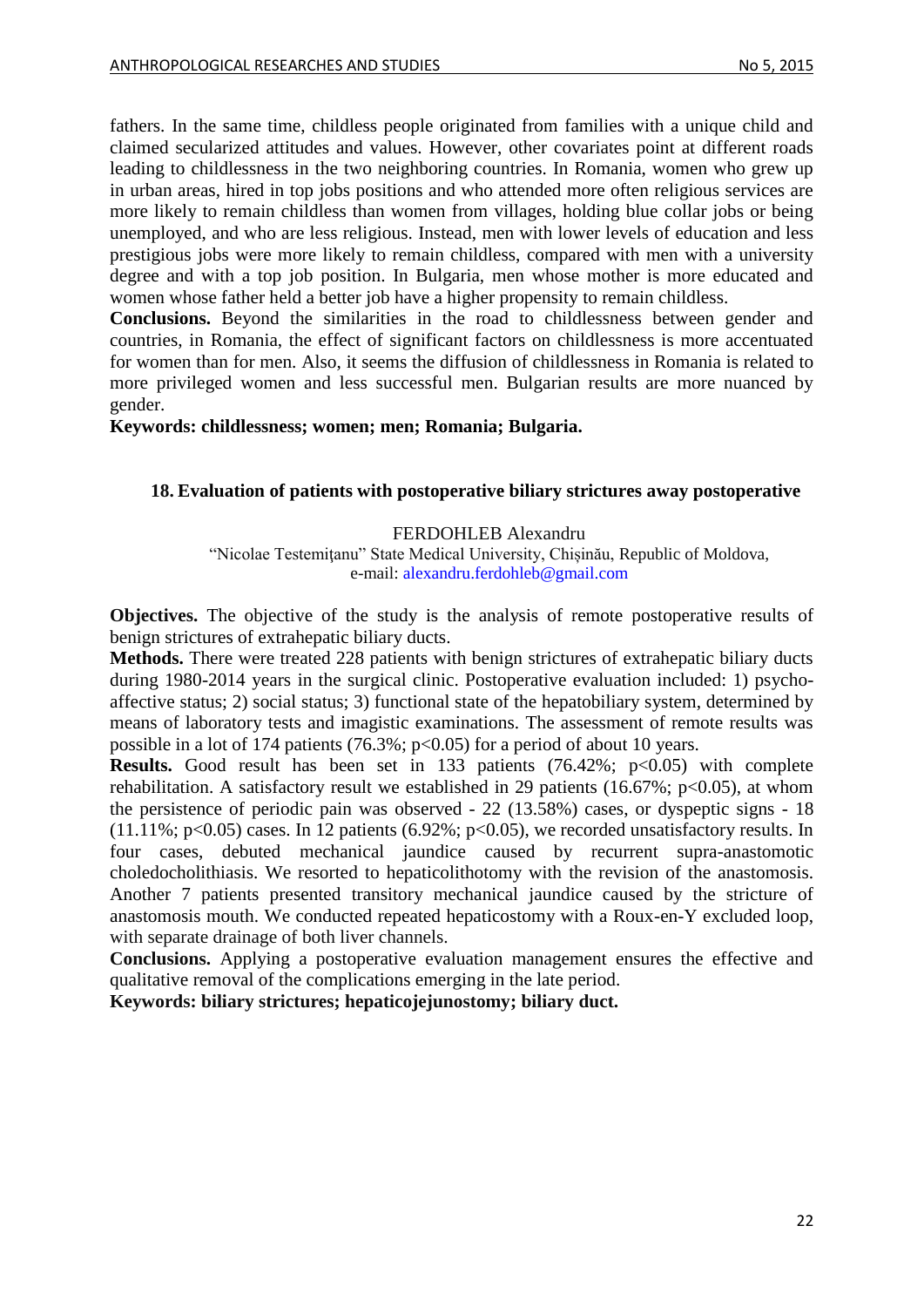### **19. People with disability and rehabilitation services**

FERDOHLEB Alina (1), MAMALIGA Narcisa (2)

<span id="page-22-0"></span>(1) National Centre of Public Health, Chișinău, Republic of Moldova, e-mails:

[alina.ferdohleb@gmail.com,](mailto:alina.ferdohleb@gmail.com) [aferdohleb@cnsp.md;](mailto:aferdohleb@cnsp.md)

(2) National Council for Determining Disability and Work Capacity, Chișinău, Republic of Moldova, e-mail: [narcisa.mamaliga@yahoo.com](mailto:narcisa.mamaliga@yahoo.com)

**Objectives.** Disability is the toughest verdict for humanity, as people with disability are one of the most deprived castes, being frequently discriminated, socially cast-off, being under the necessity of living a lower level of life. The aim of this study is to determine and evaluate the obstacles in accessing occupational health services, faced by the people with disability

**Methods.** A crossover descriptive and analytical study was conducted on a lot of 63 persons with medium (IIIrd) degree of disability and "preserved work capacity" of 60%, aged  $48.0 \pm 1.41$  years, living in the urban district and rural areas.

**Results.** The patients with disability have access to rehabilitation services in: Physicians' Centre (day ward, kinesiology/physiotherapy room), hospitals and balneal curative units. Vocational rehabilitation services are being set up. These services work in collaboration with the Agency of Offices of Workforce (AOW) of the country, the community and beneficiary's family. Occupational Rehabilitation provides the following: a) diagnosis of people with disabilities; b) identification of needs for intervention; c) development of labor skills; d) facilitation of integration into employment and hygienic, ergonomic principles; e) fosterage of independence and f) promotion of integration in society.

People with disability sought medical assistance 1-2 times per year in 55.56% of the cases, 3- 4 times per year in 34.92% of the cases and once in a month or more frequently - 14.34%. Once a year 36.52% of the respondents spent the rehabilitation course in a patient unit, three or more times 14.32% of the respondents. The obstacles to medical professional rehabilitation ranked according to the respondents were: 1) insufficient information about institutions/organizations that perform medical professional rehabilitation - 31.75%; 2) difficult access to medical institutions - 19.05%; 3) underestimation of the expected result" -14.29%; 4) "insufficient financial resources"- 12.59%.

**Conclusions.** The settlement of medical professional rehabilitation problem includes the fight against stigmatization, discrimination, inequality and social rejection that these persons suffer. Vocational rehabilitation service is organized and operates in accordance with the following principles: 1) participation and full integration and effective participation in society and labor; 2) planning and provision of individual-centered services; 3) multidisciplinary approach (medico-social, psycho-pedagogical, occupational/professional, legislative).

<span id="page-22-1"></span>**Keywords: obstacles; people with disability; vocational rehabilitation; medical rehabilitation.**

#### **20. Basic occupational health services - pros and cons**

FERDOHLEB Alina National Centre of Public Health, Chișinău, Republic of Moldova. e-mails: [alina.ferdohleb@gmail.com,](mailto:alina.ferdohleb@gmail.com) [aferdohleb@cnsp.md](mailto:aferdohleb@cnsp.md)

**Objectives.** The aim of this study is to debate on the necessity to develop and consolidate the Basic Occupational Health Services (BOHS).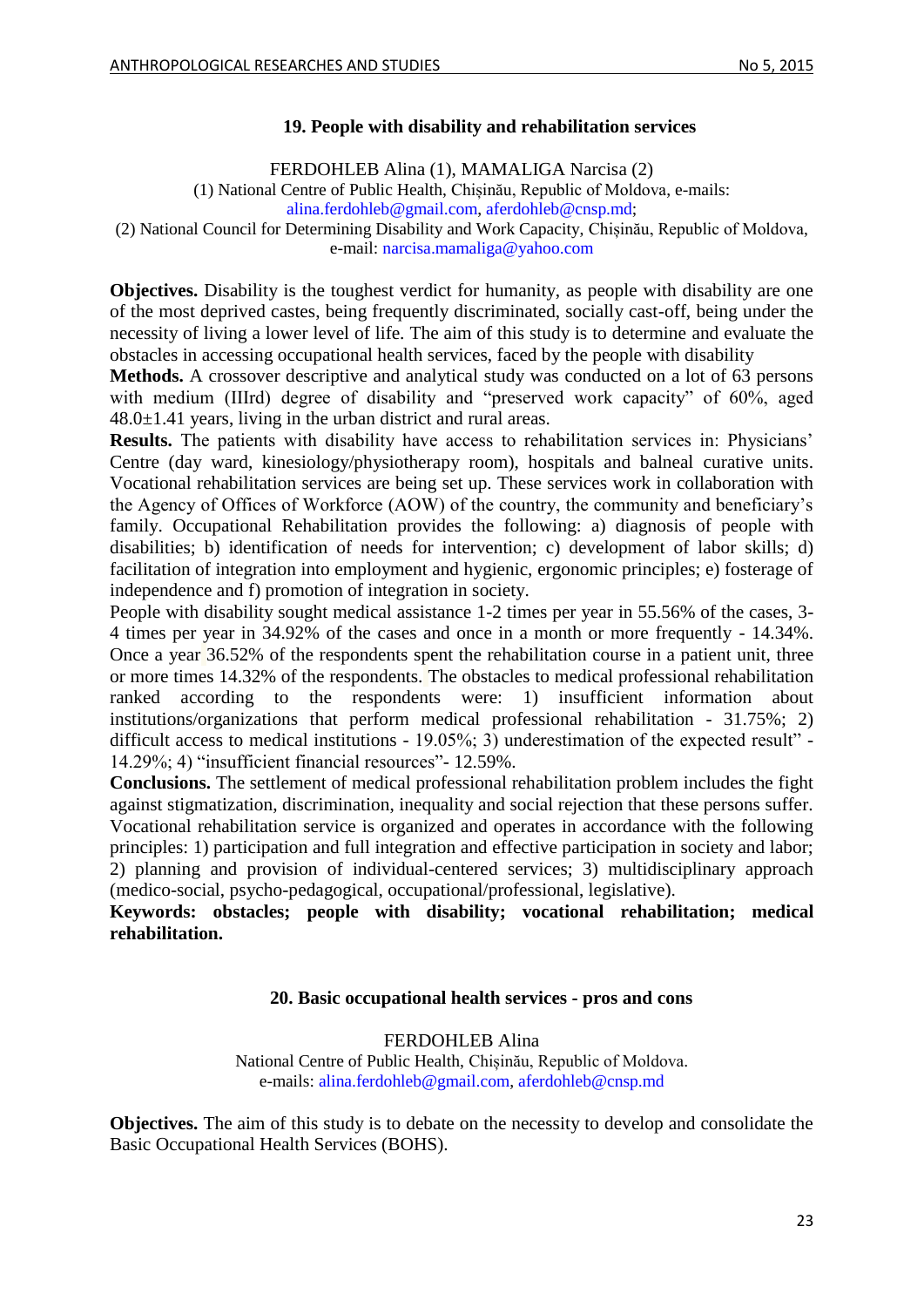Organization and performance of the occupational health services have become a difficult task under the current conditions (a decentralized national economy, short-term employment contracts, implementation of new technologies and working methods, and the high mobility of human resources).

**Methods**. Bibliographical-descriptive, observational and comparative analytical study of the reports of the International Labor Organization (ILO).

**Results.** BOHS are essential in protecting people's health at their workplaces, their wealth, and work capacity, as well as in preventing work accidents. According to WHO data, only 10- 15% among workers have access to these services. BOHS is a practical application of the WHO principles and aims announced at the *Global Strategy on Occupational Health for Everyone*. BOHS should be: approachable by employees, fair, efficient, cost-effective, and guaranteed by the public authorities. WHO started to shape global public health policy by launching the "Health for All" strategy in 1977. This strategy defined key goal for the global health policy before the end of 20th century: "by the year 2000 all people in all countries should have a level of health that will permit them to lead a socially and economically productive life". In the  $91<sup>st</sup>$  and  $93r<sup>d</sup> ILO$  conferences (2003 and 2005), the Committee on Occupational Safety and Health, in its discussion of the new Framework Convention for Occupational Safety and Health, called for the development of Occupational Health Services as a part of the national program for occupational safety and health, emphasizing that the development of occupational health services is part of the National Occupational Safety and Health System. Likewise, BOHS were recognized as a step towards implementing ILO conventions no 161, on occupational health services, and no 155, on occupational safety and health, and the new ILO Global Strategy on Safety and Health at Work, which was adopted by the  $92<sup>nd</sup>$  ILO conference in 2004 (21). The publishing of BOHS: a WHO/ILO/ICOH/FIOH Guideline was a response to such a global challenge.

**Conclusions.** The fundamental condition of quality and efficiency of this service is training professionals in BOHS field. WHO and ILO have developed together occupational health services. The 13<sup>th</sup> ILO/WHO Joint Decision on BOHS has been implemented at regional and country levels in China, Europe, Africa, and Latin America.

<span id="page-23-0"></span>**Keywords: basic occupational health services; working conditions; human resources.**

### **21. Externalizing problems at school: When children feel low confident with math skills**

#### FIORILLI Caterina (1), DE STASIO Simona (2), PASSIATORE Ylenia (3) (1, 2, 3) LUMSA University – Rome, e-mails: [fiorilli@lumsa.it,](mailto:fiorilli@lumsa.it) [s.destasio@lumsa.it,](mailto:s.destasio@lumsa.it) [y.passiatore@lumsa.it](mailto:y.passiatore@lumsa.it)

**Objectives.** Several authors have found strong association between low academic selfconcept and high risk for children's externalizing problems at school. More specifically, a growing research outcomes alerted on the risk that self-concept-related deficits may represent an important set of children's emotional and behavior problems. Since that the academic selfconcept is a multifaceted construct it is reasonable to study self-concept components separately. The current study addressed this topic by investigating the relationship between children' s self-concept in math and their behavior problems in class taking into account the moderating role of good relationships with peers. With regard to behavior problems we analyzed problematic social interactions with the others in terms of aggressiveness, deviance and opposition. As moderator variables, we focused on children social interactions in class by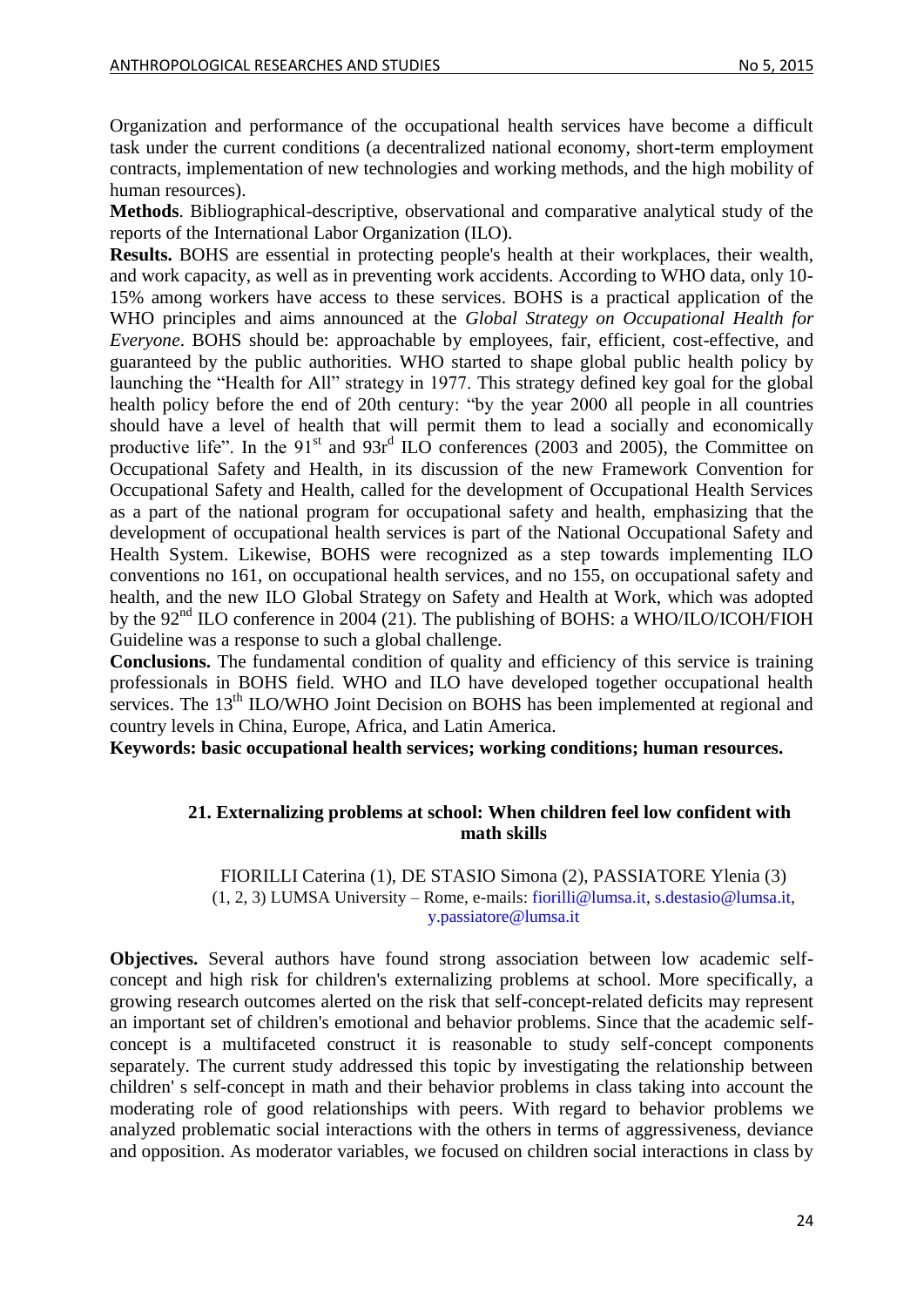peers rejections index. We expected that low math self-concept was strongly related to behavior problems for children with high peer rejections.

**Methods.** Participants were 204 children (Male=107, Mage=9.74, SD= 1.90) and their teachers from 5 Italian Primary and Middle schools. Children' s math self-concept was measured by using a sub-scale from Self-Description Questionnaire-I. Children's social impact among their classmates was assessed by Sociometric Status. Finally, children's maladaptive behaviors were measured by the Children Behavior Check List 6/18 -Teacher Report Format.

**Results.** We tested the moderator role played by children's peer rejection index by a series of hierarchical regression analyses. Findings show that the peer rejection moderated the effect of math self-perception on aggressive behavior (R2 = .26; F (3, 159) = 19.04, p < .001), conduct problems  $(R2 = 0.21$ ; F  $(3, 159) = 14.41$ , p $< .001$ ), and social problems  $(R2 = 0.20$ ; F  $(3, 159)$  $= 14.00$ , p < .001). In order to interpret the direction of these interactions, three different slope examinations were conducted plotting separately the predicted values of aggressive behaviors, conduct problems and social problems in function of math self-perception scores and three different levels of peer rejection: low (one standard deviation below the mean), medium (the mean) and high (one standard deviation above the mean). Findings showed that a lower children's self-perception in math predicted higher aggressive behavior, conduct problems and social problems when combined with medium and high levels of peer rejection. At low level of peer rejection, the effect of math self-perception on children behavioral problems was vanished.

**Conclusions.** Overall, results confirmed that children's rejections by their classmates moderated the relationship between math self-concept and aggressive behaviors, conduct and social problems. Our results may shed a light on mathematics skills domain for children who experience a negative self-concept. In order to prevent children's externalizing problems caused by feeling inadequacy in math it would be important taking into account children's social relations at school. The results are discussed in terms of the role of children's social acceptance and rejection from their classmates to reduce the impact of negative self-concept in math.

<span id="page-24-0"></span>**Keywords: externalizing problems; peers rejections; mathematics self-concept; school adjustment.**

### **22. Pattern and frequency of Genetic Disorders among Albanian children with Short Stature**

GJIKOPULLI Agim (1), TOMORI Sonila (2), GRIMCI Lindita (3), CULLUFI Paskal (4) (1, 2, 3) Pediatric Service No 2, Tirana University Hospital Center "Mother Teresa", Albania, emails: [agimgjikopulli@yahoo.com,](mailto:agimgjikopulli@yahoo.com) [sonila.tomori@gmail.com,](mailto:sonila.tomori@gmail.com) [linditagrimci@yahoo.com,](mailto:linditagrimci@yahoo.com) (4) Pediatric Department, Tirana Medical University, e-mail: [paskalcullufi@gmail.com](mailto:paskalcullufi@gmail.com)

**Objectives.** Short stature is defined as a standing height more than 2 standard deviations (SDs) below the mean for age and gender. Most of the short children are normally developed, but there are many medical causes for being short and having poor growth, including genetic disorders. This study was designed with the intent to identify the prevalence of genetic disorders among children and adolescent with short stature.

**Methods.** Subjects enrolled in the study were admitted in Pediatric Endocrinology & Diabetology Service, U.H.C."Mother Teresa", Tirana, Albania, with the diagnosis of "Short stature" or "Slow growth velocity" from January 2001 to January 2014 and met the following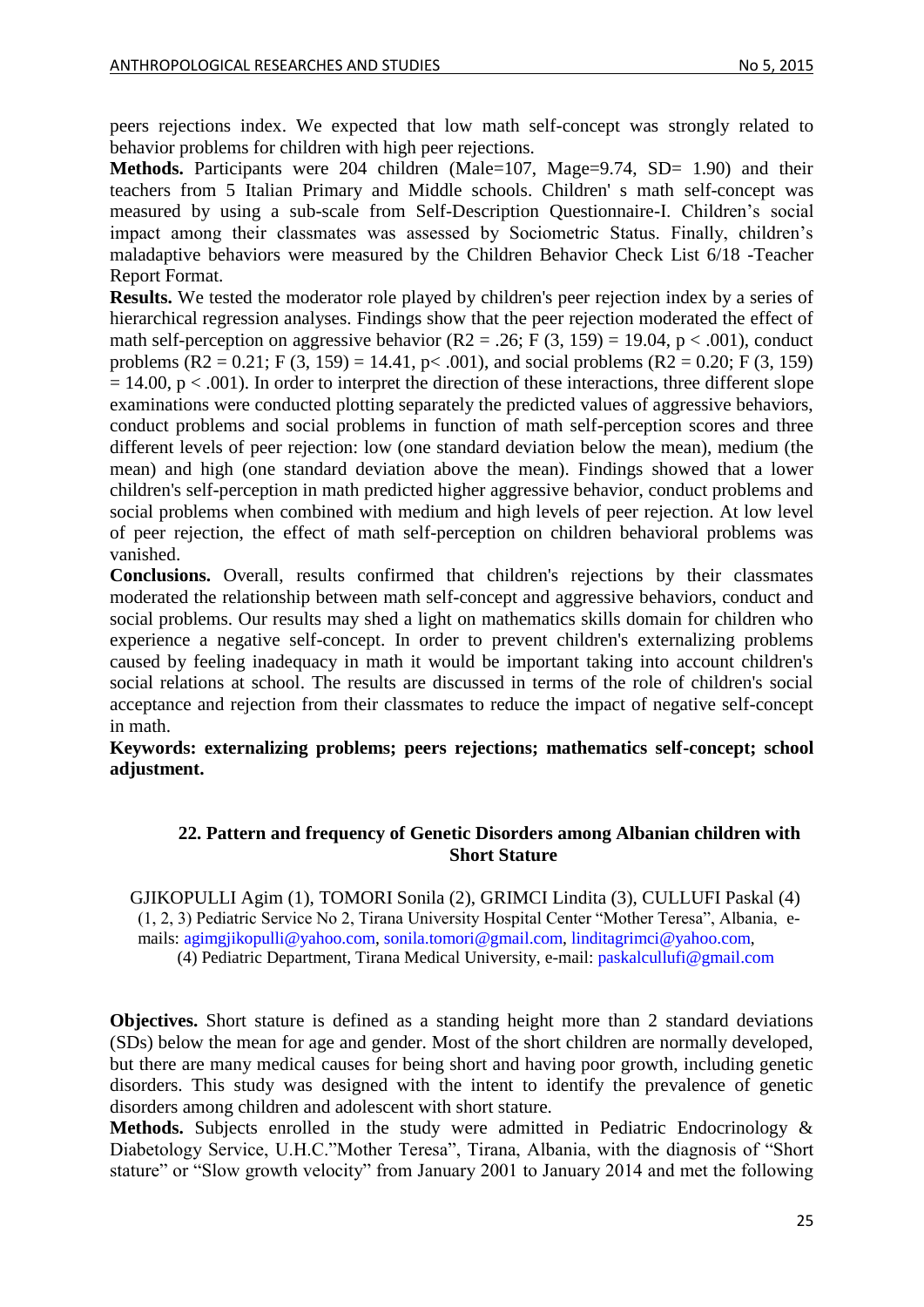criteria: length < -2 z-score and/or height velocity <-2 z-score for age and gender. They were evaluated by anthropometrical measurements; biochemical panel; hormonal balance; radiological studies; and hormonal provocative tests. Karyotyping and genetic consult was done in selected cases. Statistical processing was done with SPSS\_20. The data are given in average  $\pm$  SDS (range).

**Results.** 76 out of 564 children (13.5%) with short stature were identified with genetic disorders. Their mean age was 10.33±3.39 (range 16.35) years. Male/female rate was: 34/42 (44.7%/55.3%) respectively. 70 children (92.1%) were pre-puberty and only 6 patients (7.9%) were at puberty stage (P-value 0.0001). HAZ (height for age z-score) was  $-3.62 \pm 0.69$  (range 3.76) z-score. Turner syndrome was found in 24 (31.6%) children, while 15 (19.7%) of children were diagnosed with Noonan syndrome. 29 out of 76 subjects with genetic syndrome (38.2%) were diagnosed with specified syndromes such as Prader-Willi syndrome (4 children), Laurence-Moon-Biedl syndrome (3 children), Silver-Russel syndrome (5 children). 8 children were classified as having unspecified genetic disorders based on their dysmorphology.

**Conclusions.** The prevalence of genetic disorders among Albanian children and adolescents with short stature was 13.5%. This fact makes the careful monitoring of growth a necessity. The early identification of stature growth delay will significantly increase the possibility of early detection of any pathology including genetic disorders, especially in girls with short stature.

<span id="page-25-0"></span>**Keywords: growth hormone deficiency; short stature; genetic disorders.**

### **23. Infant temperament and parenting stress. An explorative study on couples in first and not first pregnancy**

GRILLI Simona (1), BUONOMO Ilaria (2) (1) Department of Human Sciences, LUMSA, Rome, e-mail: [s.grilli@lumsa.it,](mailto:s.grilli@lumsa.it) (2) Department of Social and Developmental Psychology, Sapienza University of Rome, e-mail: [ilaria.buonomo@uniroma1.it](mailto:ilaria.buonomo@uniroma1.it)

**Objectives**. Parenting stress management is a wide researched variable within parental practices studies. Bad parenting stress management could lead to dysfunctional practices and affect child well-being. Temperament is an infant feature often studied in relation to parenting quality, but, nowadays, literature doesn't report clear results about it. Some researches do not show direct associations among variables, while others report associations between dysfunctional parenting and high infant reactivity. Moreover, the majority of studies do not consider how positive emotions could influence parenting and child-parent relationships. When considering the few studies that account these issues, we found that a study showed an inverse relationship between fathers' stress scores and infants' sociability, while another didn't find associations. This study aims to address the relationships among positive and negative infant temperament aspects and parenting stress.

**Methods.** The participants were 26 couples with children from 3 months to 6 years. Couples were divided into 2 groups: a group of couples at first pregnancy  $(N=14)$ , and a group of couples who faced more than one pregnancy  $(N=12)$ . Self-report questionnaires were administered, to assess: parenting stress (Parenting Stress Index – Short Form, PSI - SF), child temperament (Italian Questionnaire of Infant Temperament/Questionari Italiani del Temperamento Infantile, QUIT) and a history card about pregnancy, childbirth, infant, and parenting practices.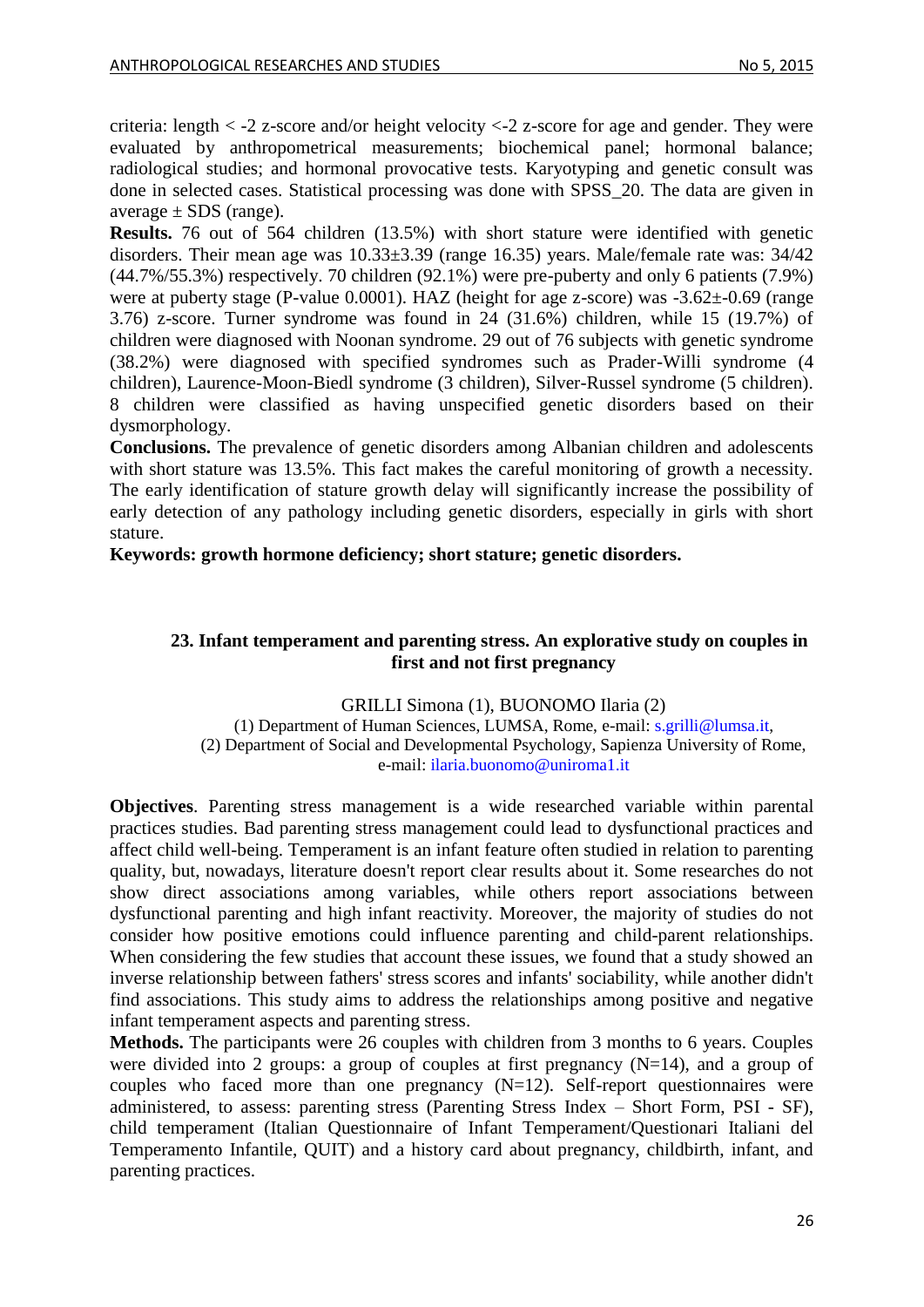**Results.** Groups didn't differ for parenting stress or for infant temperament assessment. They showed different associations between parenting stress and positive child temperament assessment. Within the first group (couples at first pregnancy), child positive emotionality was negatively correlated with "defensive answer" ( $r=-.556$ ;  $p<.05$ ), "difficult child" ( $r=-$ .724; *p*<.01), "dysfunctional interaction" (*r=*-.588; *p*<.05) e "total stress" (*r=*-.562; *p*<.05); temperamental attention was negatively related to "difficult child" (*r=*-.580; *p*<.05). Within the second group, social orientation was negatively related with "defensive answer" (*r=* -.712; *p*<.01).

**Conclusions.** Our study confirms the associations between positive child temperament and parenting stress, even when considering previous couple experiences. Moreover, it gives a useful contribution to the planning and implementation of parenting programs.

<span id="page-26-0"></span>**Keywords: parenting stress; infant temperament; pregnancy.**

### **24. The Elderly and the Family**

GURAN-NICA Liliana (1), MARIN Cornelia (2) (1) Faculty of Geography, "Spiru Haret" University, Bucharest, Romania, e-mail: [liliana\\_guran@yahoo.co.uk,](mailto:liliana_guran@yahoo.co.uk) (2) Faculty of Geography, "Spiru Haret" University, Bucharest, Romania, e-mail: [mrn\\_cornelia@yahoo.com](mailto:mrn_cornelia@yahoo.com)

**Objectives.** Apart from the global warming, the population's aging has become one of the most debated issues. This phenomenon, initially identified by the demographers and sociologists, has equally become a widespread topic for scientists in general, who spread the message regarding the potential negative effects that the aging process might have upon the population in various regions of the world. The aim of the current study is to focus on the characteristics of the demographic aging within Europe, and its main regions.

**Methods.** The overall result is an analysis of the current situation in this continent, which identifies a real aging of the population, doubled by individual characteristics for each country of the European Union. These characteristics are determined by the specific socio-economic and juridical circumstances.

**Results.** In this context, Romania is clearly one of the most affected states, with the elderly population representing over 22% of the total population. Moreover, taking into account the prediction that, by 2050 the elderly population is going to increase by more than 2 million, one can easily refer to this phenomenon as a demographic "catastrophe" with severe impact on the economic system. Thus, the above-mentioned phenomenon (which may become irreversible, according to the specialists) is closely connected to the evolution of the family unit, its size and capacity to reproduce itself; this can diminish the impact of the elderly population rising numbers.

**Conclusions.** The tendency of a rise in the elderly population numbers in Romania, as well as in Europe, can become difficult to prevent, as long as it is not supported by pronatalist policies, or by those that encourage the traditional family.

**Keywords: elderly; family; Europe; Romania.**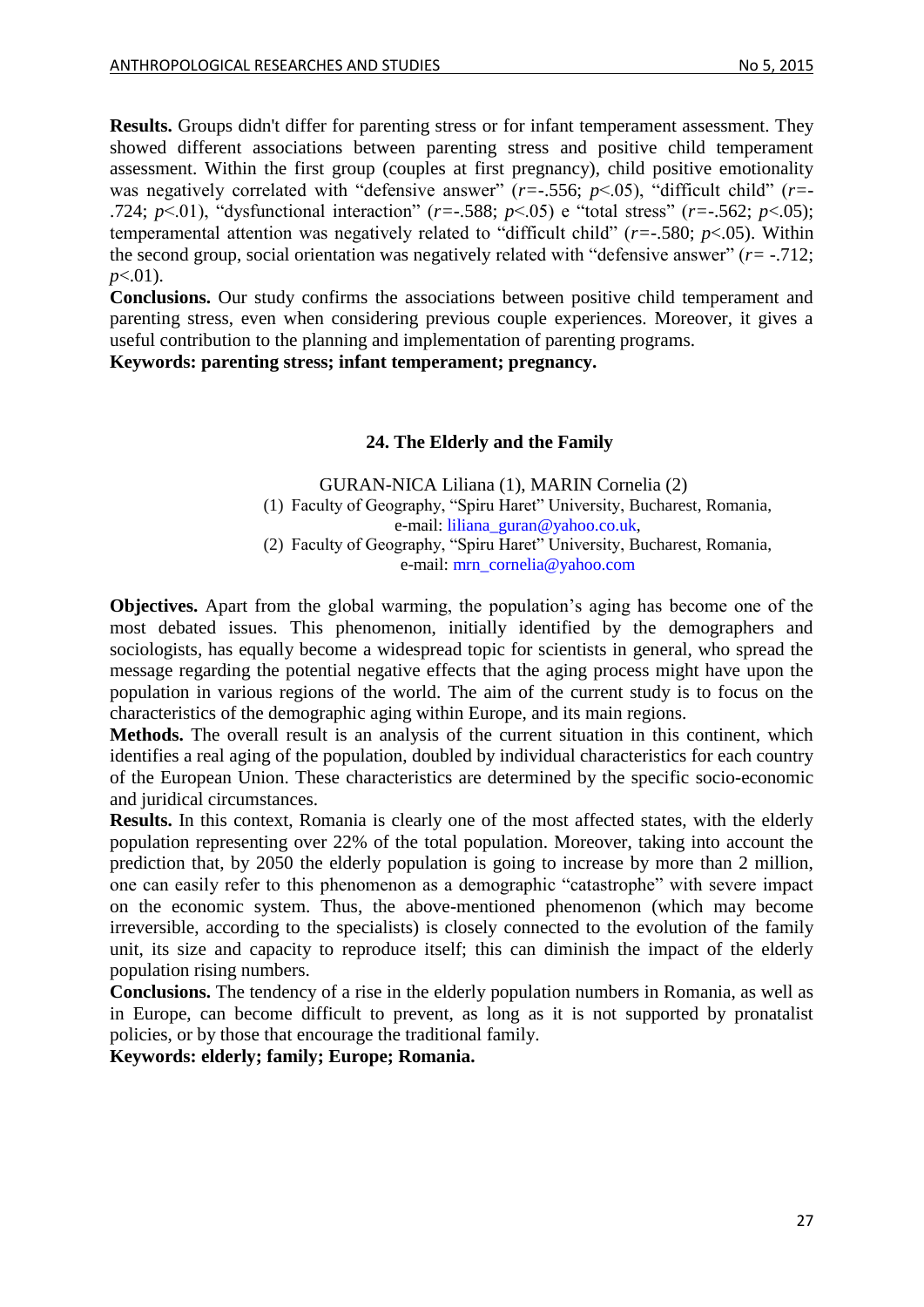### <span id="page-27-0"></span>**25. Urban versus Rural Environment in the Emerging Metropolitan Areas**

GURAN-NICA Liliana (1), MARIN Cornelia (2) (1) Faculty of Geography, "Spiru Haret" University, Bucharest, Romania, e-mail: [liliana\\_guran@yahoo.co.uk,](mailto:liliana_guran@yahoo.co.uk) (2) Faculty of Geography, "Spiru Haret" University, Bucharest, Romania, e-mail: [mrn\\_cornelia@yahoo.com](mailto:mrn_cornelia@yahoo.com)

In Romania, the urbanization process has developed differently as compared to many other European countries. The results, however, are similar, although differently timed. The same can be said about the urban expansion, or more precisely the appearance and development of metropolitan areas. This process has been slow in many developed countries, entailing changes at a demographic, social, economic and even environmental level, which have turned the geographical and socio-economic space into a present-day rural-urban continuum. However, in Romania, due to a rather aggressive part played by the political factor, the law no. 351 of July the 6th 2001 regarding the approval of the Plan for managing the National Territory (see Section IV 'The Network of Towns') allows the Metropolitan areas to organize themselves into "intercommunity development association". Legally constituted as voluntary partnerships between a city (the MA nucleus) and the neighboring rural and urban settlements no further than 30 km, the Romanian MAs are characterized by a specific development process that also involves all the components: economic, social, cultural andinfrastructure.

The demographic and social effects are particularly significant, and the corresponding changes are of a systemic nature.

Within the process of formation and development of metropolitan areas in Romania, the migratory shift of the urban population plays a major role. Thus, the population moves from the polarizing center towards smaller urban and rural settlements situated nearby or no further than 30 kilometers away (according to the law). The main engine responsible for such shift is the family unit, or better said, the young family with children, who owns enough resources and is, therefore, able to set up a family home, larger and safer, specially designed for rearing the offspring.

The population influx, nevertheless, implies an increased housing offer, as well as a development of the services areas, including productive ones; all this can lead to an everincreasing agglomeration, with major consequences on the environment. This refers to the social environment, whose parameters would be significantly affected, as well as to the natural one, which in this case may lose its attractiveness.

<span id="page-27-1"></span>**Keywords: urban environment; rural environment; metropolitan area; Romania.**

### **26. Religiosity and non-heteronormativity: personal narratives of those who live both**

HALL Dorota Institute of Philosophy and Sociology, Polish Academy of Sciences, e-mail : [dhall@ifispan.waw.pl](mailto:dhall@ifispan.waw.pl)

**Objectives.** The paper presents personal narratives of people who define themselves as Christian or Catholic believers and do not make special efforts to suppress their nonnormative sexuality or gender expression. It aims at showing the interconnectedness between individuals' abilities to successfully integrate their religiosity with sexual or gender non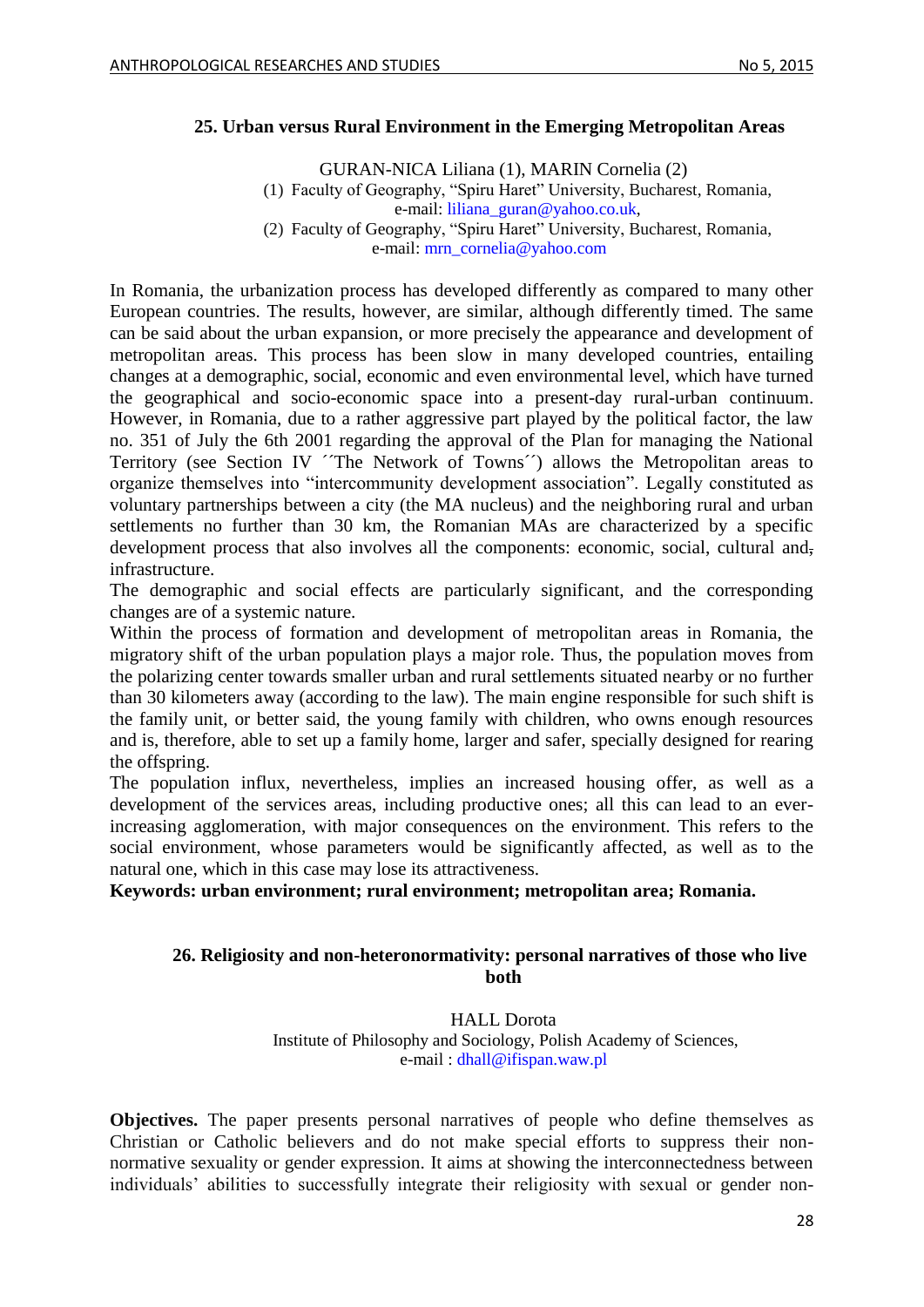normativity on the one hand, and these individuals' possibilities to build a linear self-narrative that tells the story of progress, on the other.

**Methods.** The presentation discusses findings from the author's sociological project *The Institutional and Individual Dimension of LGBT People's Religiosity in Poland* (2011-2014) funded by the National Science Centre in Poland. It draws on biographical interviews and it focuses on personal narratives of five people: (1) a father of two children who has split with his wife and entered a same-sex relationship; (2) a mother of three in the course of divorce who is organizing her life with a lesbian partner; (3) a mother of a child conceived due to insemination within a lesbian relationship; (4) a transsexual man who gave birth to a child when he tried to live his life as a woman; (5) a divorced transsexual woman who faces difficulties in getting access to her two children.

**Results.** The research suggests that the successful integration of religiosity with sexual or gender non-normativity manifests itself through drawing on Church teachings on the primacy of conscience and participating in Catholic sacraments of Penance and Eucharist. Such an integration may be achieved by those who identify themselves with the emancipatory narrative on personal progress, positively value their non-normativity, and use their biographical trajectory to enhance the linear story. The sense of failure in family life limits possibilities to build an optimistic, linear self-narrative on progress. Consequently, only two out of the five interviewees managed to achieve success in integrating their religiosity with non-normativity: (1) the mother of a child conceived due to insemination who is self-realized in her motherhood, and (2) the mother of three who put a lot of effort into organizing her selfnarrative anew by taking part in psychotherapy.

**Conclusions.** The paper shows the adequacy of combining the academic reflection on material conditions in which individuals' life-trajectories are embedded with the discursive analysis of individuals' personal narratives.

**Keywords: homosexuality; transsexuality; Christianity; personal narratives.**

### <span id="page-28-0"></span>**27. Education in the nutritional lifestyle in children and parents – "School for Health"**

HANDJIEVA-DARLENSKA Teodora (1), KUZEVA Aneliya (2) (1) Medical University in Sofia, e-mail: [teodorah@abv.bg,](mailto:teodorah@abv.bg) (2) Bulgarian Association for the Study of Obesity and Related Disease (BASORD), www.basord.com

**Objectives.** Obesity has reached an epidemic proportion in both children and adults from Bulgaria. EPHE (EPODE for the Promotion of Health Equity) is a 3-year pan-European project co-funded by the European Commission that seeks to reduce the health gap between socioeconomic groups in four main areas: water consumption; variety in fruits and vegetables consumption, physical inactivity and sleep in terms of quality and duration. In Bulgaria, the project expanded the activities by incorporating information to promote the consumption of dairy products in households. The three-year project was implemented in the period 2012- 2015. The objectives of the study were: to educate children and parents on active lifestyle and balanced nutrition, work on the habitual intake, parenting practices and nagging behavior and to give examples and establish a base for further communication.

**Methods.** As a part of the project, BASORD organizes in Bulgaria "School for Health – for children, parents and teachers". 320 children and parents participated in the initiative for the editions, held under the patronage of the Minister of Education. Families and teachers spent one week together, training and receiving professional advices and tips for a healthier lifestyle.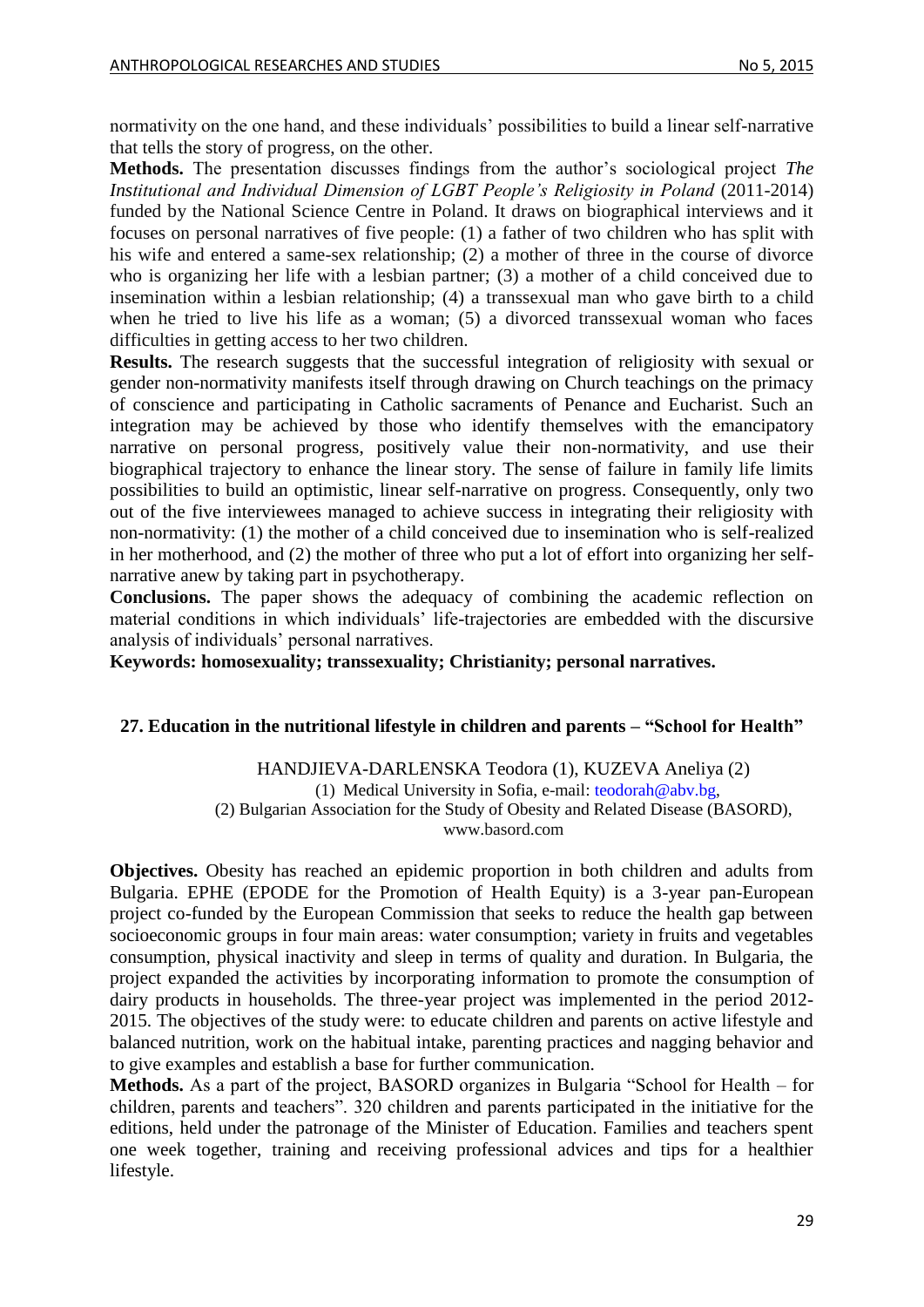**Results.** The success of the three editions of "School for Health" gives a reason to the Bulgarian Ministry of education in collaboration with BASORD to multiply this experience by incorporating these practices in the educational system in different parts of Bulgaria.

**Conclusion.** This is considered a fundamental contribution to the prevention of overweight and obesity with emphasis on the family environment.

<span id="page-29-0"></span>**Keywords: lifestyle; overweight; obesity; nutrition.**

#### **28. Generational gap in Zambian families**

#### KABELENGA Isaac

University of Lapland, Finland, University of Zambia, e-mail: [kabelengaisaac@yahoo.com](mailto:kabelengaisaac@yahoo.com)

**Objectives.** The  $20<sup>th</sup>$  and  $21<sup>st</sup>$  centuries have witnessed remarkable changes in the family structures not just in Europe and North America as widely reported in the international literature, but also in Africa, Zambia inclusive. For example, in Zambia, one of the main changes in the family, in both rural and urban areas, has been the increase in the number of households headed by older people with large family sizes due to the generational gap. That is, many older people are living longer than their children in productive age group, a situation that resulted in their responsibility of taking care of their young grandchildren instead of being taken care of by their children and grandchildren as per typical tradition of the Zambian people. The aim of this study is to look at the impact of the generational gap on the older people and their dependants in Zambia.

**Methods.** This study was based on field research and review of the available literature. In 2014, a survey was conducted among the students of the University of Zambia. Respondents were unevenly divided by gender and ranged from 18 to 35 years. The information was collected through *direct personal interview method* using a *pre-designed questionnaire*  comprising *40* items that the respondents had to fill in (electronically or on paper).

**Results.** The data obtained suggest that elder abuse should not be seen as a monolithic phenomenon. Instead, it should be seen as a multifaceted phenomenon, which takes place in many forms. Thus, social workers dealing with elder abuse issues should learn to unpack the phenomenon of elder abuse. Also, the results suggest one cannot think of elder people as a homogeneous group of people. Instead, they should always be assessed as a heterogeneous group of people, and relevant and adequate understanding and/or intervening in any elder abuse situation should involve careful and critical examination of the particular elder person who has suffered particular type(s) of abuse by in-depth exploring the various characteristics of the respective elder person.

**Conclusions.** The results of the study support the idea that approaching any elder abuse situation with already pre-packed explanations or interventions cannot work. Perceived from these perspectives, it suggests that elder abuse explanations or interventions should be informed by what it called local soils. That is, the real, specific and contextual situations obtaining on the ground at that particular time are the ones that should inform ways of understanding and addressing the particular elder abuse situation.

**Keywords: generational gap; older people; older people's dependants; Zambia.**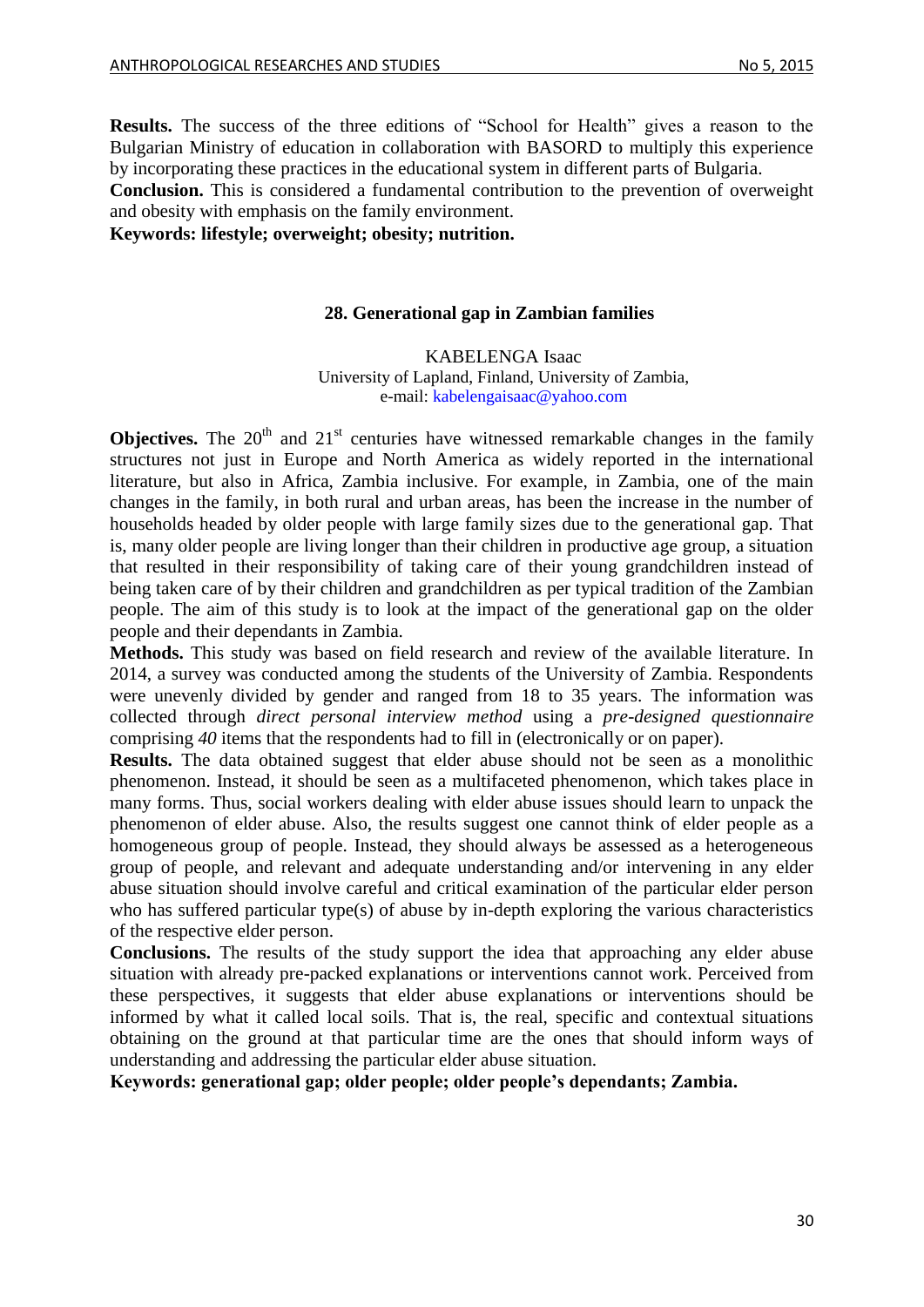#### <span id="page-30-0"></span>**29. From gentry intellectuals to party bureaucrats – society, intellectuals and power in the theory of G. Konrád and I. Szelényi on East European socialism**

KOVACS Gábor

Institute of Philosophy, Humanities Research Centre, Hungarian Academy of Sciences, e-mail: [kovacs.gabor@btk.mta.hu](mailto:kovacs.gabor@btk.mta.hu)

Dual society narrative had originally arisen in the interwar era after the First World War as an explaining scheme applied to a Hungarian way of modernization producing – similarly to other countries in the Central-Eastern European region since the 19th century. It assumed a different trajectory of social development as compared with Western European models. The theory, on the one hand, was a descriptive model applied to characterize the feudal and bourgeois elements of Hungarian social structure and, on the other hand, it had a critical function when it associated with different kinds of modernization programs comprehending a wide spectrum from conservative and liberal versions to the communist one. The main hero of the dual society narrative was the gentry who appeared in different roles in these theories, with negative or positive connotations. The gentry, in the conservative approach, was the main bastion of Hungarian national society, the guard of national consciousness while on the other side of the ideological spectrum it appeared as the main obstacle blocking the way of an overall modernization. György Konrád and Iván Szelényi (1974) in their book entitled *Intellectuals on the road to class power* offered an explaining scheme of the historical way of the intellectuals during the centuries of modernity. Their approach, applying the patterns of the Weberian and the Marxian theories challenged one of the basic ideological slogans of 'existing socialism' according to which the intellectuals produce a social stratum but they don't constitute a class, mainly not a ruling class in a socialist society. In capitalism, they appeared as a special social stratum, but, in socialism, they became a ruling class. Communism was an enforced modernization-program exerted by the state intervention and using terror means, but, according to Konrad and Szelényi, it produced an independent Eastern European civilization model based on rational redistribution and the Asiatic mode production rooted in the traditions of the region. Here society had traditionally been colonized by the state. The intellectuals in 'existing socialism', reproducing the former local models of the relation of state and society, as party bureaucrats proved to be functional equivalents of their gentry predecessors monopolizing key functions in the state bureaucracy. This political position gave an impetus to the revitalization of gentry-mentality and gentry attitudes criticized frequently by the contemporary Hungarian documentary films in the seventies. **Keywords: dual society; gentry; intellectuals; power; ruling class.**

#### **30. The Polish Funeral Culture**

KUBIAK Anna E. Institute of Philosophy and Sociology, Polish Academy of Sciences, e-mail: [akubiak@ifispan.waw.pl](mailto:akubiak@ifispan.waw.pl)

<span id="page-30-1"></span>**Objectives.** The aim of the field research conducted in 2010-2012 was to explore changes in the Polish funeral culture and funeral industry from the undertakers' perspective.

**Methods.** Qualitative methods were employed in the form of semi-structured interviews.

**Results.** The formula of the modern funeral rite in Poland is influenced by burial rituals of the Slavs and the Christian cultural traditions. The main elements of the Slavic funeral are: the purification of the corpse, the vigil for the dead, ritual carrying out the body from the house,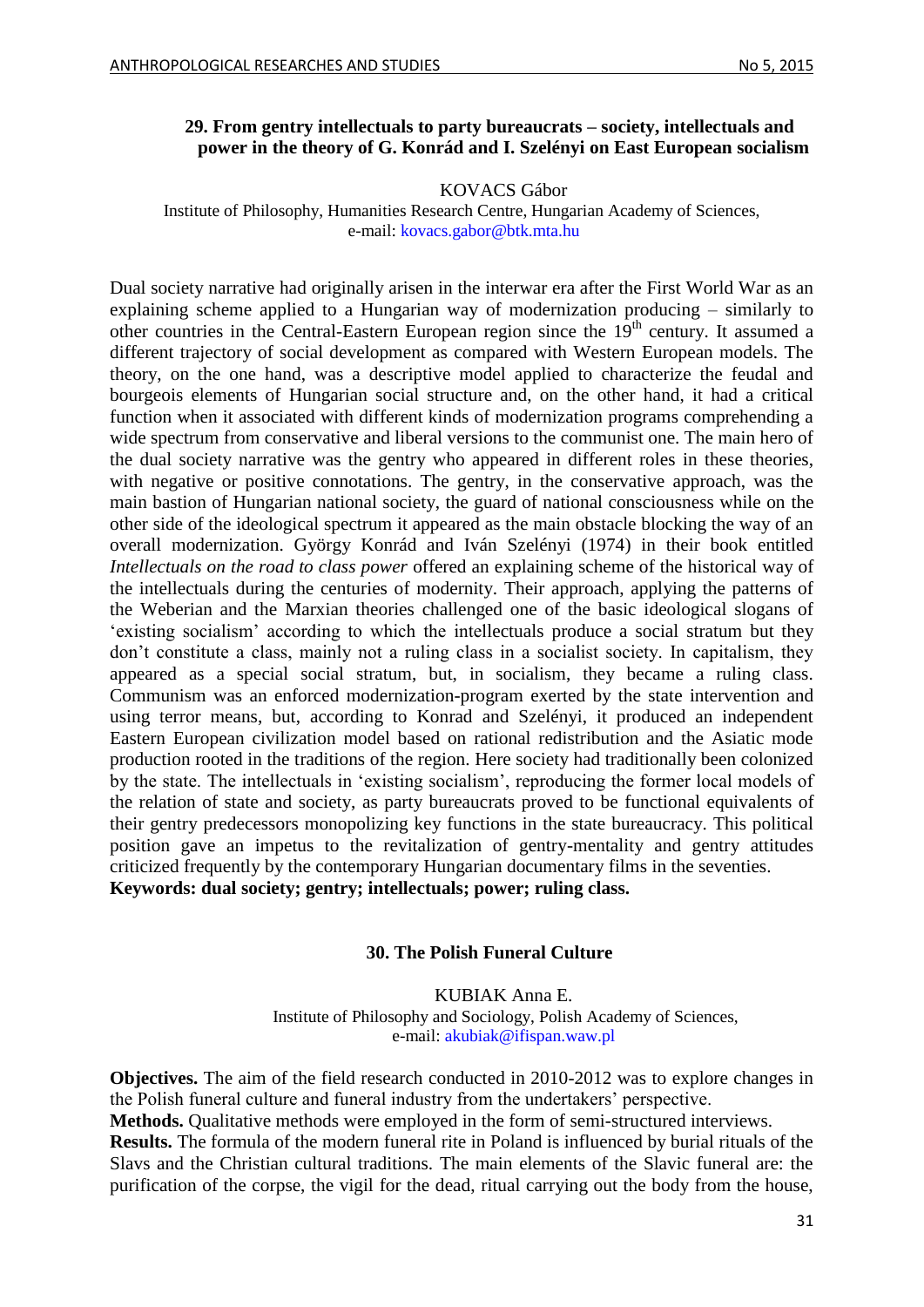the inhumation or cremation (in the north-western regions of the country) and the communal funeral feast. The ritualisation of funerals in Poland reached a peak in the 17th century (e.g., famous across Europe *pompa funebris*). After the World War II there was a period of modest funerals organized by the municipal authorities. Then the standard ritual with theatrical rules and decorum was launched by modern undertakers in the 90s. In Poland 90% of funerals still follow the Catholic ceremony and 5% are secular. The cremation procedure has been growing; it reached 15% in 2012, with 30 crematoriums in 2014. There are new technologies offered by undertakers, like: embalming, 'diamonds' created from the hair and ashes of the deceased and multimedia effects. Services for funeral planning are now being promoted but are met with some resistance.

**Conclusions.** A characteristic of the Polish funeral culture is the clash of modernity and persisting premodern customs and beliefs.

<span id="page-31-0"></span>**Keywords: funeral; tradition; ritual; corpse.**

#### **31. To Become Like a Child**

#### MARCZYŃSKI Anton

#### Warsaw School of Information Technology; e-mail: [hipostaza@gmail.com](mailto:hipostaza@gmail.com)

What becoming means in its essence? Is it, for example, a transition from one state to another? Or, maybe, it is a transition from one entity to another? Does it happen that suddenly one finds himself being already someone else, than he has been before? That everything has changed and that he has changed also, that there is no him in the previous state, that he disappeared, that he died? Is there someone else, with whom he identifies himself, although he does not recognize himself anymore? But he remembers himself prior and after this change, which gets the utmost importance in the history of his life.

This is a staggering paradox, staggering to such an extent, that it affects imagination over centuries: according to it, human life can consist of lots of deceases, which absolutely do not deny the continuation of one life. And every new entity (obviously if this change takes place) could radically differ from the previous one. However, there still is certain identity, certain personal history (excluding pathological cases), which runs from something known to something unknown. But there is always a history that ties those states, which are established in a chronological order (which means, according to the history itself). And these states can be only the modi of the same substance, but nothing more.

The very first form of becoming is appearance, creation, birth – becoming as becoming somebody: as a first hypostasis. It is important, that each of the three mentioned meanings can be presented through the Greek verb γίγνομαι. St. Matthew used one of the forms of this word – γένησθε – in his Gospel, when he described the appeal of Jesus to become like children: "Truly I say to you, unless you are converted and become like children, you will not enter the kingdom of heaven" (Matthew 18:3).

Still – what is important – this form of becoming is typical specifically for a child, because it is a child who is born and who identifies itself also in the light of becoming somebody when it will grow up, i.e., identifies itself through its state in the future, which will finally evidence the completeness of its existence. Being a child is thereby a permanent becoming, taking form, modifying into an entity – a complete entity.

**Keywords: phenomenology; becoming; hypostasis; being, childhood.**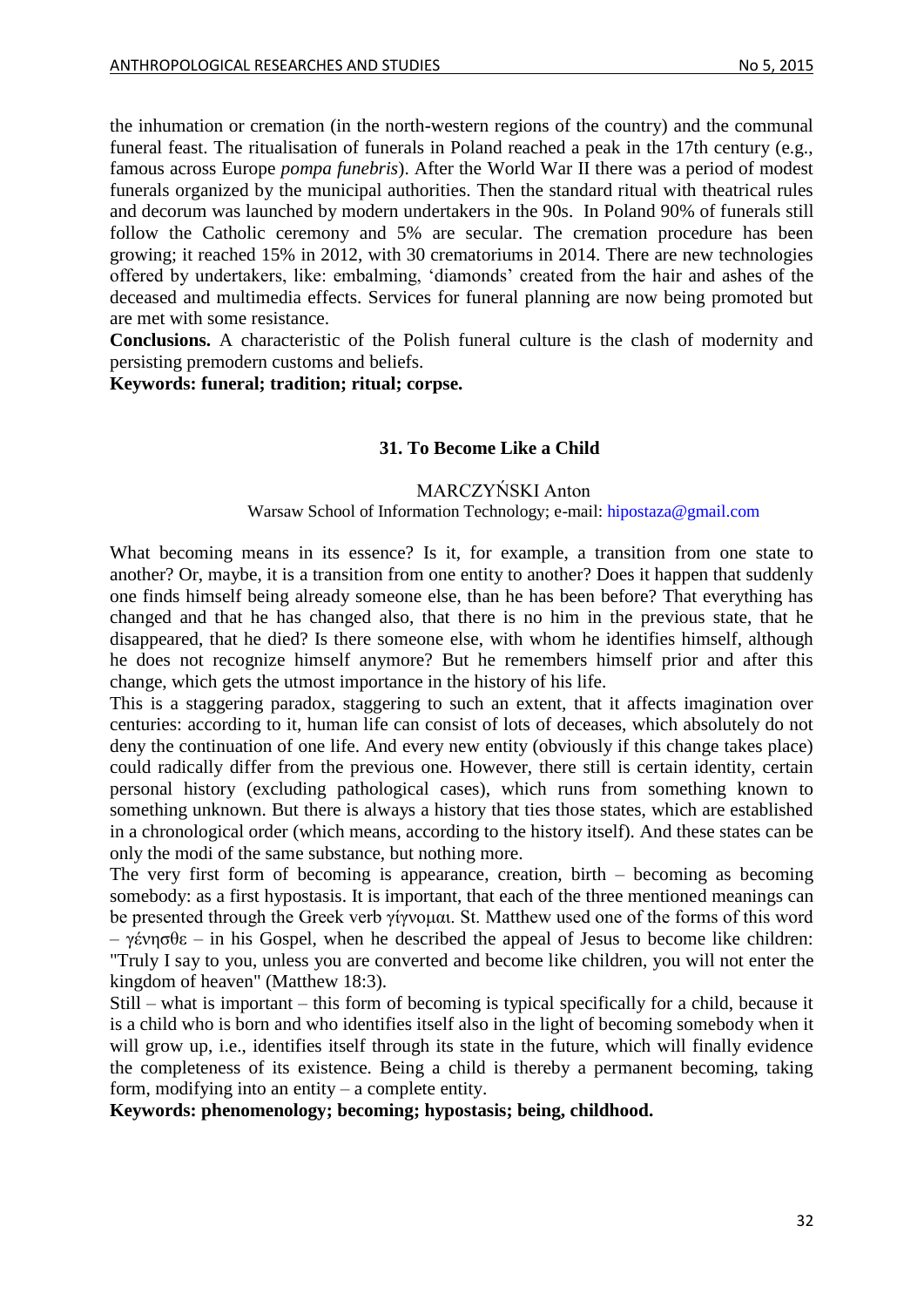### **32. Critical essay on the educational system in Romania**

#### MARICA Simona

<span id="page-32-0"></span>"Spiru Haret" University, Bucharest, Romania, e-mail: [marica.simona@yahoo.com](mailto:marica.simona@yahoo.com)

According to the Explanatory Dictionary of the Romanian Language, to educate means to intentionally, systematically, and in an organized manner to influence the moral and physical development of the individuals.

The educational system refers to the ensemble of institutions of a society involved in the education of its people, in a certain historical period, but also to the group of means by which this endeavor is accomplished, everything having to be subordinated to clearly formulated ends.

More than that, an education system should start from a philosophy over the type of human being that they are trying to form and over the orientation of his values, the curriculum and manner of teaching having to be subordinated to this philosophy.

The concept by which education is not a productive sector is prejudicial. It reflects a narrow and overly hasty mentality of a society that does not understand that the money invested in education represent – it's true, on a long term! – an investment.

These are the flaws of an educational system without clearly defined objectives, without direction and, obviously, deprived of means.

<span id="page-32-1"></span>**Keywords: to educate; educational system; curriculum; development; value orientation.**

### **33. Communication and health in Romania – The case of public campaigns about hepatitis**

#### MARINESCU Valentina

University of Bucharest, Romania, e-mail: [vmarinescu9@yahoo.com](mailto:vmarinescu9@yahoo.com)

**Objectives.** The objectives of the present paper are to analyze the ways in which communication about health issues took place in Romania in the last years on a specific case: the public campaigns of awareness about the incidence of hepatitis B and C.

**Methods.** The analysis is based on the triangulation of three methods of research: content analysis of the Romanian NGO's websites about preventing and fighting against hepatitis, an online survey carried on 155 respondents and a set of interviews made with five executives (NGO's and public institutions 'representatives) who are involved in such public campaigns and, at the same time, are also infected with hepatitis B and C.

**Results.** Based on the results of the triangulation of the methods, the present study revealed the characteristics of public communication about health in Romania as follows:

1) 46% of the Romanian respondents at the online survey did not know anything about a public campaign on hepatitis and one-quarter of them (around 10%) did not intend to know more in the future.

2) The NGO's websites on fighting against and raising awareness about hepatitis B and C in Romania were full of medical languages and neologisms and, as such, they addressed only to a very targeted public not to the general public.

3) The set of interviews made with hepatitis-infected respondents (who were, at the same time, also NGO's and public institutions' representatives in the field) showed that in case that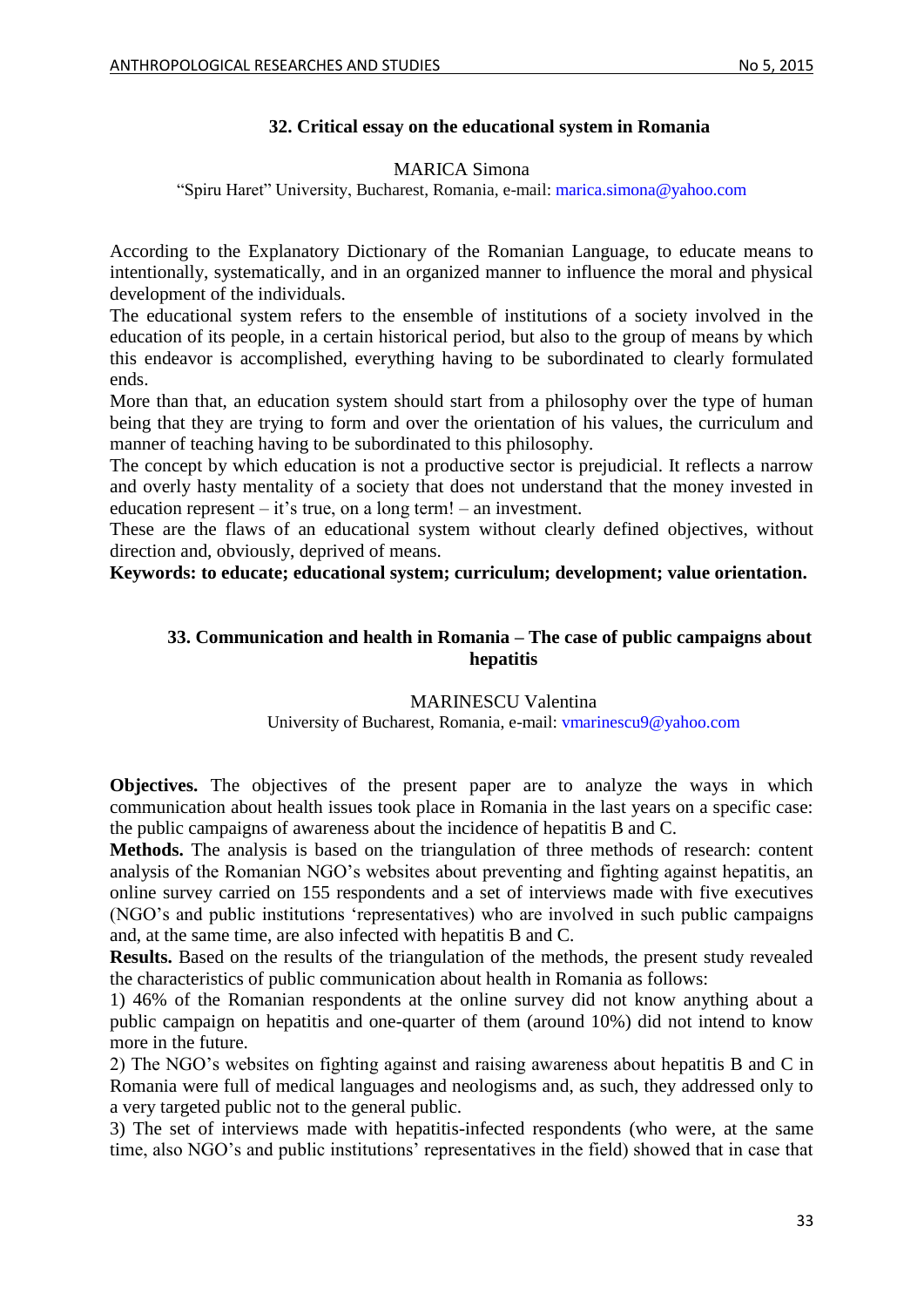someone got ill he or she understood the importance of public campaigns about health and became involved in this type of social action.

**Conclusions.** This study shows that public communication about health in Romania faces numerous barriers among which the most important are: the lack of public knowledge about risks associated with a certain disease, the reduced involvement of both of the state's institutions and NGO's in stimulating the pro-active involvement both of ill persons and of healthy persons in prevention campaign, the lack of professionalism in designing and implementing a public campaign about health in Romania.

The basic conclusion of the study is that the success of public campaigns about health in Romania depends in a high degree on the funds for financing it, on the involvement of state's institutions and mass media coverage of the issue and also, on the increase of public awareness of the topic among Romanians.

<span id="page-33-0"></span>**Keywords: health communication public campaigns; hepatitis; survey; public awareness about health and illness.**

### **34. Professional expectations in Psychology: A comparison between Psychology's students and psychologists in México**

MARTINEZ Victor (1), CAMACHO Diego (2) (1) Faculty of Medicine and Psychology at the Autonomous University of Baja California, e-mail: [victorv@uabc.edu.mx,](mailto:victorv@uabc.edu.mx) (1) Postdoctoral fellow at l´Université Pierre et Marie Currie Lip6, e-mail: [diego.camacho@uabc.edu.mx](mailto:diego.camacho@uabc.edu.mx)

**Objectives.** The main objective of this study is to determine and compare the expectations of psychology students from the Autonomous University of Baja California to the professional expectations of psychology graduates from the same university with a focus on the possible differences and similarities. This study of expectations in future psychologists is very important because the Autonomous University of Baja California is the main institution in the generation of professionals in psychology in Tijuana, Mexico.

**Methods.** A quantitative method based on a comparative design for analyzing two samples was conducted. An ad-hoc questionnaire based on the Social Cognitive Career Theory was filled out by 61 psychology students from a population of 641 students. 63 psychology graduates filled out a second version of the questionnaire from a population of 6513 psychologists. The Cronbach´s Alpha value was obtained for determining the reliability rate of each factor in the questionnaire.

**Results.** A descriptive analysis showed frequencies, means, and standard deviations for interests, self-efficacy, outcome expectations, and choice goals. Supported by the variances analysis (One way ANOVA) results indicated significant differences among samples for all factors.

**Conclusion.** In conclusion, there exist significant differences between psychology students and psychology graduates from the Autonomous University of Baja California in the variables self-efficacy, outcome, interest and goal. Psychology students seem to request for an adjustment in the competencies acquired in their studies to cover the different psychological areas requested by the society.

**Keywords: psychology; expectation; students; graduates.**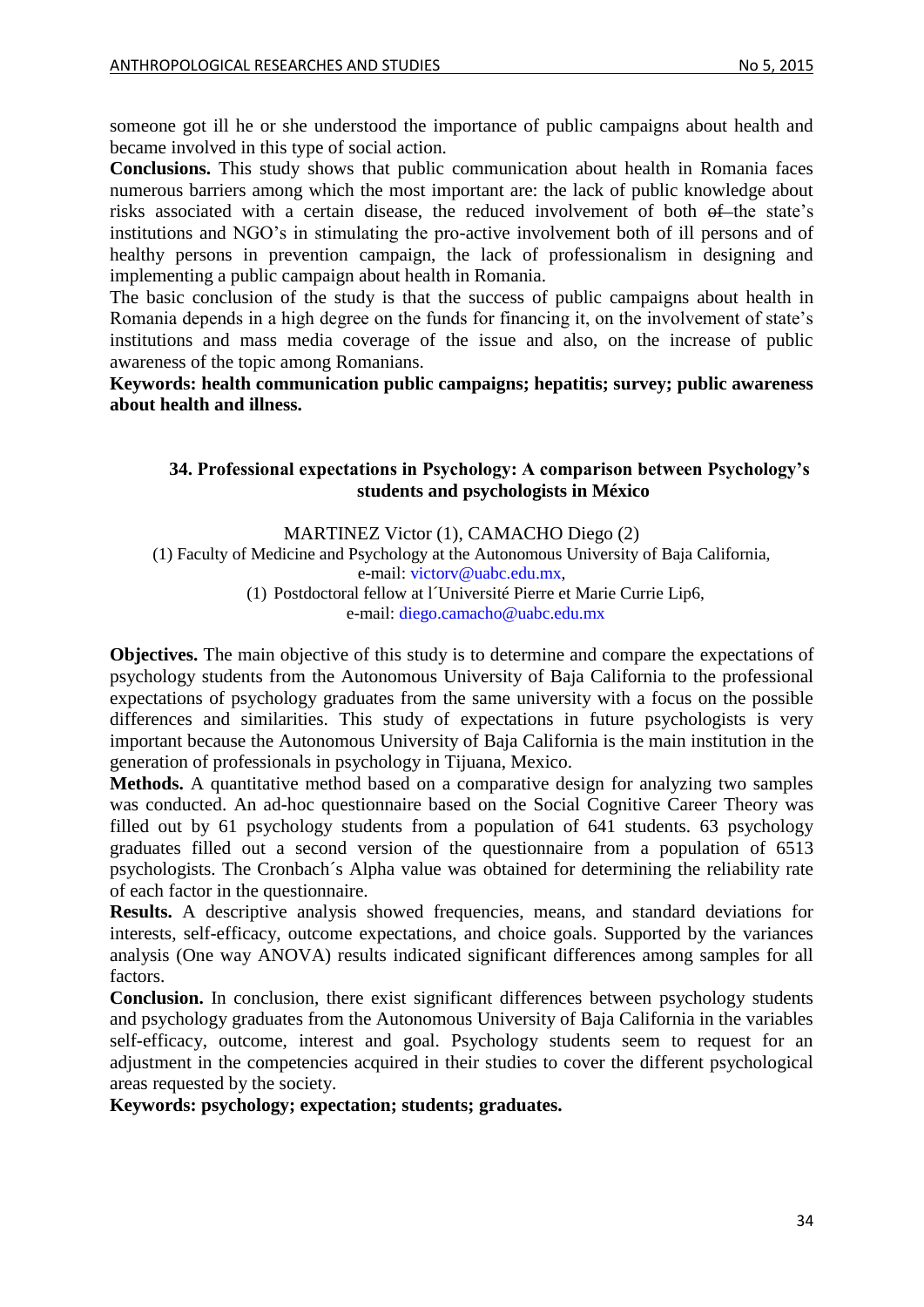### **35. Sexual behavior aspects of pre-university institutions pupils**

<span id="page-34-0"></span>MEŞINA Victor (1), ZEPCA Victor (2), ZAPOROJAN Aculina (3) (1, 2, 3) National Center for Public Health, Chişinău, the Republic of Moldova, e-mails: [victor.mesina@usmf.md,](mailto:victor.mesina@usmf.md) [zepcav@zahoo.com,](mailto:zepcav@zahoo.com) [aculina-zaporojan@mail.ru](mailto:aculina-zaporojan@mail.ru)

**Objectives.** Gender identity can't be built in a day and adolescence is the age when it's not always easy to distinguish guilt from development, education from one's own desire and respect toward others.

**Methods.** The study group consisted of  $9-12<sup>th</sup>$  grade pupils from different undergraduate institutions located in rural areas of Moldova. In order to assess respondent's sexual behavior, we developed a questionnaire containing 11 questions, so we obtained an extensive crosssectional study.

**Results and discussion.** The share of pupils who had sex in  $9<sup>th</sup>$  grade was 19.5% (15.6% boys and  $3.9\%$  – girls) and  $12<sup>th</sup>$  grade was 70.1% (32.7% - boys and 37.4% - girls). The age at which they had their first sexual relationship was 14 or younger for 17.5% pupils. In the last 3 months, 13.5% of pupils had sex with only one person and 5.6% of pupils with 2 persons or more. The share of pupils who had only one sexual partner in their whole life is 12.4%, while 16.8% reported two or more partners. A share of 3.1% pupils declared that they consumed alcohol and drugs before having an intercourse. The share of pupils who have ever been forced to have sexual intercourse or who forced someone to have sex with them was 0%. Pregnancy prevention methods used by pupils are condoms (21.6%), contraceptive pills  $(1.5\%)$  and others  $(1.5\%)$ , while 5.6% do not use any method.

**Conclusions.** Even if sexual education is a part of the curriculum in many schools, it remains an unsolved problem, especially when deciding which is the appropriate age to begin instruction, the amount of information offered and the approached topics.

<span id="page-34-1"></span>**Keywords: sex; pupils; questionnaire.** 

### **36. From the Noblemen's Ideal Commonwealth to the Scholars' Imagined Republic**

### MESTER Béla

Institute of Philosophy, Humanities Research Centre, Hungarian Academy of Sciences, e-mail: [mester.bela@btk.mta.hu](mailto:mester.bela@btk.mta.hu)

This paper is a part of a larger research project on the comparative analysis of the *gentrytradition* in the Polish and Hungarian model of citizenship. Here it will be outlined the new structure of the public sphere after the establishment of the Hungarian Academy of Sciences (1825) as a counter-institution of the university, and the changes of the mentality of the Hungarian *intelligentsia*. At that time the critique of the modernized "new brave world" has often emerged as a description of bodily symptoms of the characteristic figures of the new circumstances. Metaphors of illness were used as tools of a cultural critique of the modernity. This metaphorical language can be analyzed by gender perspective: female's sphere was often used as a healthy counterpart of the male's illness. The cultural use of the *metaphors of illness* is the root of the political application of these patterns. The importance of the usage of the metaphors of illness is underlined by the fact that it is the age of creation of the nations as modern entities in Central Europe. There was developed a special form of these changes in the Hungarian case. For instance, a new form of the *scholar community* has become the model of the reformist program of the modernization, which could be summarized as "the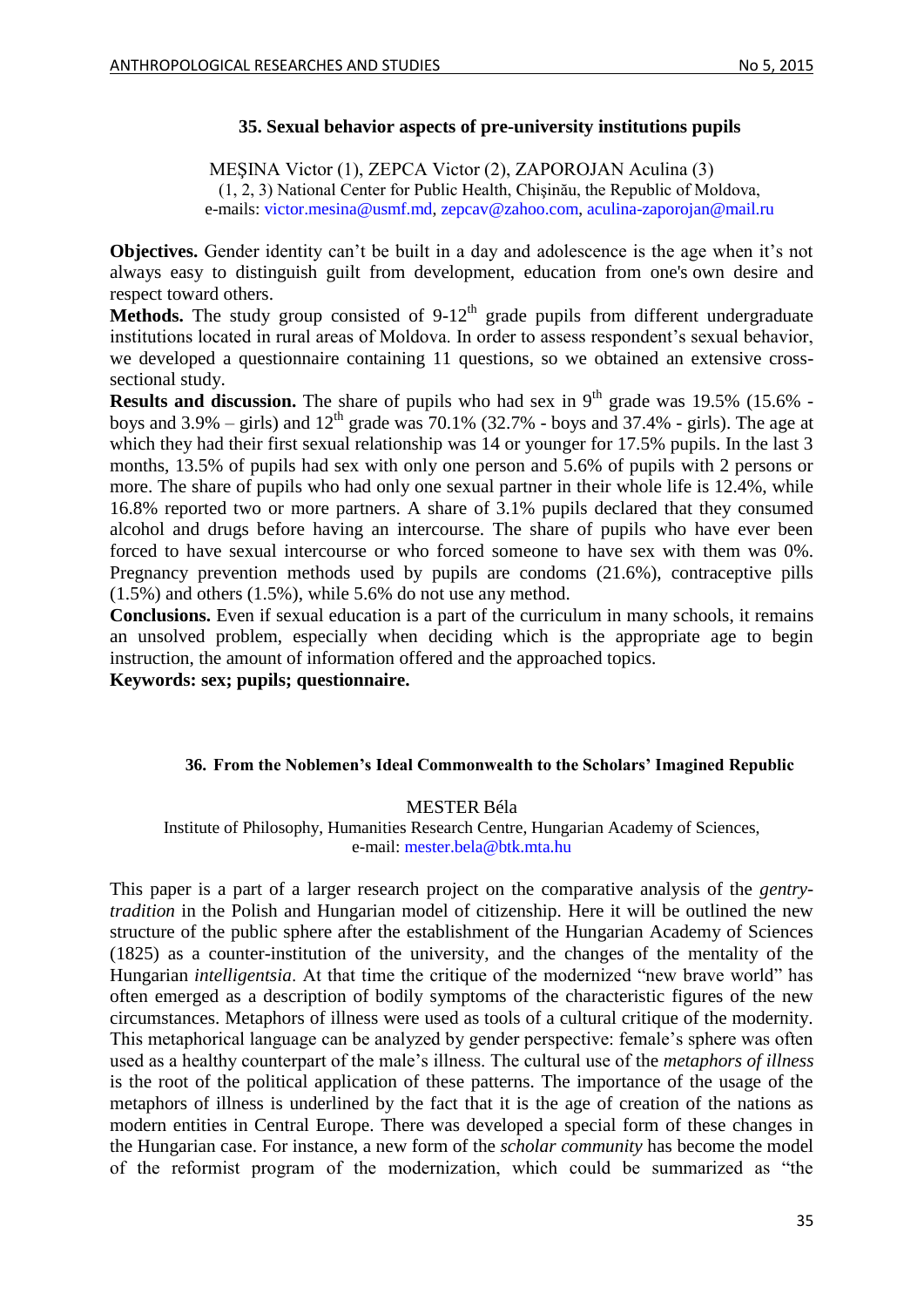*enlargement of* the ancient (noblemen's) *rights*". However, the communication within this new *scholar community* was free of the feudal and bureaucratic limits of the former cultural and scientific institutions. It was also linked with the modern media of the new periodicals and ethics of the new public sphere represented a legacy of the gentry-customs. For example, intellectual and scientific debates on the pages of the scholar periodicals sometimes metaphorically followed the duel model.

<span id="page-35-0"></span>**Keywords: enlargement of rights; gentry-tradition; intelligentsia; metaphors of illness; scholar community.**

#### **37. Exploring positive and negative interrelations at the work-family interface**

MICLE Mihai Ioan (1), SĂUCAN Doina Stefana (2), MARHAN Ana Maria (3) (1, 2, 3) "Constantin Rădulescu-Motru" Institute of Philosophy and Psychology of Romanian Academy,

e-mails: [mihai\\_micle@yahoo.com,](mailto:mihai_micle@yahoo.com) [doina\\_saucan@yahoo.com,](mailto:doina_saucan@yahoo.com) [amarhan@gmail.com](mailto:amarhan@gmail.com)

**Objectives.** Work and family are closely interrelated, with mutual influences occurring at the family-work interface. The objective of the current study is to explore such interdependencies at the family-work interface, and is based on the following assumptions: 1) work climate and responsibilities may prevent the person in achieving family roles; 2) a negative family atmosphere experienced by respondents at home will negatively impact upon their ability to propose effective solutions to their workplace problems.

**Methods.** 100 employees from public and private Romanian organizations completed an online version of IMFJR-Indicator for Measurement of the Family-Job Reconciliation. The IMFJR investigates 14 dimensions of the work-family conflict and reconciliation aspects through a total of 152 scaled items.

**Results.** The results show that the work climate may negatively impact upon the family life of the respondents. Work-related responsibilities may prevent respondents in achieving family roles, causing tension and irritability. Negative emotional states experienced by respondents in their own family may have negative consequences on their ability to fulfill work tasks and responsibilities. Moreover, the negative impact of work responsibilities upon family life impacts upon personal development potential of the respondents.

**Conclusions.** Work and family define themselves as the main pillars shaping the adult lives. Related roles and responsibilities contribute to the structuring of a congruent identity of the individuals, as well as their well-being. Strategies allowing the reconciliation of the conflict between work and family roles in order to harmonize career and family life should become an intrinsic component of organizational policies, and an indication as to the quality of employees' lives.

<span id="page-35-1"></span>**Keywords**: **work; family; conflict; reconciliation.** 

#### **38. Sacralization and desacralization of Polish family**

MIKOŁEJKO Zbigniew Institute of Philosophy and Sociology, Polish Academy of Sciences e-mail : [venosa@wp.pl](mailto:venosa@wp.pl)

The proposed paper analyzes transformation processes that affected the model of the traditional family in Poland. Although the traditional family has been to some extent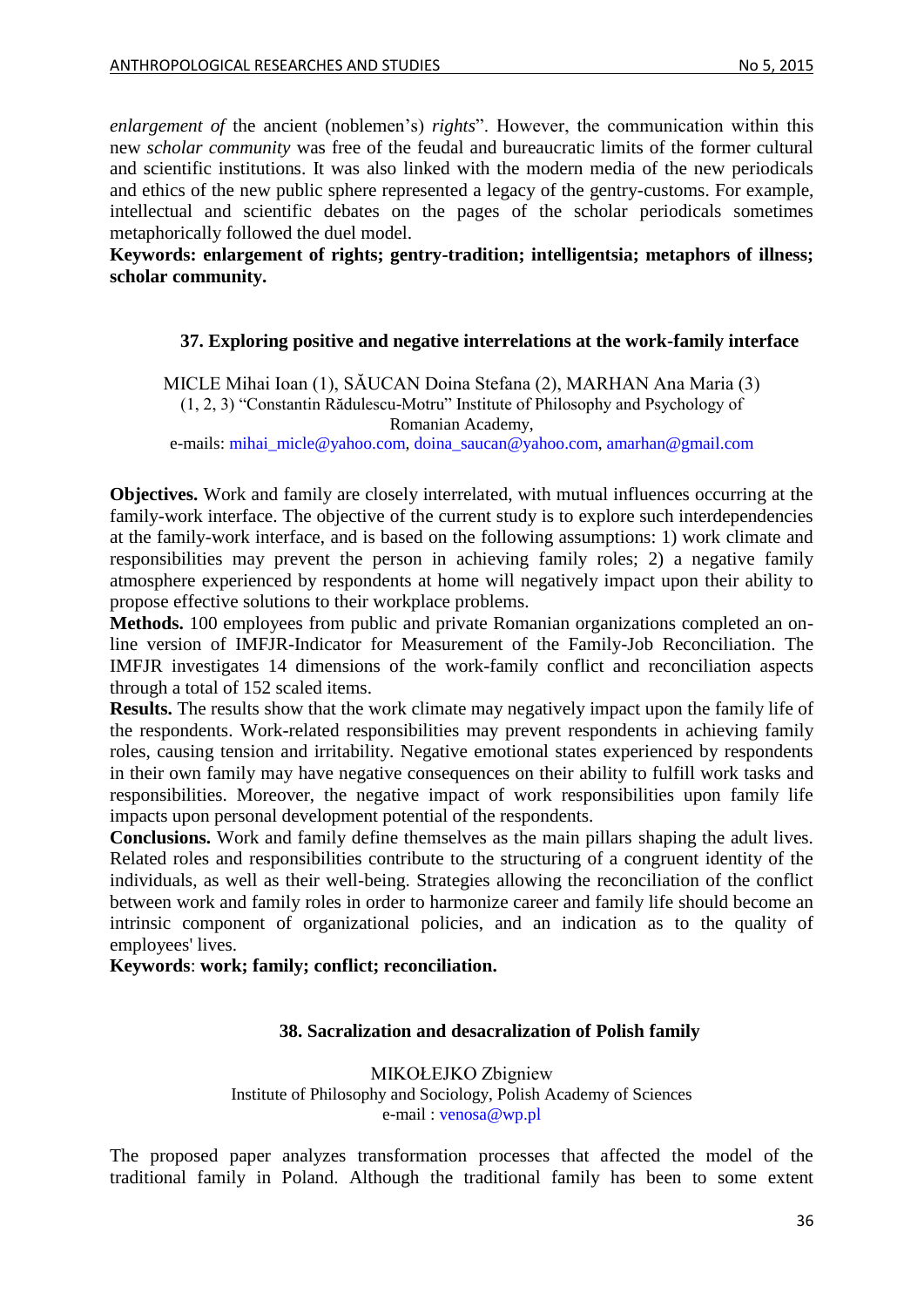sacralized by the powerful Polish Catholic Church, nonetheless in its current form – as it will be argued – it has been profoundly affected by the forces of modernization. On the one hand, all surveys examining Polish axiological system confirm that over last decades family values have been consistently perceived by the Polish respondents as the most important norms. In a similar vein, although less decisively, the same surveys demonstrate that the respondents point to "the traditional Catholic family" as the most legitimate family model. On the other hand, in practical life, both sacralization of the "traditional family" and its shape has been subject to a significant and sometimes drastic deconditioning triggered by the radical social and economic change that Poland has witnessed after the communism fall. This paper, therefore, will argue that there is no longer any privileged family model in Poland; in fact, family patterns have been profoundly affected by normative pluralism, departing, in most of the cases, from the Catholic doctrine. These new emerging family models are characterized by the liquid modernity what makes a smooth transition from religious imagery to the symbols of mass culture. This paper will also inquire into one of the unintended consequences of an ongoing transformation of family patterns; namely, it will focus on a phenomenon of growing Catholic fundamentalist discourses that have emerged recently in the Polish public sphere. These discourses, as it will be argued, have been challenged by the liberalization of the customary normative systems regulating family structures. It will be shown that these fundamentalist discourses, which called upon legal measures aiming at the return of the "Polish and Catholic" forms of family life paradoxically acted as one of the symptoms of the deconstruction and desacralization of the traditional Catholic family.

**Keywords: traditional Catholic family; desacralization; normative pluralization; liquid modernity.**

### <span id="page-36-0"></span>**39. Socio- cultural changes in the lifestyles of the contemporary Bulgarian family**

MILENKOVA Valentina (1), PEICHEVA Dobrinka (2) (1) "Neofit Rilski" South-West University, Blagoevgrad, Bulgaria, e-mail: [vmilenkova@gmail.com,](mailto:vmilenkova@gmail.com) (2) "Neofit Rilski" South-West University, Blagoevgrad, Bulgaria, e-mail: [peichevad@gmail.com](mailto:peichevad@gmail.com)

**Objectives.** The objectives of the present paper are to analyze the changes in economic and cultural conditions of Bulgarian family and what way they influence the whole way of life, well-being as well as intergenerational family support and relations.

**Methods.** The analysis is based on several national representative surveys carried out in 2006, 2009, and 2012 with respondents living in urban and rural regions aged 18-65 years relatively homogenously distributed in the variables of environment, sex, educational level and age group. The surveys carried out by researchers from the Institute of Sociology, Bulgarian Academy of Sciences. The surveys were part of the global project under European Social Survey (ESS) and in the present study results obtained under three following rounds in Bulgaria are used. The data obtained allow tracking of comparative perspective that enriches the analysis. Data refer to different aspects of people's lives and their families. Follow the living conditions, economic and cultural capital, social support, cohesion and solidarity, family's well-being.

**Results.** Based on the results of the three rounds of ESS, the present study revealed changes in Bulgarian family life in the following areas:

1) Economic issues: unemployment, low income, deteriorated living standards, many Bulgarian families put in difficult conditions.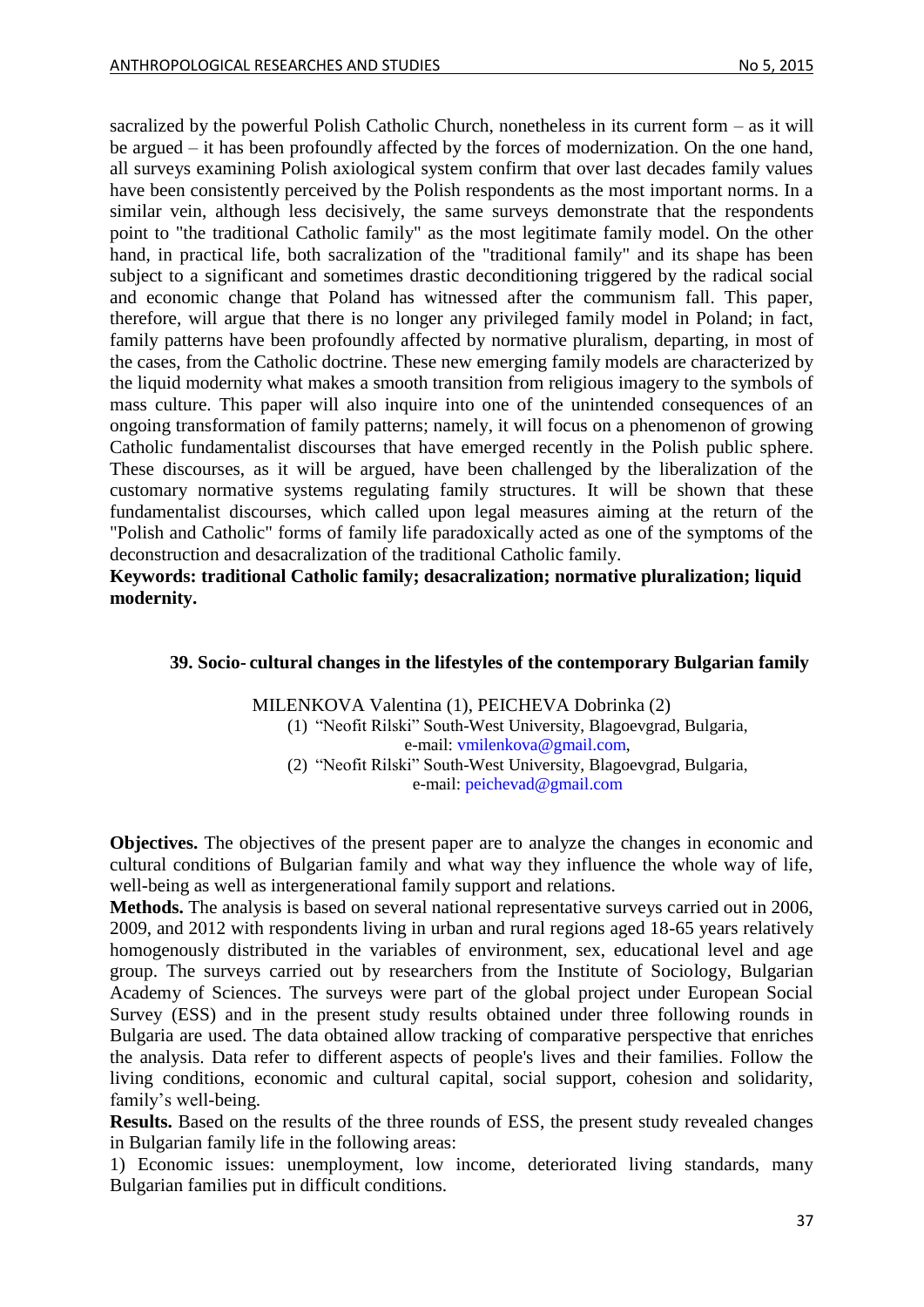2) Family support and solidarity: difficulties in economic terms affect family relationships and cohesion. 2/3 of the respondents indicate that they feel comfortable at home. Displayed variables: time spent with family, sense of concern for the closest people, forms of mutual assistance.

3) Cultural capital in the family: educational status of parents, intergenerational education mobility, the motivation for education and achievements in school.

**Conclusions.** This study shows that the family was put in a difficult situation under Bulgarian conditions. Economic conditions and living standards are low and this reflects on the feeling of insecurity and instability of family. At the same time, a high degree of support, the concern of members, mutual aid, and emotional attachment occurs. Cultural capital of Bulgarian families is correlated with their social status. Family and its resources have relation to educational achievement of pupils. In the country, there is a real process of increasing the educational level (secondary and higher education). That is an indicator of intergenerational mobility.

The basic conclusion of the study is that the current socio-cultural and economic conditions of the Bulgarian family have an important and vital impact on the lives of individuals.

<span id="page-37-0"></span>**Keywords**: **family lifestyle; solidarity; generations; intergenerational education mobility**.

#### **40. Childless by choice? Exploring motives of childless women in Poland**

#### MYNARSKA Monika

Cardinal Stefan Wyszyński University in Warsaw, Institute of Psychology, e-mail: [m.mynarska@uksw.edu.pl](mailto:m.mynarska@uksw.edu.pl)

**Objectives.** In Poland, 8% of women born in 1945-1955 remained childless. Among women born in 1965, this share increased up to over 15%. Previous research has mainly focused on constraints and barriers that may prevent women from realizing their fertility desires. Little is known, however, on the desires and motives behind them. The goal of the study is to investigate motivations of childless women in Poland. What fears and concerns are central in their reasoning, as they consider motherhood?

**Methods.** Fifty-five semi-structured in-depth interviews were conducted with women in Poland in 2014. The women were aged 30 to 42, childless and planning to have no children or undecided about the issue. In the interviews, the women were asked about their desire for motherhood and their fears related to it. Their narratives were analyzed with the grounded theory approach.

**Results.** The women in the sample differed substantially in their level of motivation to have children. While some of them wanted to become mothers, others openly admitted that they had never desired so. We systematically compared the narrations of the women to gain insights into their positions. We identified several key arguments important for the women's decision against motherhood. Among other things, the interviewees discussed fears that a child might change their life to a too large degree or that they may fail as mothers. Issues related to health and financial concerns were also discussed.

**Conclusions.** While previous research focused mostly on obstacles that prevent women from having children, this study takes a closer look into women's motivations. The qualitative methodology is well-suited to explore people's perspectives, feelings, and emotions. Consequently, it allows capturing the basic psychological dimensions underlying decisionmaking process leading to childlessness.

**Keywords: childbearing; childlessness; motivation; Poland.**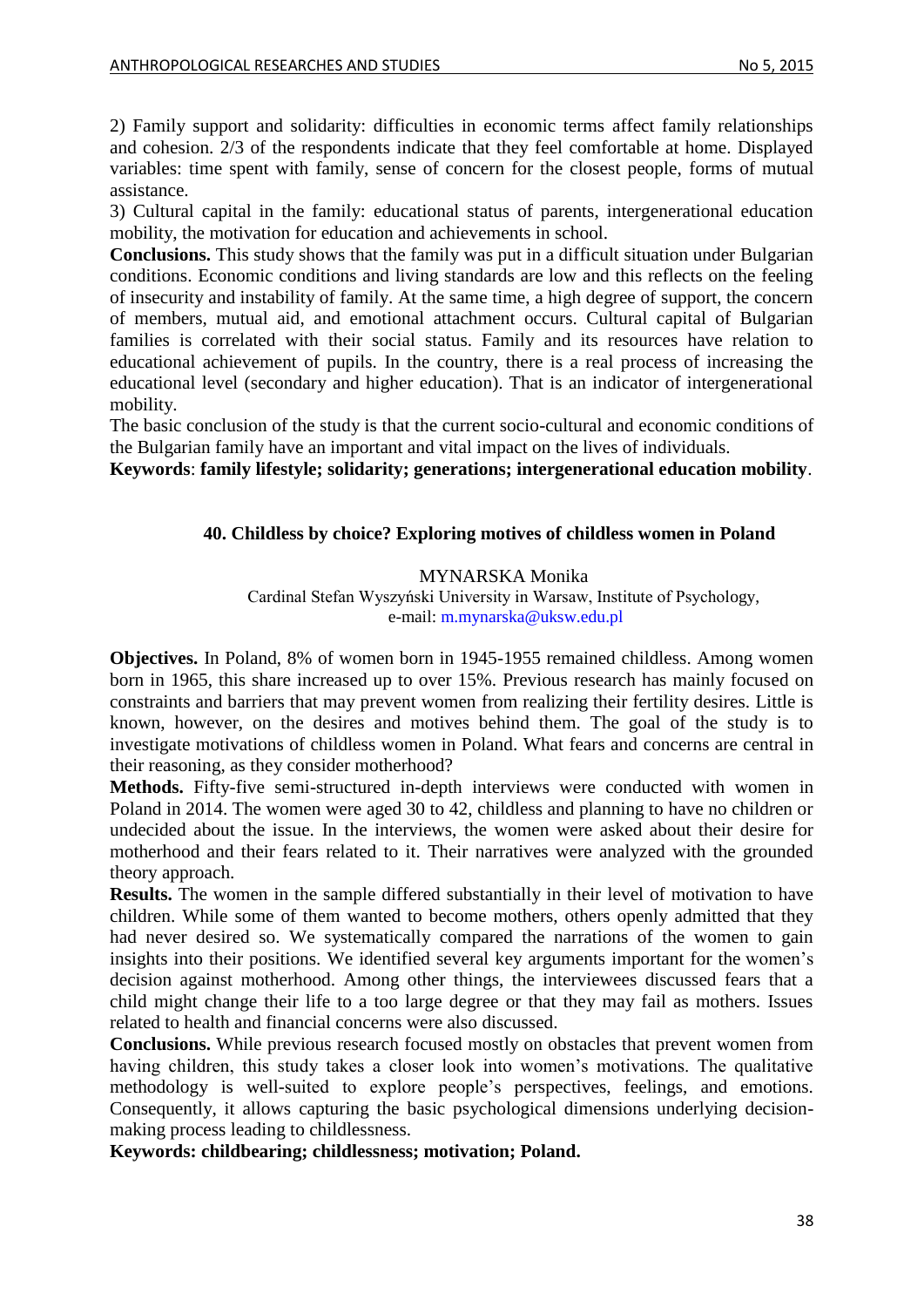### <span id="page-38-0"></span>**41. Why do cohabiting couples decide to marry? Insights from focus group interviews in Poland**

#### MYNARSKA Monika

#### Cardinal Stefan Wyszyński University in Warsaw, Institute of Psychology e-mail: [m.mynarska@uksw.edu.pl](mailto:m.mynarska@uksw.edu.pl)

**Objectives.** The aim of the study is to explore factors that influence cohabiting couples' choices for or against marriage. Even though marriage remains strong in Poland, an increasing number of couples start their life together with non-marital cohabitation. To explain their decisions related to union formation, it is important to study what arguments the young Poles put forward when they consider tying the knot.

**Methods.** The study draws on a set of eight focus group interviews with 69 men and women aged 25-40, conducted in Warsaw in 2011. In the course of the interviews, the participants discussed motivations for marriage in contemporary Poland. They were explicitly asked to discuss reasons for which a cohabiting couple chooses to marry or to remain in an informal union.

**Results.** Even if cohabitation became more accepted in Poland, the participants perceived marriage as crucial: supported by tradition and religion, and also protected by social sanctions. For the interviewed men practical issues were important (e.g., everyday formalities were perceived as easier in marriage than in cohabitation, especially for couples with children). The female participants referred to a symbolic meaning of marriage (e.g., to a value of marital vows). Important arguments for getting married were considered in relation to childbearing. In regards to choosing against tying the knot, the participants argued that some couples remain unmarried since marriage would not change anything for them. The costs of a wedding were perceived as an important reason to postpone marriage, especially by the respondents with lower education. They argued that some couples might prefer to spend money on a flat rather than on a wedding. Finally, the costs of divorce were recognized (time, stress, money) as something that might discourage marriage. The last argument relates to the quality of relationship: marriage is a commitment that should be taken only when partners are certain that their union will last.

**Conclusions.** The results indicate that several factors encourage a transition from cohabitation to marriage in the Polish context. Marriage is supported by tradition, religion, social norms, practical and legal issues. A decision to marry is also associated with the relationship development: with commitment and childbearing. The quantitative study on a representative sample is needed, however, to establish which of these factors have the greatest influence on young Poles' choices.

<span id="page-38-1"></span>**Keywords: cohabitation; marriage; focus group discussions; Poland.** 

### **42. Reasons and methods for suicide and suicide attempts in Bulgaria between 2009 and 2014**

NAKOV Vladimir (1), DONCHEV Toni (2) (1) National Centre for Public Health and Analyses, Sofia, Bulgaria, e-mail: [vnakov@gmail.com,](mailto:vnakov@gmail.com) (2) Military Medical Academy, Sofia, Bulgaria, e-mail: [tonyd@abv.bg](mailto:tonyd@abv.bg)

**Objectives**. Suicide is a human act based on the clear intention of the individual to end his/her life. It cannot be considered a disease (thus it often originates in the coordinates of a disease),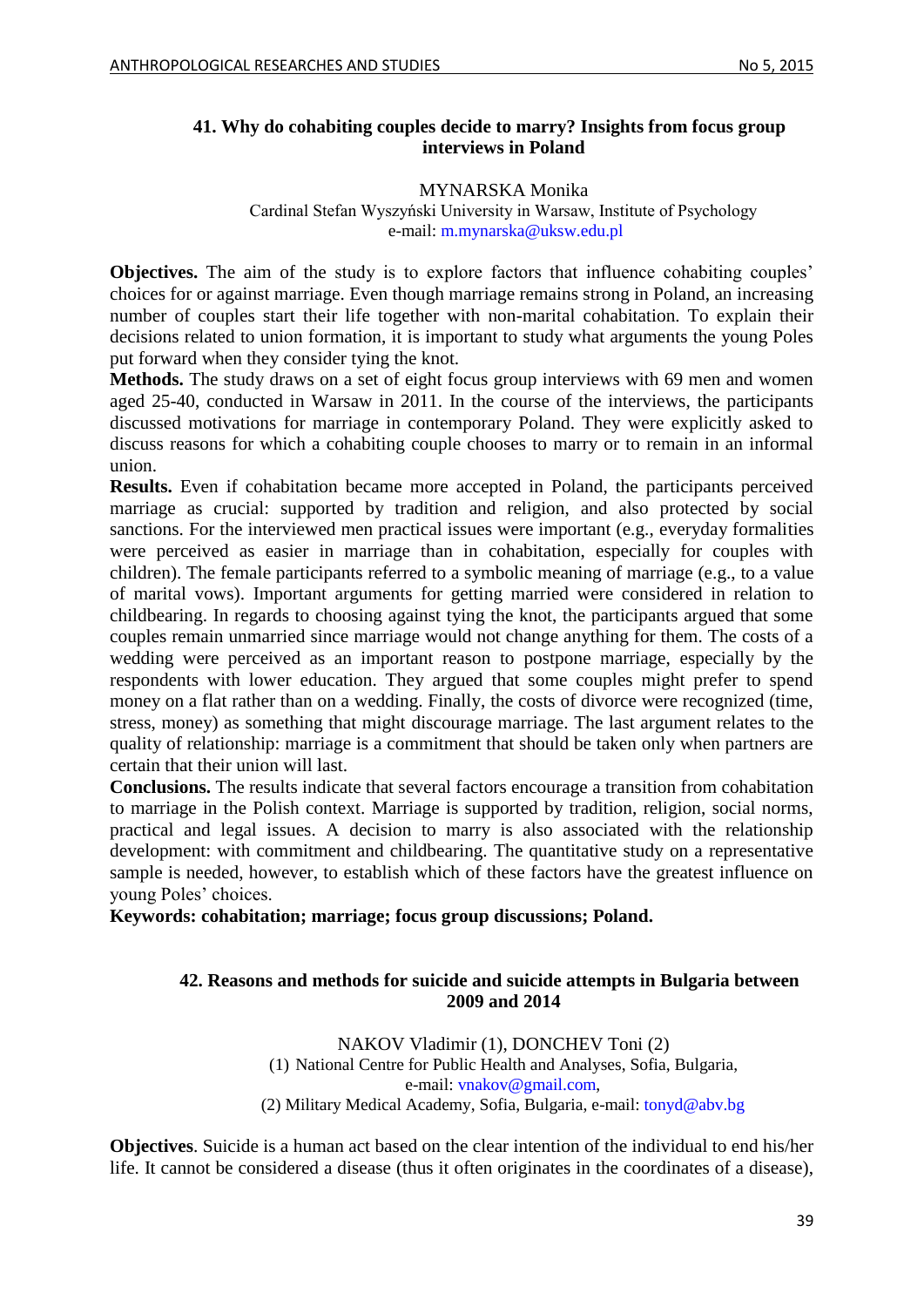it is not provoked by a biological anomaly (although some biological factors have a significant role in suicide) and is not an immoral act (however, this is a persistent belief). In the spirit of this idea, there can be expected no theory which would attempt to explain in a singular mode the suicidal behavior, as it is an extremely complex phenomenon, which involves multiple sides of the human psyche. Our study aims are to present data regarding methods and reasons on suicide attempts and completed suicides in Bulgaria for a six-year period (2009-2014).

**Methods**. There are standard forms "death notification" and "card for suicidal action" of the Ministry of Health. The data are collected by the regional health inspections and summarizes the National Center for Public Health and analyses. The information is based on the statistical regions in Bulgaria.

**Results**. In the six statistical regions in Bulgaria, it was observed a high prevalence of suicide attempts and completed suicides among the rural population, compared with urban areas. Leading methods of suicide are poisoning with drugs and hanging, while the main reasons of suicidal behavior throughout the study period there were conflicts in the microenvironment  $(46.8\% - 54.3\%)$ . The presence of illness – physical or mental (from 20.3% to 27.7%) is the second group of prominent reasons whose relative weight increases.

**Conclusions**. Each of the statistical regions in Bulgaria is characterized by features that allow the development of specific preventive measures in this area. The importance of severe financial problems, although growing, is still negligible (no more than 5.2%). There is a significant difference in the established patterns between men and women.

<span id="page-39-0"></span>**Keywords**: **attempts; suicide; methods.**

### **43. Ethnic religious organizations in the assimilation paradigm**

#### OWUSU KYEI

#### Justice Richard Kwabena, Graduate School for Social Research, Polish Academy of Sciences, e-mail: [rokyei@hotmail.com](mailto:rokyei@hotmail.com)

**Objectives.** The objective of this work was to contribute to filling the research gap in immigrant integration studies on the interplay between ethnic religious organizations and the process of integration of West African second-generation migrants in Europe.

**Methods.** This ethnographic research study adapted mainly in-depth interviews and participant observation in the data collection process. The fieldwork took place in Amsterdam from April 2014 until January 2015. 50 Ghanaian second-generation migrants who were born in the Netherlands or arrived in the Netherlands at or before the age of six and are now eighteen years and above were recruited through snowball sampling technique to participate in life history interviews. Nine Ghanaian churches were also recruited through purposive sampling technique and the heads of the churches or their representative were in-depth interviewed. Some of the topics discussed were related to church activities, church attendance, socio-cultural activities in the church, education and civic engagement.

**Results**. The results from the study show that Ghanaian churches in Amsterdam engage Ghanaian second-generation migrants in cognitive activities like drawing, poem recitation, quiz and homework classes. From the findings, second-generation migrants acquire social capital in the form of friendships and social networks that could generate educational opportunities, psychological support, and trust which might not be readily available outside the immigrant church setting. The data show that in addition to the social capital, Ghanaian churches in Amsterdam generate spiritual capital that is peculiar to ethnic-religious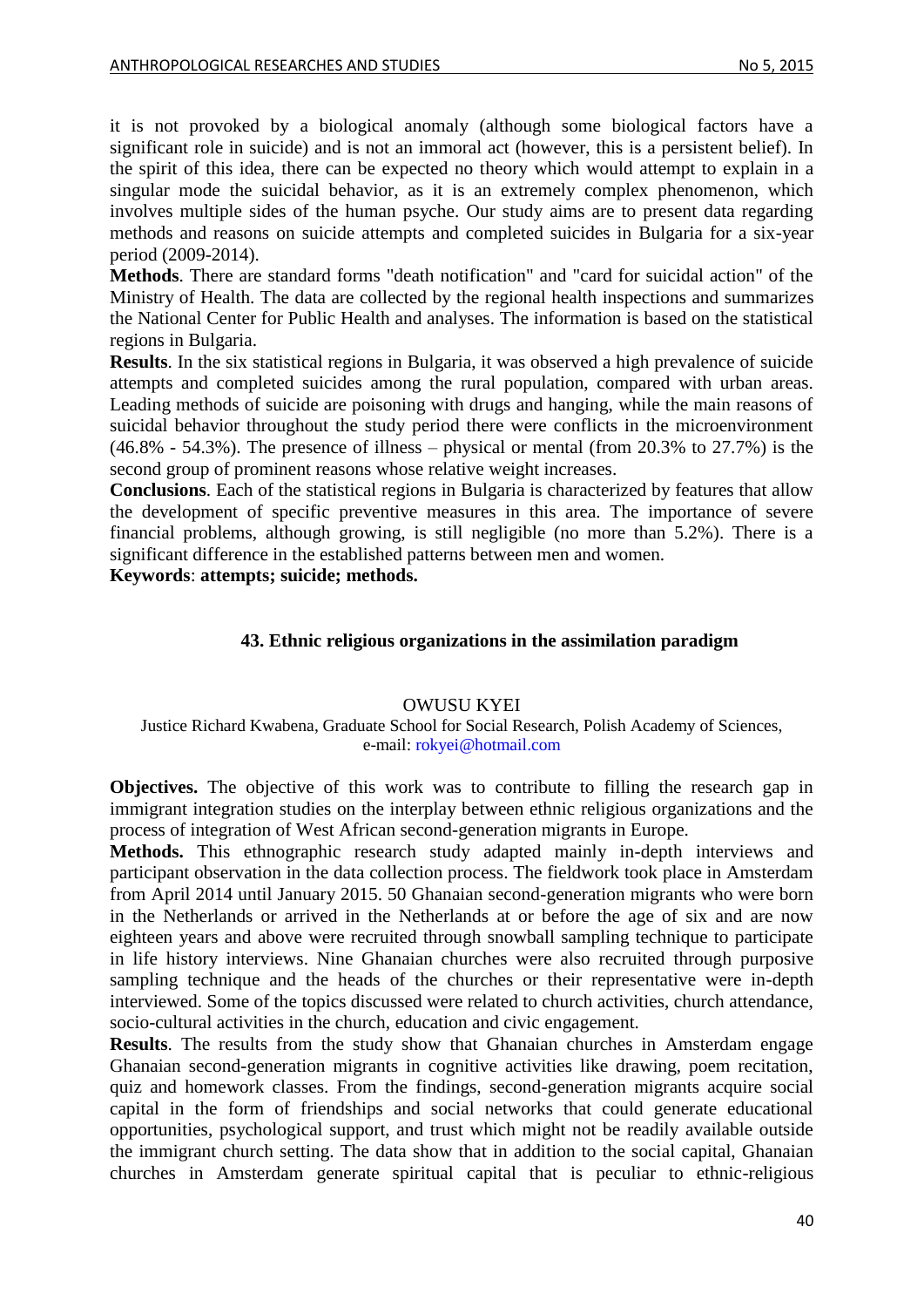organizations and enable them to offer supernatural meaning to happenings in their life. Ghanaian churches in Amsterdam instill in second-generation migrants the importance of civic engagement in terms of political participation and voluntary work.

**Conclusions.** The study concludes that religion plays a complex role in the process of integration of second-generation migrants. The bonding social capital generated within immigrant churches negatively affects the upward mobility of second-generation migrants due to weak ties with autochthones and the absence of inter-ethnic bridges. Theoretically, the educational role of Ghanaian churches among second-generation migrants confirms the literature on segmented assimilation theory that the factors that affect the process of integration are diversified. Contrary to the assumption of classical assimilation theory, ethnicreligious organizations are not active only in the initial stages of immigrants' settlement in the host society but continue to play a vital role among the progeny of immigrants.

<span id="page-40-0"></span>**Keywords: Ghanaian second-generation migrants; ethnic-religious organizations; integration, spiritual capital; social capital.** 

#### **44. Family Elements in Corporative Structures**

#### PANTELIMON Cristi

"Spiru Haret" University, Bucharest, Romania, e-mail [cristipant@yahoo.com](mailto:cristipant@yahoo.com)

Traditional corporations had a strong community character and thereby they adopted a structure and a functioning manner which has a lot of elements borrowed from the structure and functioning of the family. Although the defining element of the corporation was not the biological dimension (as in the family), but the profession, the general functioning of the corporation have many elements similar to the family. Clear hierarchical structure, the authority of the master, the transmission of corporate assets, the relations between members of the corporation (common worship and beliefs) – all this reflects an inner life very similar to the family life. Today corporations, although not comply, in fact, with this structure, seek to replicate, even in the abstract, a certain family dimension. They are defined by communitarian elements or accents, attempts to create family-like support and to achieve group solidarity. Unlike traditional corporations, however, modern corporations have, because of their prevailing economic character, a parameter that prevents the communities becoming moral, historical – as their predecessors were. Their hierarchy is no longer moral and traditional, the heritage is "inherited" exclusive by commercial ways and group solidarity is often counterfeit. Moreover, historical corporations were institutions that were linked indefeasible to the personal destiny of man. Belonging to a guild or corporation has constituted the essential dimension in the life of a person. Unlike traditional corporations, where a person lives life depended almost totally on the guild of the corporation, modern corporations cultivate the idea of a career, also in the sense of personal fulfillment for life. Career is nowadays the substitute of individual destiny. Traditional corporations had a church and a patron saint who protected all the members of the profession; today, not incidentally, we speak of "the career church". Despite substitution and secularization, even today corporations experience the need for sacred, for projecting their professional activity in an absolute dimension and for enhancing their work.

**Keywords: family; corporation; authority; hierarchy.**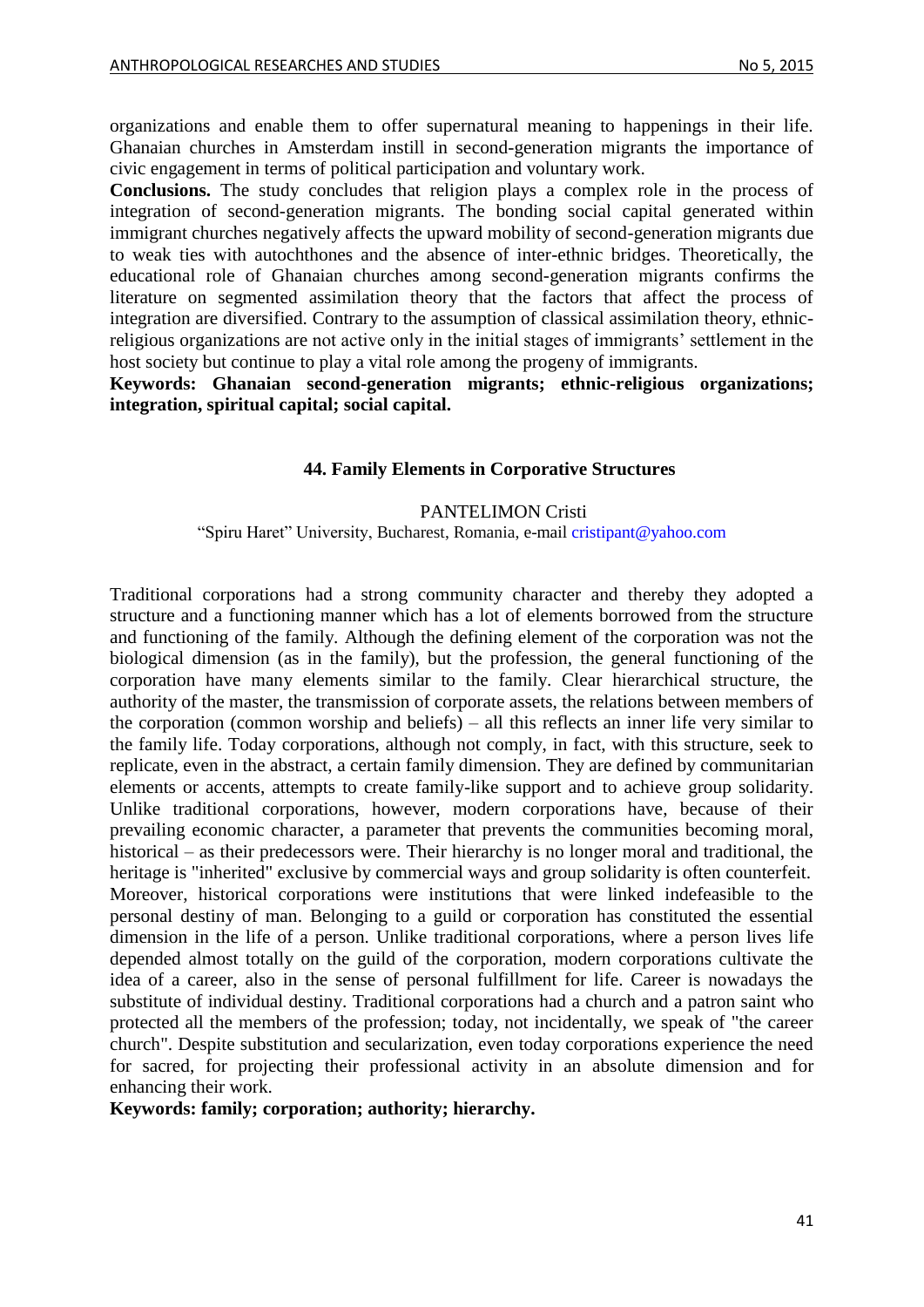#### <span id="page-41-0"></span>**45. Attitudes towards homosexuality in a sample of Novi Sad (Serbia) population**

PAVLICA Tatjana (1), SIKORA Čaba (2), RAKIĆ Rada (3)

(1) Department for Biology and Ecology, Faculty for Sciences, University of Novi Sad, e-mail: [tatjana.pavlica@dbe.uns.ac.rs,](mailto:tatjana.pavlica@dbe.uns.ac.rs)

(2) Department for Biology and Ecology, Faculty for Sciences, University of Novi Sad, e-mail: [chabasikora@gmail.com,](mailto:chabasikora@gmail.com)

(3) Department for Biology and Ecology, Faculty for Sciences, University of Novi Sad, e-mail: [rada.rakic@dbe.uns.ac.rs](mailto:rada.rakic@dbe.uns.ac.rs)

**Objectives.** The sexual orientation of a person affects the attitudes that other people have towards him or her. Despite the fact that discrimination on grounds of sexual orientation and gender identity is forbidden by law, the human rights of LGBT (Lesbian, Gay, Bisexual, and Transgender) population are not fully respected. In a society that hardly accepts differences, the attitude and behavior towards LGBT people are often reflected in the actions of institutions, in which case discrimination is close to become systematic. Homophobia is defined as an irrational fear or aversion against homosexuality or homosexuals, while homonegativism implies negative attitudes, values, and beliefs of the heterosexual majority towards same-sex couples, along with negative reactions toward persons of homosexual orientation. The aim of this study was to determine the attitudes towards homosexuality and to assess the cognitive, emotional and behavioral components of homophobia in a sample population of the city of Novi Sad.

**Methods.** The study included 242 participants between the ages of 14 to 59 years. The study used a non-experimental method of theoretical analysis. The survey instrument was a questionnaire – Homophobia Scale –that consists of 25 statements to which respondents answer on a 5-point Likert scale from 1 (Strongly Agree) to 5 (Strongly Disagree).

**Results.** The results indicated that respondents of both sexes exhibit a moderate form of homophobia. Individuals of male sex express a higher degree of homophobia than females, especially in terms of cognitive homonegativism. The highest degree of homophobia is present among the respondents between the ages of 14 to 19 years. Education is an important factor that affects the degree of stigmatization. People with lower education express a higher homonegativism.

**Conclusion.** Results of work can contribute to increasing awareness beliefs about homosexuality, as well as the reduction of ignorance, prejudice, and stereotypes.

<span id="page-41-1"></span>**Keywords: homosexuality; homophobia; index; homonegativism; sexual orientation.**

### **46. Family factors in the onset and course of schizophrenia**

PÎRLOG Mihail (1), COTOCEL Cristina (2), CHIRIȚĂ Anca (3)

(1) University of Medicine and Pharmacy of Craiova, Faculty of Medicine, Medical Sociology Department, e-mail: [mihai.pirlog@gmail.com,](mailto:mihai.pirlog@gmail.com)

(2) University of Craiova, Doctoral School, e-mail: [cristina.prg@gmail.com,](mailto:cristina.prg@gmail.com)

(3) University of Medicine and Pharmacy of Craiova, Faculty of Medicine, Psychiatry Department, e-mail: [ancaliviachirita@gmail.com](mailto:ancaliviachirita@gmail.com)

Social and family factors play an important role as triggers and enhancers of psychotic symptoms alongside social origin (etiopathogenic social-genetic hypothesis), residence in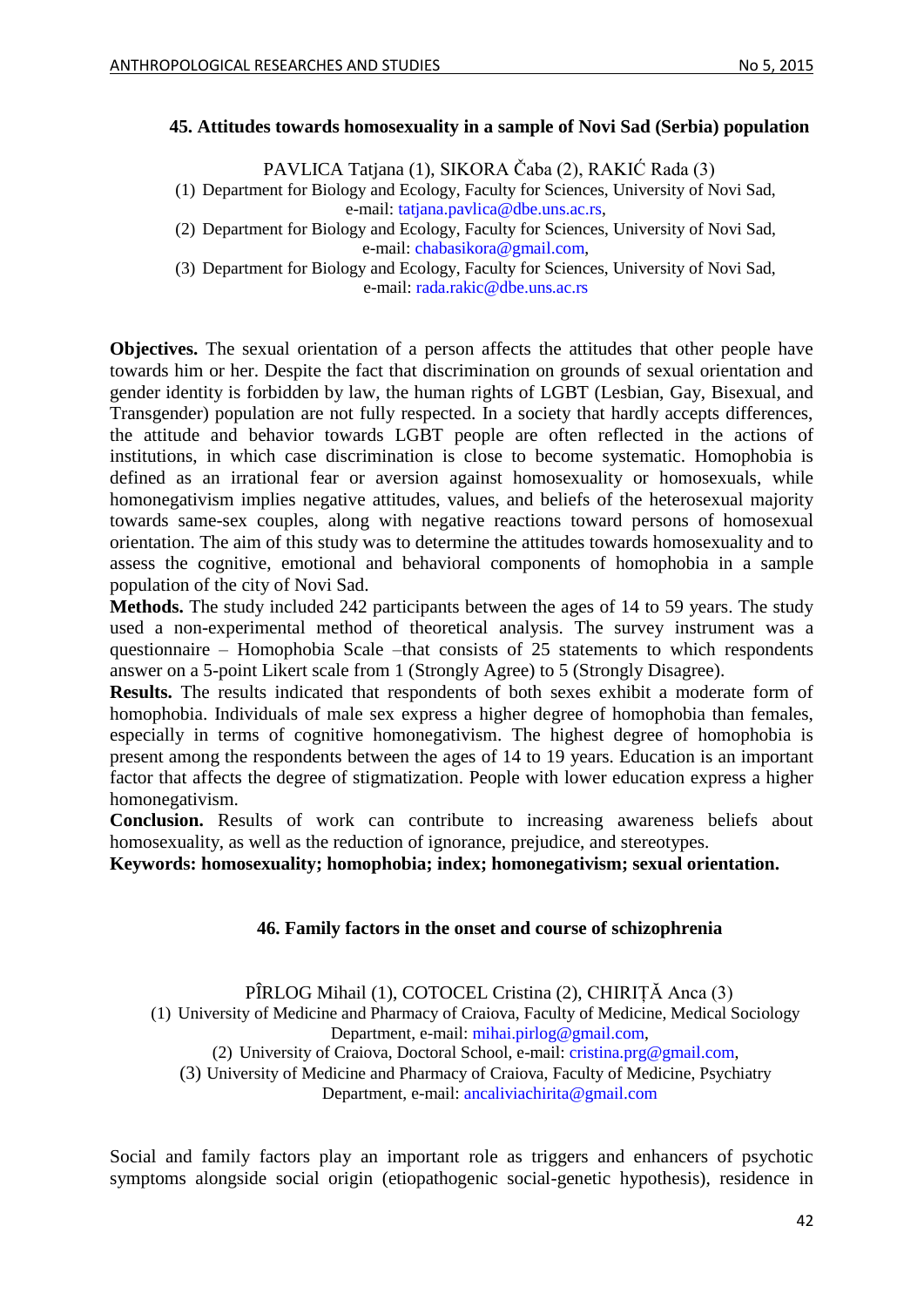urban areas, or marital status of persons (four times greater risk unmarried persons). Malfunction of the family is correlated with the onset of the disease. The good functional family must meet the following requirements: problem-solving, good communication between its members, affectivity, fulfilling social roles by its members and behavioral control.

Family violence, child abuse, decreased of family support, exacerbation or lack of affection, substance abuse, daily stress, alienation of family traditional model and its protective climate, maternal risk behaviors during pregnancy may be independent risk factors for the development of schizophrenia. High emotional expression manifested through hostility, critical, authoritarianism and emotional over-involvement can lead to a significant increase in the rate of relapse in this patient.

Psycho-educational programs for families of schizophrenic patients, developed in order to reduce the rate of relapse and readmission were positive and led to reducing rate of relapse and readmissions, covered the following areas: psychotic symptoms, vulnerability-stress model, risk factors, therapeutic options and rationale of applying a wide range of treatments, effective forms of communication with the therapeutic team, stress reduction, and development of new coping strategies.

<span id="page-42-0"></span>**Keywords: family; schizophrenia; high emotional expression.**

#### **47. Youth in Romanian urban areas: sexual debut and sexual behavior**

# RADA Cornelia

"Francisc I. Rainer" Anthropology Institute of Romanian Academy, e-mail: [corneliarada@yahoo.com](mailto:corneliarada@yahoo.com)

**Objectives**. This paper aims to investigate the age of becoming sexually active, the number of sexual partners, time of knowing the partner at first intercourse (FI), use of protection at FI and variability by gender.

**Methods**. Between 2013 and 2014 a self-administered questionnaire was used in a randomly selected sample (N=1359), aged 18 to 30 years, from the urban area. SPSS statistical package and chi-square test were employed.

**Results**. The average age at FI was 17.66 years, lower in males by 1.15 years (17.01 years). Almost half of the subjects started sexual life between 17 and 18 years, almost one quarter at an age lower than 17 years and the rest over 18 years. The average number of sexual partners was 3.92, being 3 times greater in males (7.07). A single partner was reported by 26.2%, two partners by 16%, three partners by 13.5%. Between 4 and 10 sexual partners was reported by 23% and over 11 partners by 21.3%. Amongst those who started sexual life (n=1164), onehalf had a previous relationship duration with the sexual partner at FI of less one year, onequarter of over a year, 8.9% of less one month and 4.2% of less one week. Almost threequarters were no longer in a relationship with the person they started sexual life. Protection at FI was used by 64.9%, mainly by condoms. Proportion of males in comparison with females was three times greater amongst those who had a relationship at FI of less one month or one week (p<0.001); over three times lower amongst those who were still in relationship with the person they started sexual life  $(p<0.001)$ ; over 1.5 times lower amongst those who had protected intercourse at FI ( $p<0.001$ ).

Conclusions. We can say that occasional sex is not a characteristic of the analyzed sample, which is a positive situation. However, about 30% of respondents had a too early initiation of sexual activity, too many sexual partners, and unsafe sex, which requires educative actions regarding sexual and reproductive health, especially among young men.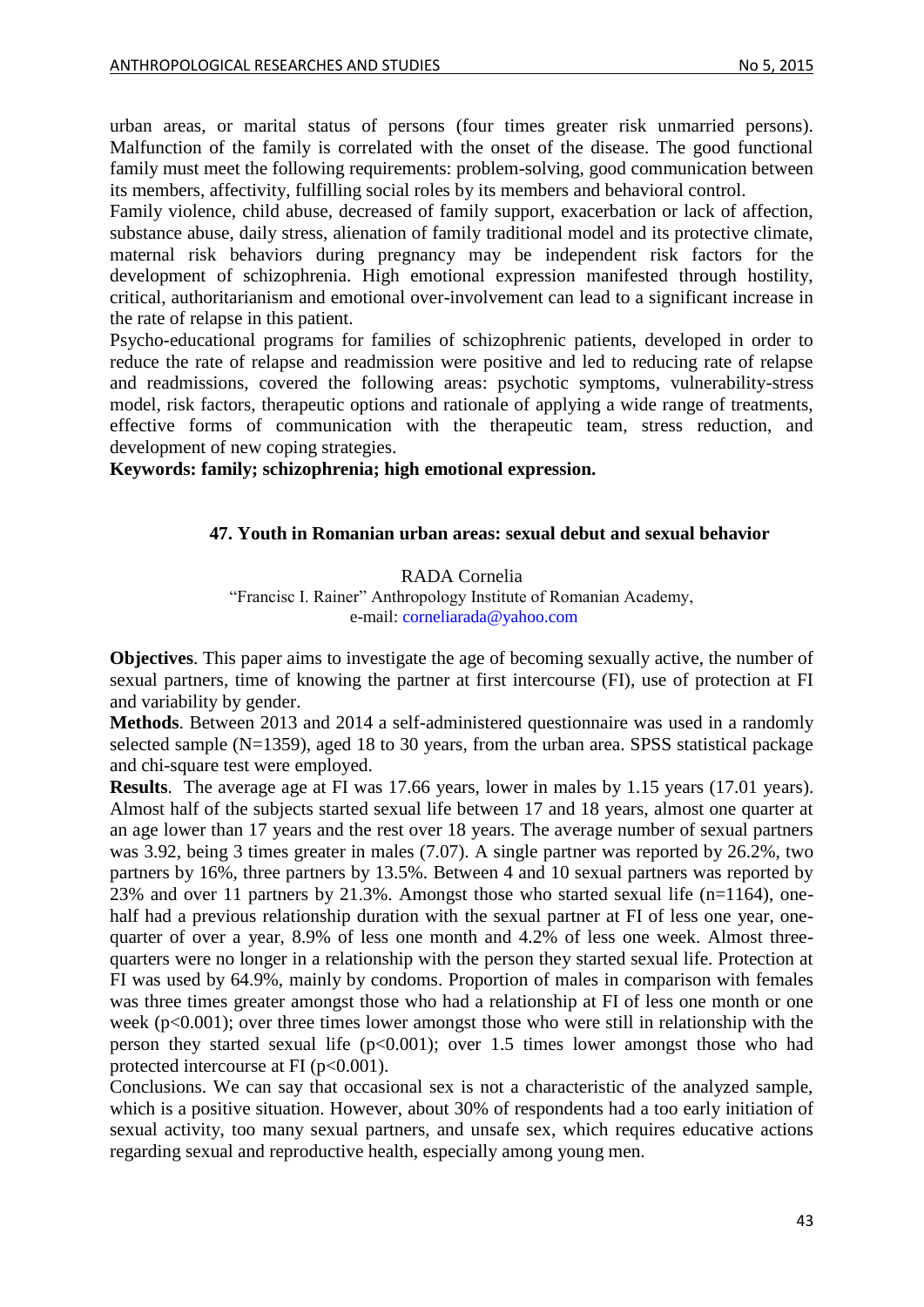<span id="page-43-0"></span>**Keywords: sexual behavior; first intercourse; safe sex; condom use; sexual and reproductive health.**

#### **48. Anthropometrical traits in children from Vojvodina (The Republic of Serbia) and Belarus**

RAKIĆ Rada (1), BOŽIĆ-KRSTIĆ Verica (1), PAVLICA Tatjana (1), BELIĆ Branislava (2), TEGAKO I Lidia (3)

(1) University of Novi Sad, Faculty of Sciences, Department for Biology and Ecology, Novi Sad, Serbia, e-mails: [rada.rakic@dbe.uns.ac.rs,](mailto:rada.rakic@dbe.uns.ac.rs) [djkrstic@open.telekom.rs,](mailto:djkrstic@open.telekom.rs) [tatjana.pavlica@dbe.uns.ac.rs,](mailto:tatjana.pavlica@dbe.uns.ac.rs)

(2) University of Novi Sad, Faculty of Agriculture, Serbia, e-mail: [drbbelic@eunet.rs,](mailto:drbbelic@eunet.rs)

(3) Department of Anthropology and Ecology Institute of History NAS of Belarus, Minsk

**Objectives.** Anthropometrical traits are indicators of somatic growth and health condition. Although the regularities of somatic growth and development are identical for all children, maturation and final height can vary in different parts of the world and among populations. The differences are mainly caused by socioeconomic factors and environmental conditions. The aim of the study is to compare the anthropometrical traits and body mass index in children from Vojvodina and Belarus.

**Methods.** The study is a part of a research project entitled "Variability of morphofunctional indicators in the population of Belarus and Vojvodina -The Republic of Serbia. A crosssectional anthropometrical survey was conducted in the periods 2001-2004 and 2005-2007 in Vojvodina and Belarus, respectively. In total, 5847 children from Vojvodina (2879 boys and 2968 girls) and 4406 from Belarus (2268 boys and 2138 girls) took part in the study, all of them being 7-14 years of age. The survey included height, weight and chest circumference, as well as the body mass index  $(BMI kg/m^2)$  in relation to the age and sex.

**Results.** The results demonstrate that children from Vojvodina have significantly higher height, weight and chest circumference in relation to Belarus children, with an exception of the height values of 12-year-old girls. The average BMI is significantly higher in both boys and girls from Vojvodina, except for 11-year-old girls. In all ages, children from Vojvodina show higher percentile values of BMI. The most noticeable differences in the means of weight, chest circumference and BMI are recorded in 13-year-old subjects of both sexes. As for the height, the greatest variations are observed in 14-year-old boys and 10-year-old girls.

**Conclusions.** The study points to a necessity of conducting a continual survey of children's physical development in order to detect the influence of environmental and socio-economic factors on variations in the processes of growth and development and general health condition.

<span id="page-43-1"></span>**Keywords: somatic growth, body mass index, children, Vojvodina, Belarus.**

#### **49. Civil and/or laic religions**

SERAFIMOVA Mariya South-West University "Neofit Rilski", Blagoevgrad, Bulgaria, e-mail: [serafimova@swu.bg](mailto:serafimova@swu.bg)

**Objectives.** In the postmodern culture, individuals look for ways to orient their worlds by a certain "invisible" religiosity, which penetrates throughout the so-called secular societies. The existence of societies is impossible without religions neither authentic, nor the so-called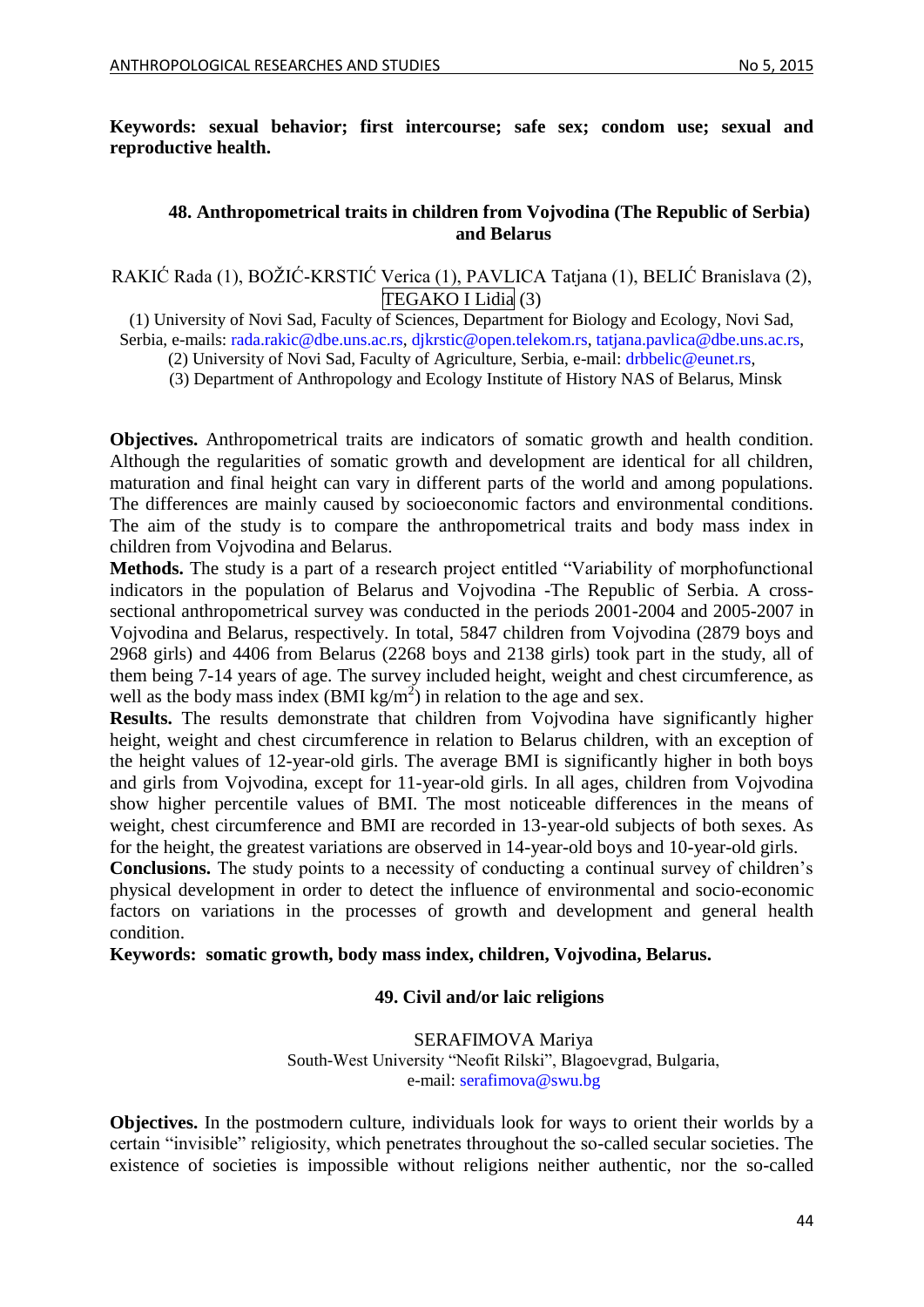"earthly", civil or laic religions. This is the transition from institutional religions to something that can be defined as "personal religion"– a type of religiosity in which individuals construct their own conceptual system.

**Methods.** In an attempt to obtain the necessary authentic and thorough information, quantitative and qualitative methods were combined. This means that, for the purpose of final analysis, the data from a representative sociological survey have been combined with the additional analysis of discussions with focus groups and with the results of participant observation and interviews.

**Results.** The Bulgarian has a healthy dose of skepticism, due to his intelligence and not least to his alertness and his inquiring nature in real life, including faith. Many people are influenced by popular culture. Basically, the main elements of human culture, including religion, are phenomena with great momentum. They change more slowly and with more difficulty than other items. Some time ago, the faith was associated with some ideas, but now - with others. Most people say the path to the temple can be found in a different way. Unfortunately, young people turn to religion only when something bad happens to them, if they suffer, or have a dilemma that excites them.

**Conclusions.** If the traditional and the modern are two ideal-typical poles, the present day Bulgarian society is situated somewhere between the two. In all cases, it is a mixture combining the pole of traditionalism, defined through continuity with the past, and the pole of modernity, defined by change, novelty, and innovation.

<span id="page-44-0"></span>**Keywords: ecology, family, religions, sacred, profane, nomad, young people.**

### **50. Biopolitical changes in family conception in the aftermath of the Great War**

#### SEVERINO Valerio Department of History, Cultures and Religions, University of Rome La Sapienza, e-mail: [v.s.severino@gmail.com](mailto:v.s.severino@gmail.com)

**Objectives.** This study pursues the objective of examining the use of the natural kingship symbolism prevailing in the European nationalist rhetoric of the Great War conflict's victimology. The research aims to shed light on the reconfiguration of parental and genealogical lineages in civil and political narratives of the sacrifice for the Fatherland.

**Methods.** A comparative approach is adopted by examining European lexis and metaphors in obituaries, letters, and diaries of soldiers fallen in the First World War to outline a typology of writing styles, especially in the interwar period.

**Results.** The analyses reveal some recurrent topics: the homeland conceived as a new spouse, as a mother sublime of those who offered their life; the sacrifice of the body of one's father, of one's son in order to regenerate the homeland; new blood relationships among the fallen soldiers imagined by bringing together their remains in a common funeral urn; the laceration of soldier's flesh in combat as a symbol of the fracturing of natural kinship; etc.

**Conclusions.** The study highlights the role played by Great War nationalist narratives in the transformation of a biological concept of family into a biopolitical one and the impact of these narratives on families' reactions to the Second World War.

**Keywords: kingship symbolism; nationalist rhetoric; fatherland; sacrifice.**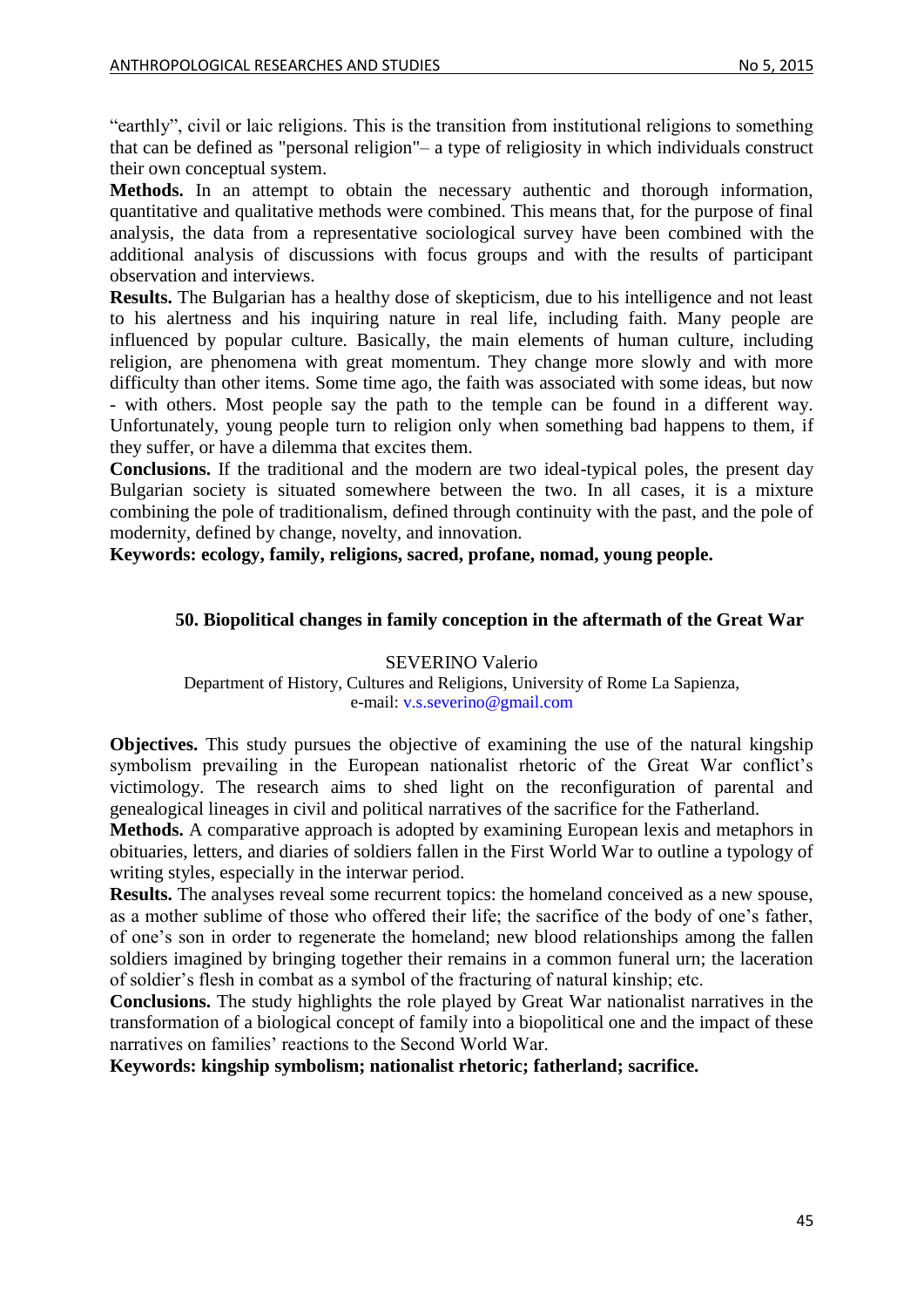### <span id="page-45-0"></span>**51. Information and communication technologies in everyday life activities of students**

#### SHOPOVA Tatiana

South-West University "Neofit Rilski", Blagoevgrad, Bulgaria, e-mail: [tansha@swu.bg](mailto:tansha@swu.bg) 

**Objectives.** The objective of this paper is to underline that the adaptation of each person to the ever-changing conditions of life and work is of particular importance, which requires the development of a number of key competencies related to the effective and efficient use of information and communication technologies (ICT`s). In its empirical part, the study turns to some areas of digital competence of students as the application of knowledge, skills, and attitudes to achieve certain goals. More specifically, the ability of students to integrate ICT`s in their daily lives and use them effectively for creative expression, communication and learning in a socially responsible and critical way.

**Methods.** In 2014, a survey was conducted among 100 students from four Bulgarian Universities. Respondents were unevenly divided by gender and ranged from 18- 35 years. The information was collected through *direct personal interview method* using a *pre-designed questionnaire* comprising *40* items that the respondents had to fill in (electronically or on paper). The survey covers an analysis of the extent of effective use of ICT in everyday life, including: formal skills for navigating the Internet; communication skills in digital environment; ability for creative expression on the Web; specific skills for collecting and processing needed information; competence in safe and secure online *behavior*, and following legal and ethical principles in using ICT and digital information.

**Results.** The data obtained suggest that students sampled possess the basic skills and knowledge to work on the Web and take up the opportunities to use internet resources and functions for everyday life activities; they actively participate in computer-mediated communications and take advantage of social networks to connect with others, to share social interests and preferences, friendship etc. But students have gaps in their ability: to *demonstrate creativity* on the Web, without utilizing the opportunities of suitable sites and blogs; to protect themselves from risks when using the Internet and be aware of the Internet ethical and legal issues; to use the *wealth* of *library's* electronic collections and recourses, and scientific database in analyzing and solving problems.

**Conclusions.** The output of this study will serve as a basis for consideration and taking appropriate actions by lecturers, library staff, and managers to motivate and involve students in various programs and further training courses. The survey data can be used for comparison with further research on the daily lives of students as a field of study of their digital competence.

<span id="page-45-1"></span>**Keywords**: **digital competence, university students, everyday life activities, lifelong learning skills.**

### **52. Moral regulation and moral panic studies**

SMOCZYNSKI Rafal Institute of Philosophy and Sociology, Polish Academy of Sciences, e-mail: [rafalsmoczynski@yahoo.com](mailto:rafalsmoczynski@yahoo.com)

The proposed paper is concerned with the mapping of the evolution of the concept of moral panic, particularly its recent developments, which strive to link sociology of moral panics into the current social theory informed by risk governance studies and sociology of moral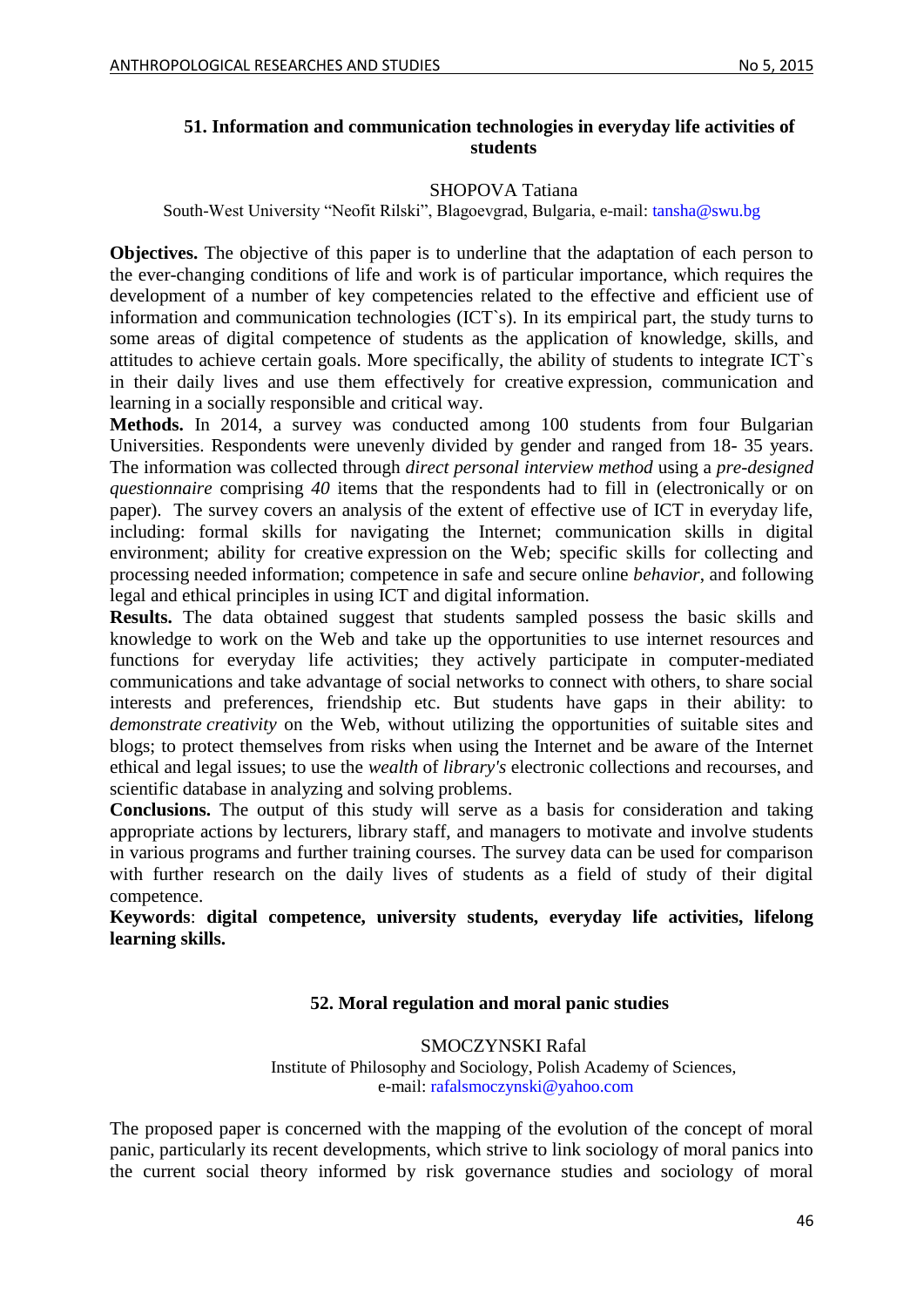regulation. This novel body of literature after initial British contribution, and American-Israeli "functionalist second wave" emerged as a response to a perceived deficiency of conventional moral panics studies, which commonly conceptualized panics as irrational societal reactions towards alleged threats. Revisionist current in the sociology of moral panics, in turn, attempted to broaden the scope of conventional moral panics analysis by bringing insights on the growing moral differentiation of late modern societies, the proliferation of new social movements, micro and niche media that blur the conventional division between moral entrepreneurs and folk devils, the interplay between long term civilizing and decivilizing processes that affect the course of emerging moral panics in the wider structural perspective, or analyzing moral panics as short-term global moral governance techniques of contemporary advanced liberal societies. Especially, the latter analysis on moral governance will be scrutinized in more detail in this paper. According to the proponents of this concept, moralization understood as governance strategy has assumed a dominant position in contemporary advanced Western liberal societies bringing about a convergence between risk, responsibility, and morality. Consequently, against this historical backdrop moral panics constitute the episodes of the failure of the long-term moral regulation processes, which stipulates coercive measures to discipline folk devils perceived as individuals who avoid riskmanagement strategies and pose threat to wider strata of the society. The proposal of linking moral panics with the sociology of moral regulation was almost exclusively elaborated by social sciences scholars based at Canadian Universities (e.g., Hier, Hunt, Walby). The "Canadian turn" has not yet witnessed any systematic analysis, thus this paper will attempt to fill in this gap and ponder upon its possible analytical value for both social theory and empirical studies.

<span id="page-46-0"></span>**Keywords: moral panic; moral regulation; Canadian turn; social control.**

### **53. Role of the family in the psychiatric treatment dropout**

SOTIRI Eugjen (1), ELEZI Fatime (2), BRAHO Ardian (3), ALUSHI Lindita (4) (1)(2)(3)(4) Psychiatric Emergency, University Hospital Center Tirana "Mother Teresa", Albania, e-mails[: esotiri@gmail.com,](mailto:esotiri@gmail.com) [fata\\_el@yahoo.it,](mailto:fata_el@yahoo.it) [drardianbraho@gmail.com,](mailto:drardianbraho@gmail.com) [l.alushi@yahoo.com](mailto:l.alushi@yahoo.com)

**Objectives.** The major recent change in mental health care system in Albania is the development of community mental health care. This approach has increased the total burden of the family care. Traditionally, large psychiatric hospitals have been shelters for the severely mentally ill patients. Actually, community care suffers from insufficiency of the human resources and population coverage, thus family care has a greater role in the management of patients. After an initial decrease, the rate of hospitalization has started to increase. Dropout of psychiatric treatment seems to be an important factor for the increase of hospitalization rate and overall quality of life for the mentally ill patients. The aims of our study were to classify the reasons for psychiatric treatment dropout.

**Methods.** 300 patients suffering from schizophrenia and bipolar I disorders – who had discontinued psychiatric treatment – have been questioned for all reasons of discontinuation during 2014. Reasons include the report of the patient and derived conclusions of the psychiatrists from the whole context of patient live and family reports. Only patients with at least two hospital admissions were included in the study sample.

**Results.** The first reason for dropout is reported as follows: 36.6% of dropout cases from a lack of insight; 31.7% from side effects; 8.4% for economic reasons; 23.3% from a significant improvement of the symptoms. In the majority of cases (79% of the total number of cases), the second reason is the decrease of family support, caused by the socioeconomic status (in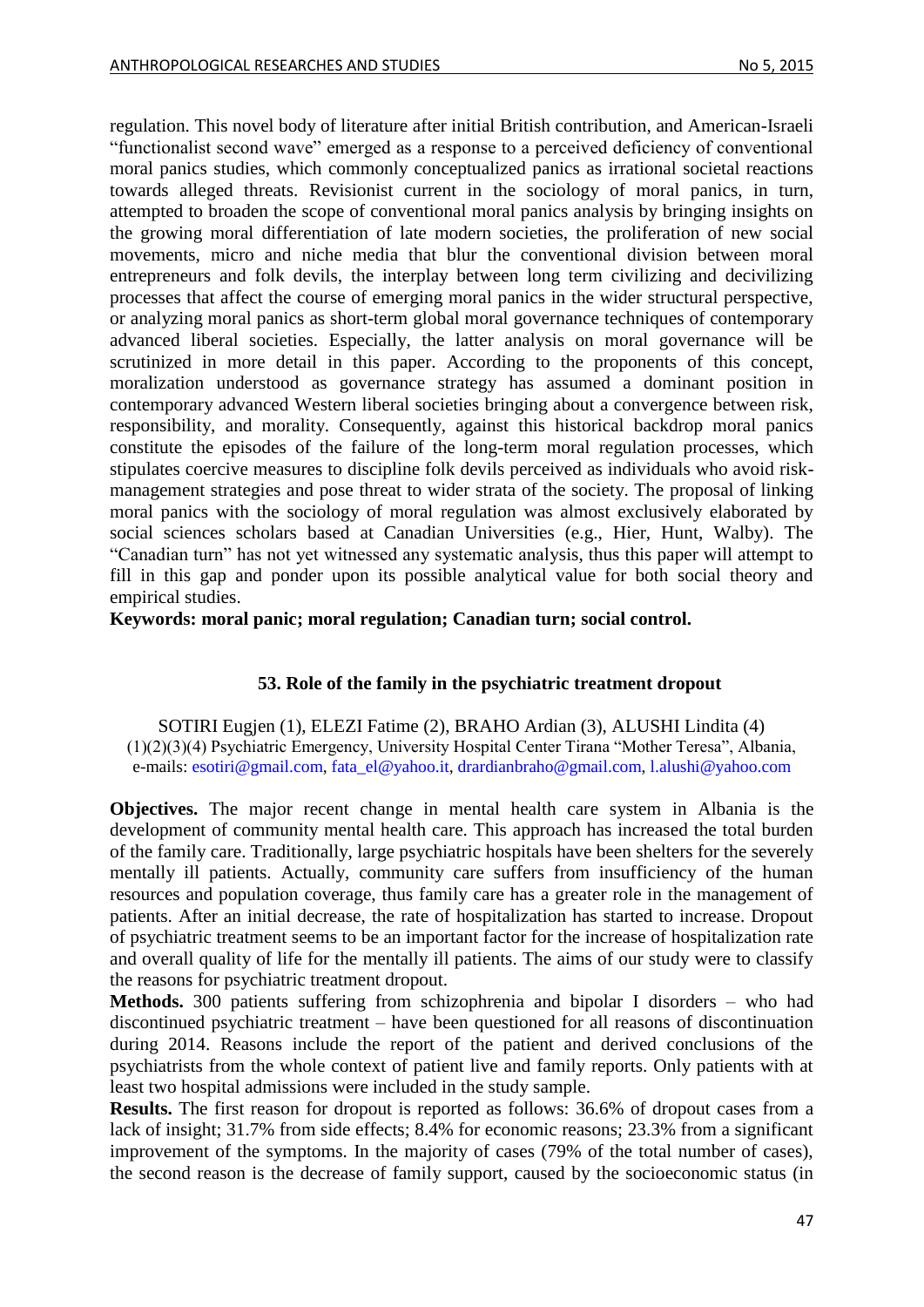42% cases) or lack of human resources as result of the loss/aging of parents or emigration of siblings (in 37% cases).

**Conclusions.** Dropout of psychiatric treatment brings a lot of challenges for the mental health system. Many reasons are changeable. Family care is one of the most important factors influencing dropout from psychiatric treatment. Professional work and family care should be better oriented for an overall better mental health care.

<span id="page-47-0"></span>**Keywords: family support; hospital admission; socioeconomic status.**

### **54. Insecure society: effects on contemporary family**

#### SPASOVA Lyuba

Institute for the Study of Societies and Knowledge, Bulgarian Academy of Sciences, email: [lyuba\\_spasova@hotmail.com](mailto:lyuba_spasova@hotmail.com)

The argumentation is based on the assumption that changes in the family patterns and family life in recent years are determined by the comprehensive transformations emerging at all levels of social organization and in all spheres of contemporary societies. It triggers the necessity for individuals to successfully adapt (in the sense of Merton's concept of deviation as adaptation and Cohen's concept of cultural innovation) to these changes. What was previously labeled and theorized as a "decline of the family" is in fact the process of normalization of alternate family forms – a shift in the cultural codes, in the modus operandi after which the nuclear family pattern is no longer viewed as the only successful family pattern and alternate family forms are being invented or are becoming socially acceptable and desirable.

It is argued that the societal changes causing the normalization of alternate family forms are not a product of unidirectional simple processes but a result of an inconstant balancing between opposing social processes, values, and fears, between conflicting needs and insecurities. Deriving from Reiman's understanding of the basic forms of psychological drives and fears and Durkheim's classic notion of the types of social regulation, a theoretical model is proposed to explain this ongoing conflict and the insecurities that are reproduced.

It is argued that the societal changes reflect the shift in the balance point between two antinomies: on the one hand, the antinomy *individual vs. social*, and on the other hand the antinomy *tradition vs. change*; which changes the ratio of *freedom* – *rigidity* and causes, especially when the rate is excessive, what is called *insecure society*. The most important characteristics of the insecure society are its complexity, changeability and the interconnected nature of the social fields. The latter is the most important and it means that insecurities habitually come in plural and one downfall leads to another. What is more, the level of insecurity has outspread to such an extent that it is no longer a problem of limited significance that concerns separate regions or marginal groups, but a social phenomenon whose downsides affect more and more people from various backgrounds and upbringing, thus leading to fast forwarded admission of cultural innovations.

**Keywords: insecurities, adaptation, anomie, social regulation, habitus.**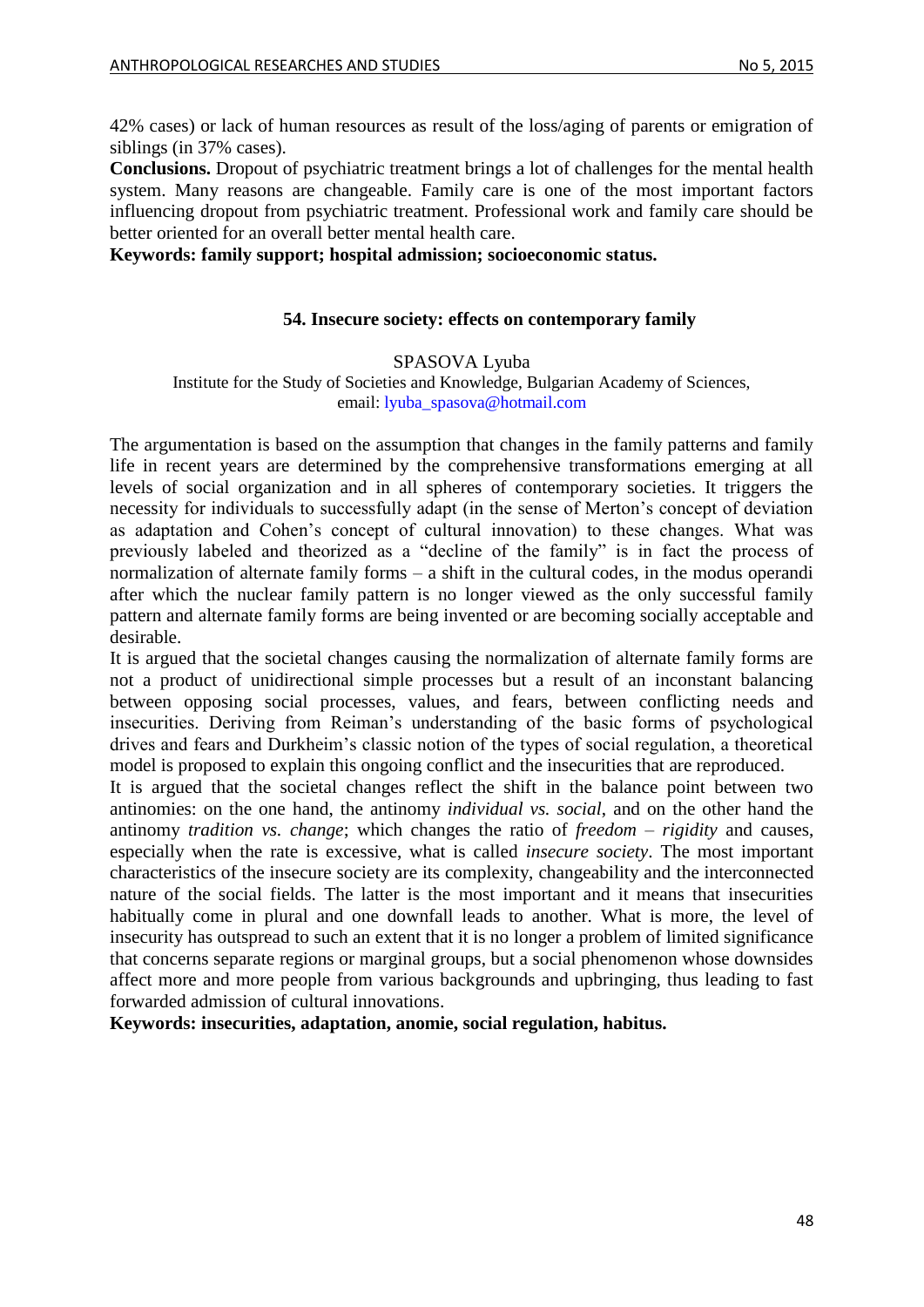### <span id="page-48-0"></span>**55. Aspects of high school pupils' involvement in alcohol consumption**

ŢIGĂNAŞ Odetta (1), ZEPCA Victor (1), ABRAM Zoltan (2)

(1) National Center for Public Health, Chișinău, the Republic of Moldova, e-mails: [grammaodette@yahoo.com,](mailto:grammaodette@yahoo.com) [zepcav@yahoo.com,](mailto:zepcav@yahoo.com)

(2) University of Medicine and Pharmacy from Tîrgu Mureş, Romania e-mail: [abramzoltan@yahoo.com](mailto:abramzoltan@yahoo.com) 

**Objectives.** Alcohol abuse is a strong factor contributing to moral deformity of the fragile and vulnerable personality of the teenager. Even a moderate recommendation for consumption involves the risk, once the teenager forms this habit, for he/she to slip from the social pleasure of alcohol consumption to self-neglect and health-damaging behaviors. Given that the first experience of alcohol consumption occurs in adolescence, many young people are at risk for developing alcohol abuse and addiction.

We proposed an investigation of the teenagers' behavior regarding alcohol consumption in order to identify the risk factors and vulnerable age to the adoption of an unhealthy lifestyle.

**Methods.** Using the anonymous survey method were investigated 728 high school pupils from 10 rural settlements of the Republic of Moldova, aged 15-20 years, the number of boys being 416 and that of girls  $-312$ .

**Results.** The analysis and evaluation of the survey results show that 57.6% of students have experienced alcohol consumption (more than a few sips) at a fairly early age, the largest being the age of 15-16 years. Drunkenness is known by 51.6% of the respondents. The most consumed alcoholic beverages in the order of their preferences are beer, sparkling wine and vodka, and the access to purchase them is quite easy (43.9% of the high school pupils report no legal age verification when trying to buy alcoholic beverages, a practice that favors underaged drinking, despite the existing regulation regarding the minimum age for alcohol purchasing). Pupils often consume alcohol in discotheques, restaurant bars (42.2%), at home/in their own house (25.2%), in someone else's home (15.8%). The people with whom high school pupils are drinking alcohol are friends (58.9%), family (19.3%) and colleagues (19.1%). Pupils consume alcohol for many reasons: because alcohol contributes to good mood and removes stress – 22.7% pupils, because it is an integral part of the formal and festive occasions – 22.1% pupils, and when they are among people who consume alcohol, they don't want to make a dissenting opinion – 10.9% pupils.

**Conclusions.** Eradication of this process may be possible by promoting a healthy lifestyle in the family, school, and society.

<span id="page-48-1"></span>**Keywords: alcohol; consumption; pupils.**

#### **56. Violence against women**

#### TIHON Aliona

State University of Medicine and Pharmacy "Nicolae Testemiţanu", Chișinău, Moldova e-mail: [aliona.tihon@usmf.md](mailto:aliona.tihon@usmf.md)

Gender-based violence is a global public health, economic development, and human rights problem of epidemic proportions. Throughout the world, violence against women and girls is perpetrated within marriage and families by husbands, intimate partners, and relatives; within communities by strangers and traditional leaders; in the workplace by colleagues and bosses; across international borders, as women are trafficked for sex and labor; and as a tool of war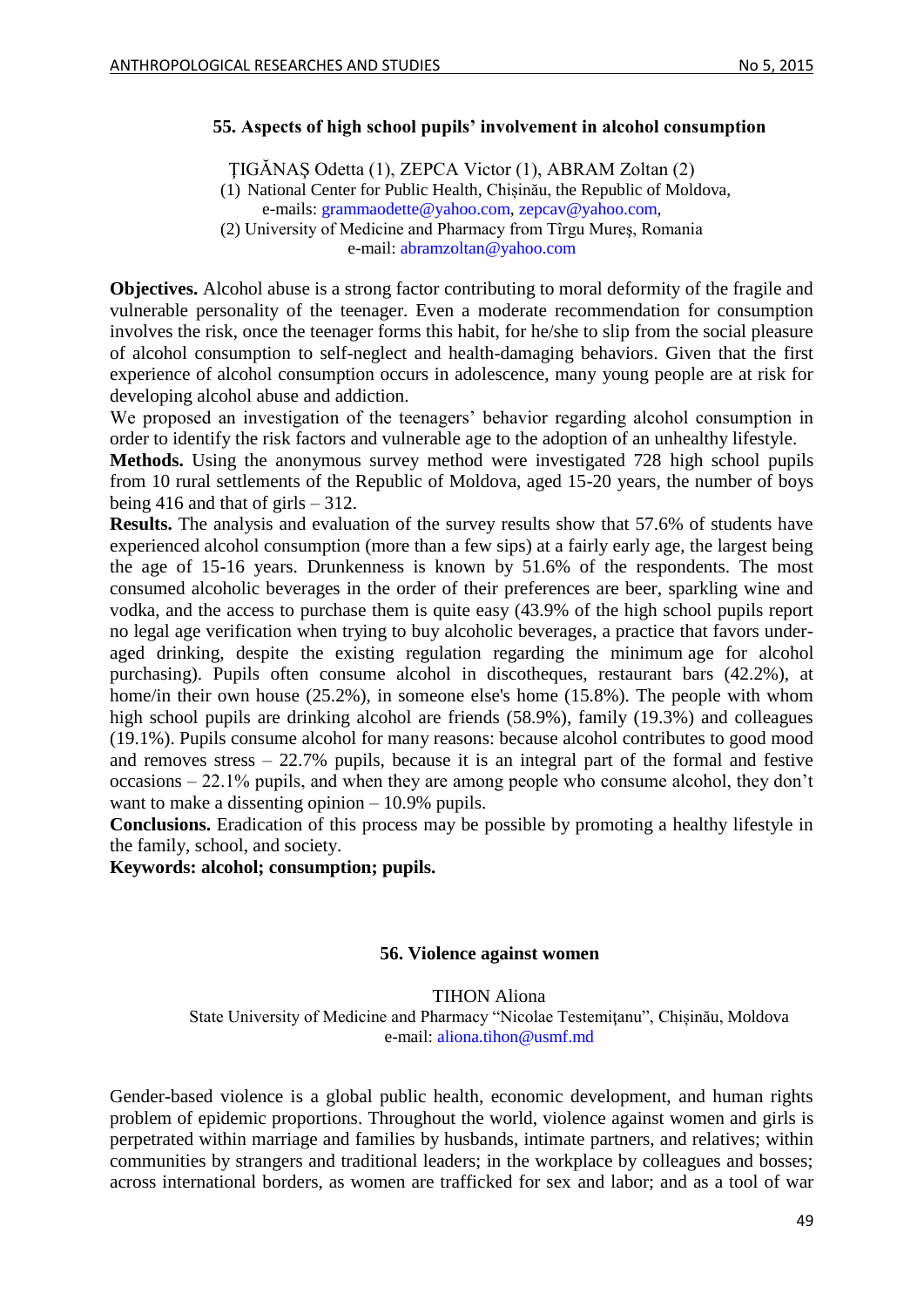by military forces. Approximately one in three of the world's women will experience genderrelated violence in her lifetime, with rates reaching 70 percent in some countries. Human violence is an actual subject as it is common everywhere in the world in all social individual areas.

Evidence is presented that situational couple violence dominates in general surveys, intimate terrorism and violent resistance dominate in agency samples, and this is the source of differences across studies with respect to the gender symmetry of partner violence. The statistics show that 35% of women worldwide have experienced intimate partner violence or non-partner violence. On average, 30% of women who were in a relationship have experienced some form of physical or sexual violence by their partner. Globally, 38% of the murders of women are committed by an intimate partner. The prevalence of violence from their husband/lifetime partner is determined by the ratio of women who reported cases of occurrence of at least one case of violence, starting with the age of 15 years.

The causes of violence that lead to such events are individual characteristics, social and family determinants and environments: domestic violence; economic conditions; family unstable environment; lack of self-esteem; mass media; permissive legal system (in some countries); alienation (estrangement from society); discrimination of any kind. From individual factors - hyperactivity, antisocial attitudes, tobacco, alcohol, drugs, low level of intellectual development, lack of self-control; relational factors: authority/indifference in the family, entourage (friends with bad habits); community factors (suburbs); societal factors: social, cultural, male domination, low culture etc.

Violence against women undermines women's core fundamental rights such as dignity, access to justice and gender equality. Gender-based violence is an abuse of human rights and is deeply entrenched in cultural and religious traditions. The subjugation of women is accepted without regard to human rights. Global declarations and action plans support the principle of a universality of human rights. Mass media and education are powerful ways to challenge societal norms.

<span id="page-49-0"></span>**Keywords: violence; mass media; alienation; hyperactivity.**

### **57. Attitudes toward emigration of the first-year medicine students - the good, the bad and the worse to come**

TOMORI Sonila (1), ELEZI Fatime (2), SHEHU Eriona (3), BALI Donjeta (4) (1), (3), (4) Pediatric Service, University Hospital Center "Mother Teresa", Tirana, Albania, e-mails: [sonila.tomori@gmail.com,](mailto:sonila.tomori@gmail.com) [erjonashehu@yahoo.com,](mailto:erjonashehu@yahoo.com) [donjetabali@yahoo.com,](mailto:donjetabali@yahoo.com) (2) Psychiatric Emergency, University Hospital Center "Mother Teresa", Tirana, Albania; e-mail: [fata\\_el@yahoo.it](mailto:fata_el@yahoo.it)

**Objectives.** While brain-drain is considered a problematic phenomenon for developing countries, media reported data are speaking for around 300 young doctors from Albania emigrating only during 2014 in the EU countries. It represents the country whole production in one year of the local education system in medicine. Considering that the chances of emigration are higher for the top-ranked students, it might be arguable that the emigration of 2014 is encompassing the best production of 3-5 academic years. While a general belief is that emigration is affecting especially those who have already finished the postgraduate residency specialization programs in medicine, fragmented data speak for the quarter of them emigrating or in the phase of legal procedures for displacement. Often, the whole family is part of the process, including wives and kids. There are no study data on the exact number of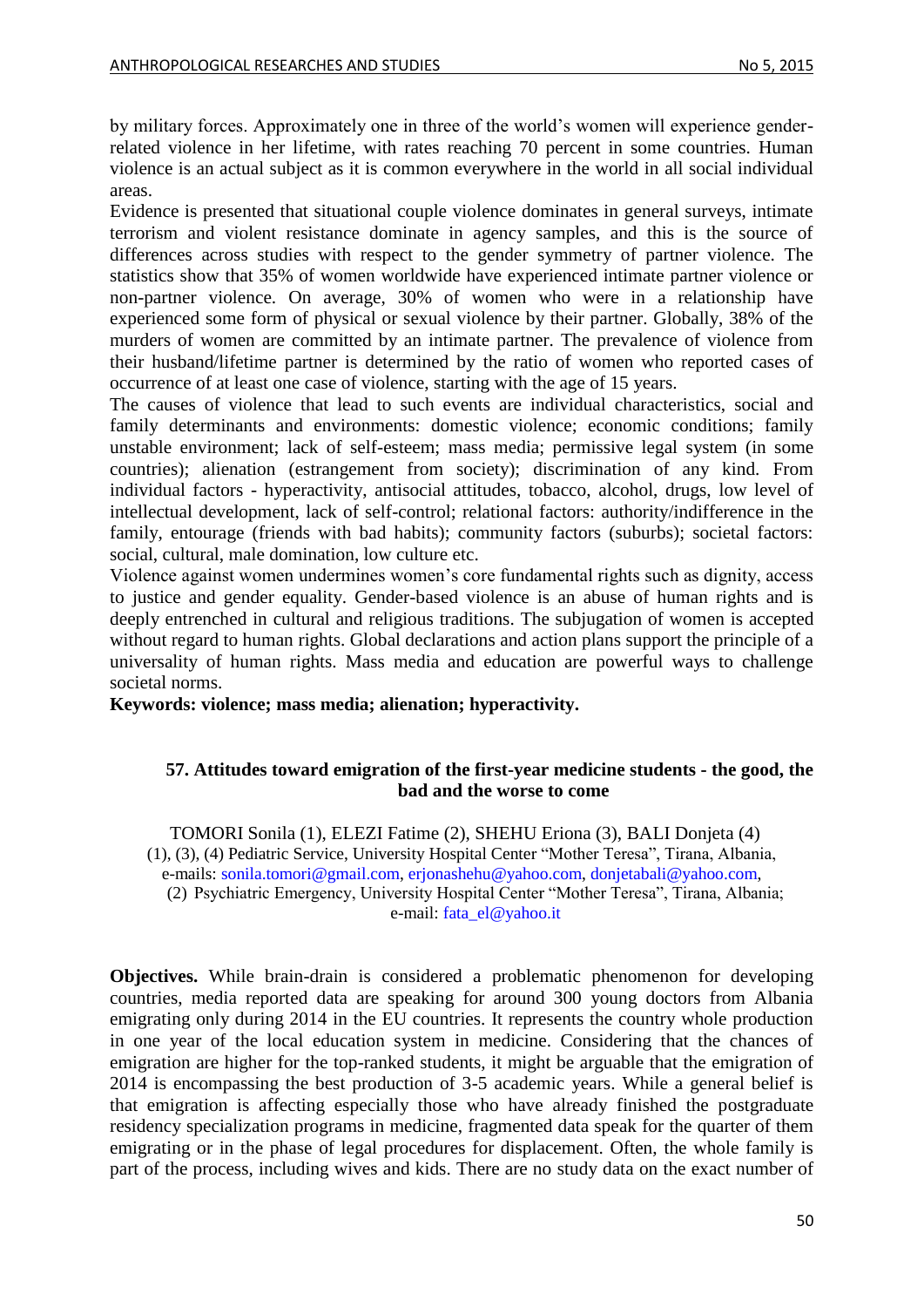young specialized physicians emigrating to work as physicians in receiving countries, and this is the first attempt for evaluating the willingness-to-leave in the newly-entered students in the medical program.

**Methods.** The evaluation of the attitudes and the rate of willingness for a future physician to start a professional life outside the country through emigration to a developed one, among first-year students of medicine, through a qualitative study based on focus groups.

**Results.** Nearly 60% of students are on the point of "seriously thinking to leave", while 20% believe they will leave in the next 2-3 years, which means without being graduated, in order to continue education in medicine in the recipient country. The societal impact is often described as "good" based on the concept of "possible remittances to their own families" and "chances to contribute better to development of the country through distant application of technologies in a world without borders", or "bad" due to "uncertainties relating to possible decrease of their own contribution to the families". The gap in human resources for the health sector in the country is not seen as a problem due to high unemployment rate forecasts for the 25-to 35-year-old population, considered as worsening in the coming years.

**Conclusions.** It becomes important to develop new methodological barriers in carrying such studies in a country like Albania, offering also reflections on the societal and family dynamics on the context of massive emigration waves since the early '90s.

<span id="page-50-0"></span>**Keywords: brain drain; first-year medicine students; specialized physician; emigration.**

### **58. Screening for early detection of children on autism spectrum - some controversies in relation to burden to families**

TOMORI Sonila (1), GJIKOPULLI Agim (2), BABO Alma (3) TAKO Aferdita (4), DOBI Florida (5), LEVANI Eda (6)

(1), (2), (3), (4), (6) Pediatric Service, Tirana University Hospital Center "Mother Teresa", Albania, e-mails: [sonila.tomori@gmail.com,](mailto:sonila.tomori@gmail.com) [agimgjikopulli@yahoo.com,](mailto:agimgjikopulli@yahoo.com) [almababo@gmail.com,](mailto:almababo@gmail.com) [aferditatako@yahoo.com,](mailto:aferditatako@yahoo.com) [edalevani@yahoo.it,](mailto:edalevani@yahoo.it)

(5) Qendra Komunitare e Shendetit Mendor, Tirana, e-mail: [floridadobi@yahoo.com](mailto:floridadobi@yahoo.com)

Autism Spectrum Disorder (ASD) is a neurodevelopmental condition with a prevalence constantly increasing in last few decades. The evolution of definition used and reflected in disorder diagnostic criteria is considered one of the sources of the actual high prevalence and incidence, while not known causes, yet to be discovered count for a good majority of the overall increase.

While early detection and diagnoses are considered crucial for the possible treatment outcome, huge efforts and resources are apparently devoted worldwide to screening procedures as a sound step towards proper and early diagnosing. While a scarce offer of intervention services represents globally a clear challenge, this is particularly true for a small and non-wealthy country like Albania. A fast run towards screening schemes has the potential adversities of positive false diagnoses followed by an essential burden to families in socioeconomic terms.

In the latest years, there has been an increase of public awareness in the country regarding various aspects: on a rapid establishment of a network of new services – yet essentially limited compare to the actual needs and the exponential increase in new diagnosed cases; screening and early detection process within the primary pediatric health care service; the level of family burden in financial terms, including the direct and indirect costs, (often wholefamily internal migration is due to access problems); the part of the problem potentially connected with an unconsolidated screening process.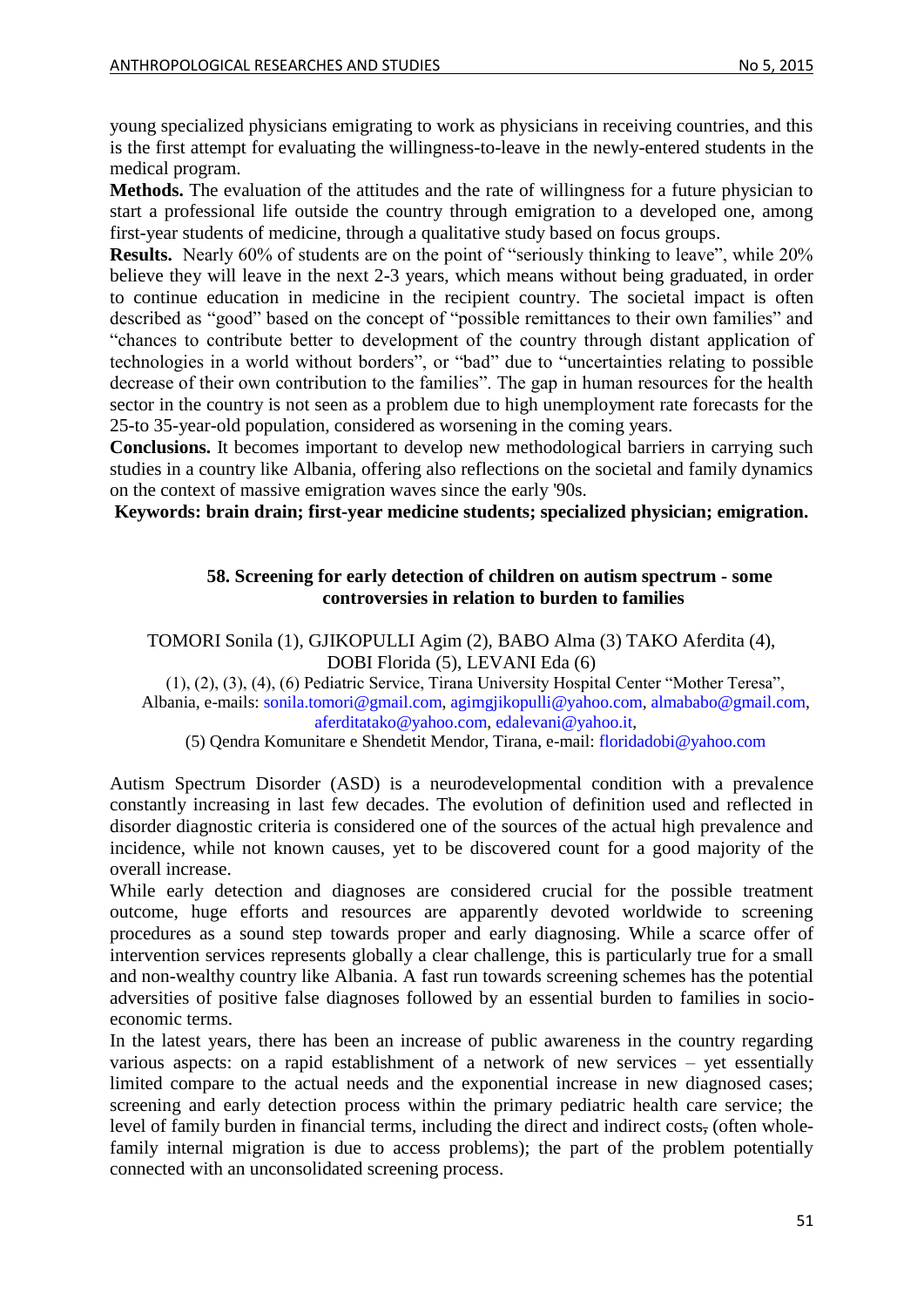The average age of ASD diagnoses is much lower within the 4 specialized child and adolescent psychiatry facilities/institutions in the country of around 3.5 million inhabitants compare to a decade ago, reaching 31 months of age, but it doesn't reflect the non-known country-wide rate which is expected much higher as the specialized service is covering less than one-third of the country. Groundbreaking research undertaken in leading clinics from the developed countries promises to lower the age of diagnosis to 12, 8, or even 6 months of age. The spectacular advances in health technology are unfortunately a promise for a further family burden in low and middle developed countries.

<span id="page-51-0"></span>**Keywords: autism; early detection; screening; neurodevelopment.**

#### **59. New alternative for addicts**

YAKOVA Iveta

Department of Sociology, South - West University "Neofit Rilski", Blagoevgrad, Bulgaria, e-mail: [yakova@swu.bg](mailto:yakova@swu.bg)

**Objectives.** *My parents are quite wealthy people, but I do not know why they do not care about me*. These are the words of a girl from a small Bulgarian town. They clearly show the absence of closeness and commitment in the family when parents have "abdicated" from the responsibility and duty towards the fruit of their love – their children. In the current micro social vacuum, the drug comes to fill the missing family nearby. And the following words: do not ask me why I did it, and now I cannot answer this question.

Who should take the blame for that lost lives? And who could assist in dealing with similar auto deviation? It is very important to clarify the impact of religion on the so-called care of dependent people.

**Methods.** The specifics of the life history, participant observation and in-depth interview provide an opportunity for collecting authentic information about the process of care.

**Results.** In their joint activities, clergymen help addicts not only to escape the vicious circle of drugs but also to lay the foundation for a new life.

**Conclusions.** The religious community is able to help addicts. Christian moral values can *help man to return to the right path, snatched the dependent young people away from the hands of the Devil* (Father Seraphim Monastery "Sveti Georgi", Hadjidimovo).

<span id="page-51-1"></span>**Keywords: family, children, drug addicts, church, religion, deviation.**

## **60. The assessment of the relationship between health state of pupils and risk factors from dwellings**

ZEPCA Victor (1), ZAPOROJAN Aculina (2) National Center for Public Health, Chișinău, Republic of Moldova, e-mails: [zepcav@zahoo.com,](mailto:zepcav@zahoo.com) [aculina-zaporojan@mail.ru](mailto:aculina-zaporojan@mail.ru)

**Objectives**. Residential risk factors can influence inhabitants' health status causing various premorbid states or diseases. The aim of the study was to highlight the risk factors of dwellings (no hot water, WC, bath, central heating) compared to the complaints about pupils' health in rural areas.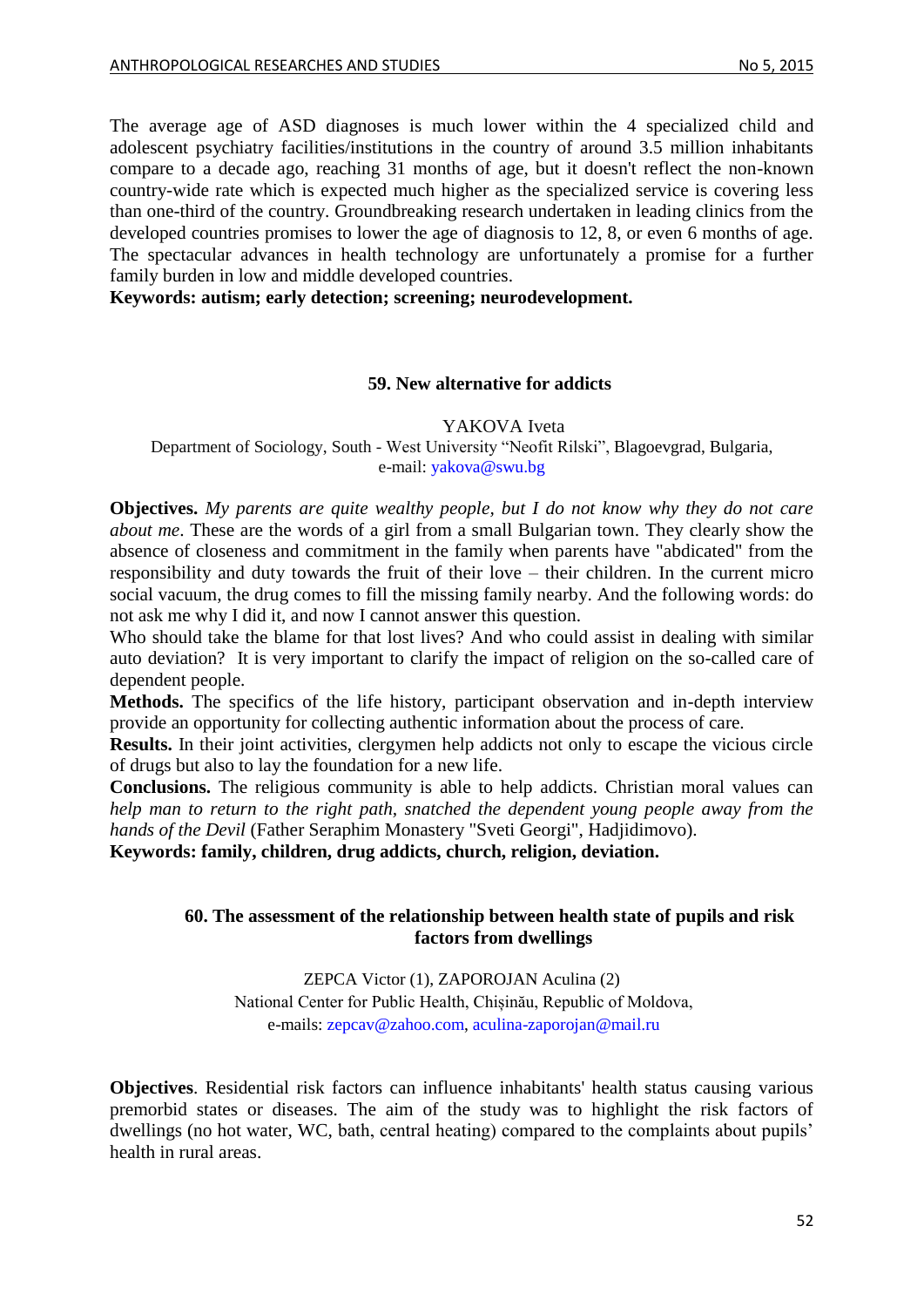**Methods**. In a sample of 742 pupils (boys  $-313$ , girls  $-419$ ) in 9<sup>th</sup> to 12<sup>th</sup> grade from rural localities of the Republic of Moldova, using the questioning method, were studied the complaints about health in relation to some residential risk factors (the absence of hot water, toilets, bathrooms and autonomous central heating). The questionnaire was anonymous and included 6 questions on dwelling supply and 19 questions relating to complaints about health.

**Results**. 45.2% of pupils living in houses where the water is heated on the stove complain about pain in hand joints, in comparison with 36% of pupils living in houses with a boiler  $(p>0.05)$ .

Other problems reported by students were: dryness of skin (28.1% of total subjects: 22.7% of pupils having a bathroom in their house,  $39.1\%$  not having such a facility,  $p\leq 0.05$ ), skin cracks (12.9%), hair loss (15.8%), nails deformation (13.9%).

Pupils living in houses with stove heating system report more frequently symptoms associated with the impairment of the autonomic nervous system and circulatory system: fatigue/exhaustion (27.1%), stinging pain in the chest (23.8%), headaches (22.9%).

Those who are living in houses with an autonomous central heating system report similar problems: fatigue (27.6%), headaches (23.3 %), and dizziness (21.6%).

The type of heating system used in the house does not significantly influence the respiratory symptoms: 34.5% of pupils living in houses with stove heating system complain about a recurrent cough, by comparison with 34.5% of pupils living in houses with autonomous central heating system; the unpleasant sensation of "scratchy" throat is experienced by 28.4% of pupils living in houses with stove heating system and 34.5% of those living in houses with autonomous central heating system; a dry cough is reported by 28.2% of pupils living in houses with stove heating system and 31.9% of those living in houses with autonomous central heating system  $(p>0.05)$ .

There is no significant difference between pupils who have a toilet in the house and pupils who have a toilet in the yard as regards abdominal pain: 29.6% pupils report periodic abdominal pain and 24.8% report such pain on an empty stomach.

**Conclusions**: The manifestation of symptoms caused by the autonomic nervous system, cardiovascular, respiratory, digestive system and skin in pupils from rural localities are not significantly dependent on their residential conditions.

**Keywords: pupils; risk factors; dwelling; health.**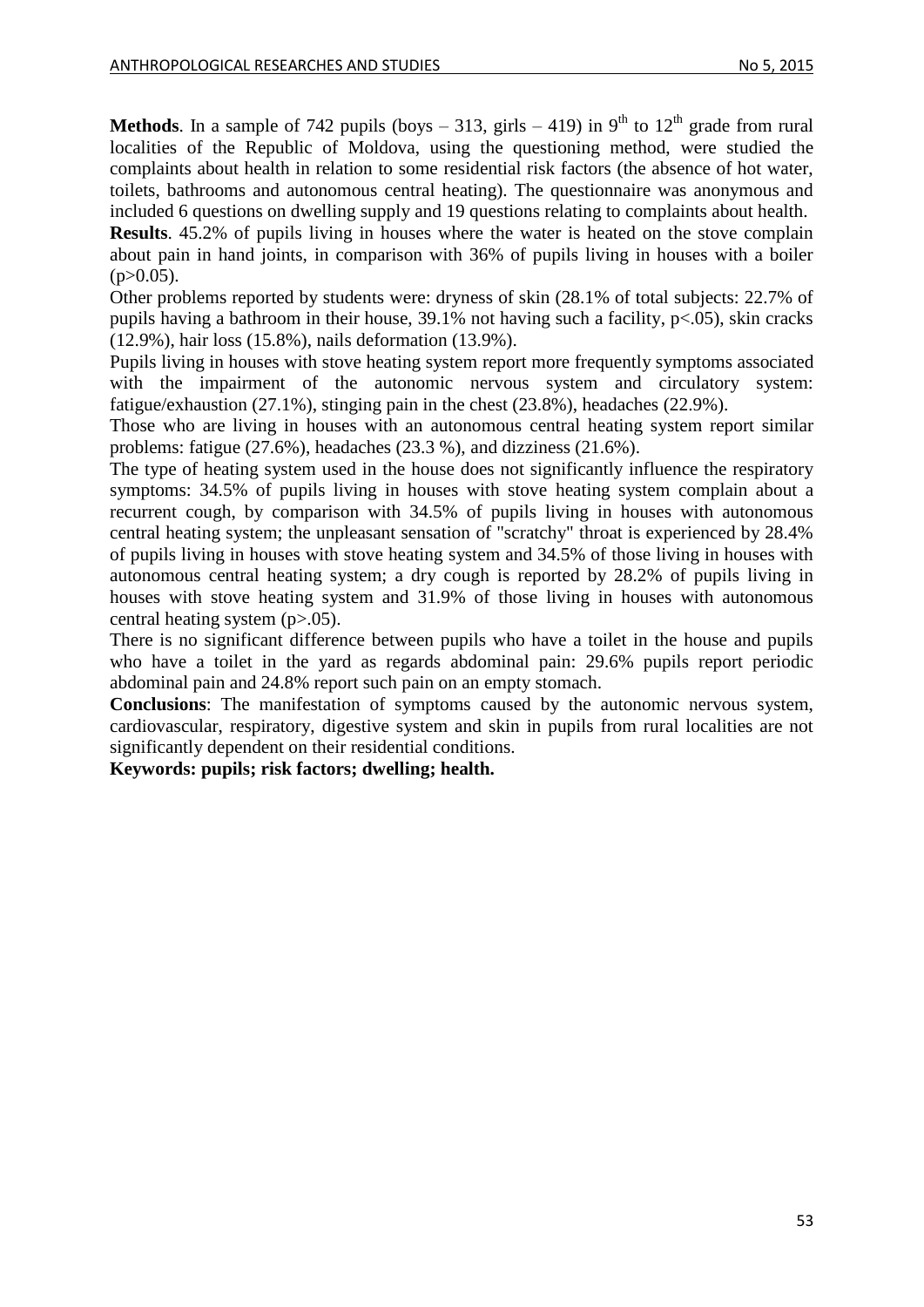"Francisc I. Rainer" Anthropology Institute of the Romanian Academy, Bucharest, Romania

Institute of Philosophy and Sociology of the Polish Academy of Sciences, Warsaw, Poland State University of Medicine and Pharmacy "Nicolae Testemiţanu", Chișinău, Moldova Republic

International Conference

## **"SOCIO- PSYCHO-MEDICAL CHANGES IN THE LIFESTYLES OF THE CONTEMPORARY FAMILY"**

## **Bucharest,** "**Francisc I. Rainer" Anthropology Institute of the Romanian Academy, 8 Avenue Eroii Sanitari, 5th District, Romania**

| Wednesday, October 7 <sup>th</sup> , 2015, 9:00 am - 16:00 pm                                                           |                                                                                                                                                                    |  |
|-------------------------------------------------------------------------------------------------------------------------|--------------------------------------------------------------------------------------------------------------------------------------------------------------------|--|
|                                                                                                                         | <b>The Institute Library</b>                                                                                                                                       |  |
| 09:00-09:30                                                                                                             | <b>Registration of Participants</b>                                                                                                                                |  |
| 09:30-09:40                                                                                                             | <b>Welcome and opening</b>                                                                                                                                         |  |
|                                                                                                                         | CROITORU Cătălina, Public Institution State University of Medicine and<br>Pharmacy "Nicolae Testemițanu", Chisinau, Republic of Moldova                            |  |
| 09:40-13:00                                                                                                             | <b>First session, The Institute Library</b>                                                                                                                        |  |
| <b>Chairman</b>                                                                                                         |                                                                                                                                                                    |  |
| BĂLĂCEANU Stolnici Constantin, Acad., "Francisc I. Rainer" Anthropology Institute of the<br>Romanian Academy, Bucharest |                                                                                                                                                                    |  |
| <b>Moderators</b>                                                                                                       |                                                                                                                                                                    |  |
| RADA Cornelia, PhD, "Francisc I. Rainer" Anthropology Institute of the Romanian Academy,<br><b>Bucharest</b>            |                                                                                                                                                                    |  |
|                                                                                                                         | BISTRICEANU PANTELIMON Corina, PhD, "Spiru Haret University", Bucharest, Romania                                                                                   |  |
| -1                                                                                                                      | CROITORU Cătălina, Social stress and family, Public Institution State University of Medicine<br>and Pharmacy "Nicolae Testemițanu", Chisinau, Republic of Moldova. |  |
| $\overline{2}$                                                                                                          | FERDOHLEB Alina, MAMALIGA Narcisa, People with disability and rehabilitation                                                                                       |  |
|                                                                                                                         | services, National Centre of Public Health, National Council for Determining Disability and<br>Work Capacity, Republic of Moldova.                                 |  |
| 3                                                                                                                       | FALUDI Cristina, Particularities of violence in couple relationships among nowadays                                                                                |  |
| and Social Work.                                                                                                        | Romanian young people, "Babes-Bolyai" University from Cluj-Napoca, Faculty of Sociology                                                                            |  |
|                                                                                                                         |                                                                                                                                                                    |  |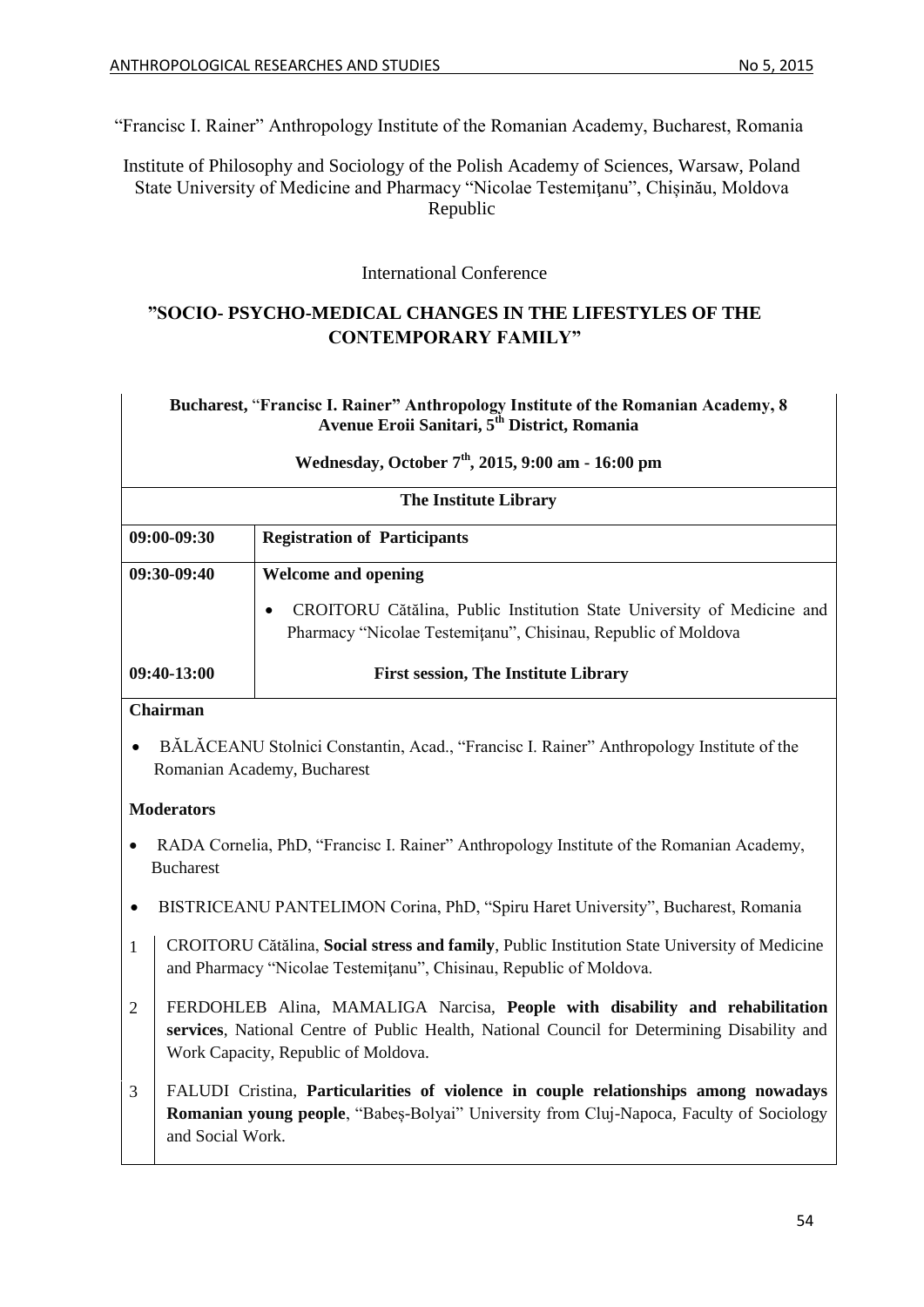| $\overline{4}$                                                                                                                                       | Padova, Faculty of Statistical Sciences, Italy.                                                                                                                                                                                             | FALUDI Cristina, TANTURRI Maria-Letizia, DONNO Annalisa, Pathways of childlessness in<br>post-communist Romania and Bulgaria: towards a convergent or divergent road? Babes-<br>Bolyai University from Cluj-Napoca, Faculty of Sociology and Social Work, University of |  |
|------------------------------------------------------------------------------------------------------------------------------------------------------|---------------------------------------------------------------------------------------------------------------------------------------------------------------------------------------------------------------------------------------------|-------------------------------------------------------------------------------------------------------------------------------------------------------------------------------------------------------------------------------------------------------------------------|--|
| 5                                                                                                                                                    | MARINESCU Valentina, Communication and health in Romania – The case of public<br>campaigns about hepatitis, University of Bucharest, Romania.                                                                                               |                                                                                                                                                                                                                                                                         |  |
| 6                                                                                                                                                    |                                                                                                                                                                                                                                             | MYNARSKA Monika, Childless by choice? Exploring motives of childless<br>women in<br>Poland, Cardinal Stefan Wyszyński University in Warsaw, Institute of Psychology, Poland.                                                                                            |  |
| $\overline{7}$                                                                                                                                       | MYNARSKA Monika, Why do cohabiting couples decide to marry? Insights from focus<br>group interviews in Poland, Cardinal Stefan Wyszyński University in Warsaw, Institute of<br>Psychology, Poland.                                          |                                                                                                                                                                                                                                                                         |  |
| $8\,$                                                                                                                                                | PÎRLOG Mihail, COTOCEL Cristina, CHIRIȚĂ Anca, Family factors in the onset and course<br>of schizophrenia, University of Medicine and Pharmacy of Craiova, Faculty of Medicine;<br>University of Craiova, Doctoral School, Romania.         |                                                                                                                                                                                                                                                                         |  |
| 9                                                                                                                                                    | CHIRITĂ Anca, COTOCEL Cristina, PÎRLOG Mihail, Family burden in assisting the patient<br>with Alzheimer's disease, University of Medicine and Pharmacy of Craiova, Faculty of<br>Medicine; University of Craiova, Doctoral School, Romania. |                                                                                                                                                                                                                                                                         |  |
| 10                                                                                                                                                   |                                                                                                                                                                                                                                             | FERDOHLEB Alexandru, Evaluation of patients with postoperative biliary<br>strictures away postoperative, Public Institution State University of Medicine and<br>Pharmacy "Nicolae Testemițanu", Chisinau, Republic of Moldova.                                          |  |
| 11                                                                                                                                                   | Bulgaria.                                                                                                                                                                                                                                   | MILENKOVA Valentina, PEICHEVA Dobrinka, Socio- cultural changes in the lifestyles of<br>the contemporary Bulgarian family, "Neofit Rilski" South-West University, Blagoevgrad,                                                                                          |  |
| 12                                                                                                                                                   |                                                                                                                                                                                                                                             | SHOPOVA Tatiana, Information and communication technologies in everyday life activities<br>of students, South-West University "Neofit Rilski", Blagoevgrad, Bulgaria.                                                                                                   |  |
| 13                                                                                                                                                   | "Constantin Rădulescu-Motru" of Romanian Academy.                                                                                                                                                                                           | MICLE Mihai Ioan, SĂUCAN Doina Stefana, MARHAN Ana Maria, Exploring positive and<br>negative interrelations at the work-family interface, Institute of Philosophy and Psychology                                                                                        |  |
|                                                                                                                                                      | 13:00-13:15                                                                                                                                                                                                                                 | <b>COFFEE BREAK</b>                                                                                                                                                                                                                                                     |  |
|                                                                                                                                                      | 13:15-16:00                                                                                                                                                                                                                                 | Second session, The Institute Library and Room 20                                                                                                                                                                                                                       |  |
|                                                                                                                                                      | 13:15-16:00                                                                                                                                                                                                                                 | <b>Second session, The Institute Library</b>                                                                                                                                                                                                                            |  |
| <b>Chairpersons</b><br>GLAVCE Cristiana, PhD, "Francisc I. Rainer" Anthropology Institute of the Romanian<br>Academy, Bucharest<br><b>Moderators</b> |                                                                                                                                                                                                                                             |                                                                                                                                                                                                                                                                         |  |

 $\bullet$ PIRLOG Mihai, University of Medicine and Pharmacy Craiova, Faculty of Medicine,  $5<sup>th</sup>$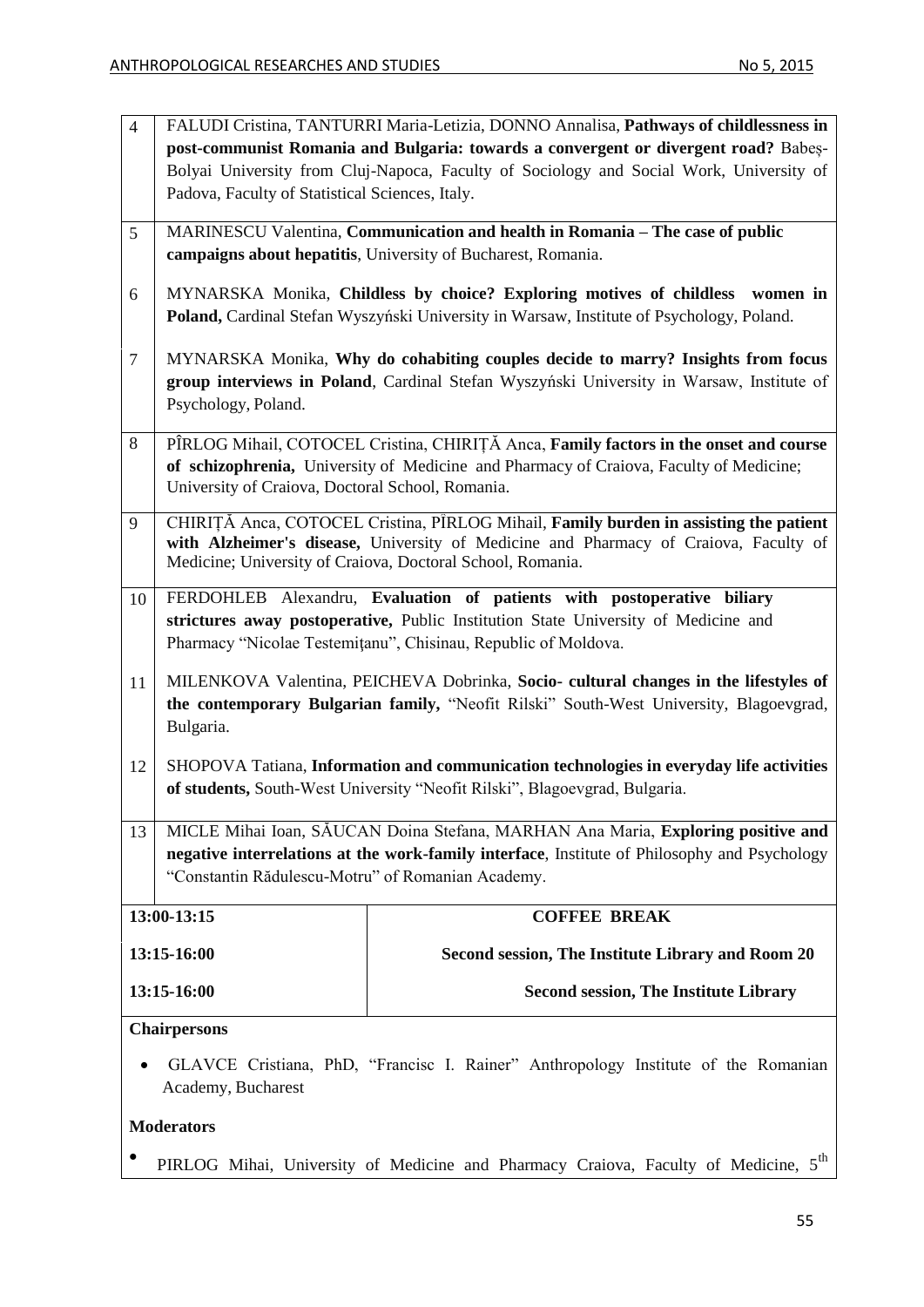Department Medical Specialties III, Romania

- CROITORU Cătălina, PhD, Public Institution State University of Medicine and Pharmacy "Nicolae Testemiţanu", Chisinau, Republic of Moldova
- 1 BALAN Greta, BURDUNIUC Olga, RIMIS Constantin Multidrug **Resistant bacterial isolates in infected wounds**, School of Public Health Management, National Center of Public Health, National Reference Laboratory for Surveillance of the Resistance to Antibiotics, Public Institution State University of Medicine and Pharmacy "Nicolae Testemiţanu", Chisinau, Republic of Moldova.
- 2 BALAN Greta, RIMIS Constantin, BURDUNIUC Olga, **Prevalence and antibiotic sensitivity pattern of bacteria isolated from nosocomial infections**, School of Public Health Management, National Center of Public Health, National, Reference Laboratory for Surveillance of the Resistance to Antibiotics, Public Institution State University of Medicine and Pharmacy "Nicolae Testemiţanu", Chisinau, Republic of Moldova.
- 3 BURDUNIUC Olga, BALAN Greta, RIMIS Constantin, **Biosafety and biosecurity in microbiological laboratories - challenges and opportunities**, School of Public Health Management, National Center of Public Health, National Reference Laboratory for Surveillance of the Resistance to Antibiotics, Public Institution State University of Medicine and Pharmacy "Nicolae Testemiţanu", Chisinau, Republic of Moldova.
- 4 CAZACU-STRATU Angela, ABRAM Zoltan, GÎSCA Veronica, **Tobacco consumption among pupils of 5th - 12th grades from rural areas in the Republic of Moldova**, National Center of Public Health, Chisinau, Republic of Moldova, University of Medicine and Pharmacy Targu Mures, Romania.
- 5 CIOBANU Elena, **Hygiene – the Science of Public Health**, Public Institution State University of Medicine and Pharmacy "Nicolae Testemiţanu", Chişinău, Republic of Moldova.
- 6 COMO Ariel, MANA Tedi, TOMORI Sonila, BRAHO Ardian, **Non-legally- registered children – beyond statistics**, Department of Psychiatry, Tirana Medical University Albania; Psychiatry Service, Tirana University Hospital Center "Mother Teresa", Albania; Paediatrics Service No. 2, Tirana University, Hospital Center "Mother Teresa", Albania; Psychiatry Service Emergency Clinic, Tirana University Hospital Center "Mother Teresa", Albania.
- 7 COMO Ariel, MANA Tedi, **Rehabilitation and reintegration of former political persecuted in a post-dictatorship country**, Department of Psychiatry, Tirana Medical University Albania; Psychiatry Service, University Hospital Centre Tirana "Mother Teresa", Albania.
- 8 ELEZI Fatime, TOMORI Sonila, ZYBERAJ Flora, ÇOMO Ariel, LUZAJ Esmeralda, SOTIRI Eugjen, PETRELA Elizana, **Anxiety symptoms among students of Faculty of Technical and Medical Science and the related factors**, Psychiatric Emergency, University Hospital Center Tirana "Mother Teresa", Albania; Pediatric Service, University Hospital Center Tirana "Mother Teresa", Albania; Faculty of Technical and Medical Science, Tirana, Albania; Ministry of Health, Psychiatric Service, Tirana, Albania; Spectrum Clinic Private Practice, Tirana, Albania; University of Medicine, Faculty of Medicine, Tirana, Albania.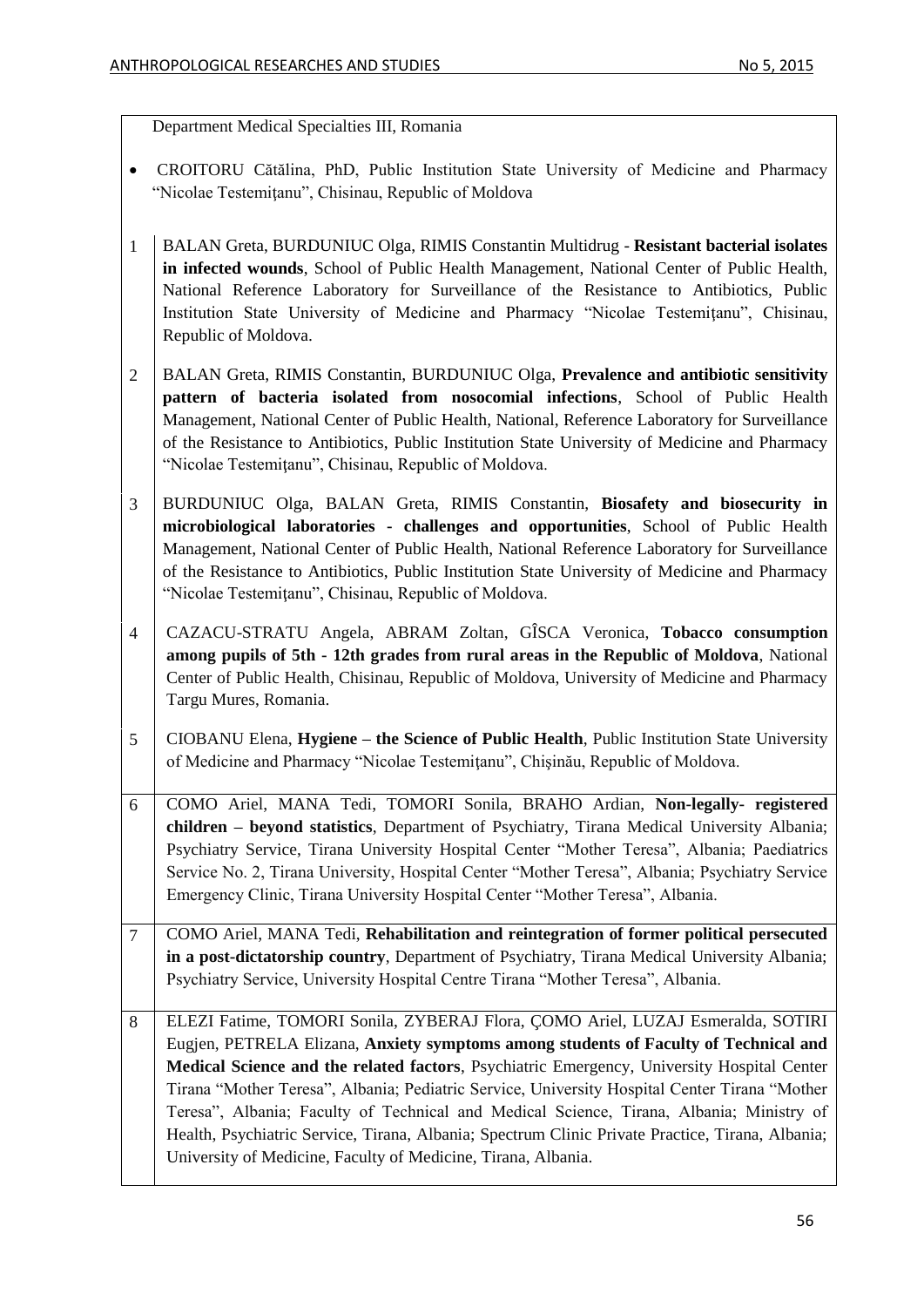9 ELEZI Fatime, ÇOMO Ariel, SOTIRI Eugjen, BRAHO Ardian, SINANI Lefter, PETRELA Elizana, **The effect of valproate versus lithium and carbamazepine in the long-term treatment of bipolar disorders**, Psychiatric Emergency, University Hospital Center Tirana "Mother Teresa", Albania, Psychiatric Service University Hospital Center Tirana "Mother Teresa", Albania. 10 ELEZI Fatime, XHELILAJ Esmeralda, ALUSHI Lindita, TOMORI Sonila, BRAHO Ardian, **Disability in psychiatric disorders: How frequent is it in patients with two psychiatric disorders or in patients with a psychiatric disorder and a generalized disorder**, Psychiatric Emergency, University Hospital Center Tirana "Mother Teresa", Albania; Paediatric Service, University Hospital Center Tirana "Mother Teresa", Albania. 11 ALIKAJ Valbona, XHURA Isid, **Self injury in adolescents attending Child and Adolescent Psychiatry Clinic in Tirana, Albania**, Psychiatry Department, Tirana Medical University, Albania; General Hospital, Durres, Albania. **13:15-16:00 Second session, Room 20 Chairperson** TIHON Aliona, PhD, Public Institution State University of Medicine and Pharmacy "Nicolae Testemiţanu", Chisinau, Republic of Moldova **Moderators** SMOCZYNSKI Rafal, PhD, Institute of Philosophy and Sociology of the Polish Academy of Sciences, Warsaw, Poland FALUDI Cristina, "Babeș-Bolyai" University from Cluj-Napoca, Faculty of Sociology and Social Work 1 FIORILLI Caterina, DE STASIO Simona, PASSIATORE Ylenia, **Externalizing problems at school: When children feel low confident with math skills**, LUMSA University, Rome, Italy. 2 GJIKOPULLI Agim, TOMORI Sonila, GRIMCI Lindita, CULLUFI Paskal, **Pattern and frequency of Genetic Disorders among Albanian children with Short Stature,** Paediatric Service No. 2, Tirana University Hospital, Center "Mother Teresa", Albania; Paediatric Department, Tirana Medical University, Albania. 3 GRILLI Simona, BUONOMO Ilaria, **Infant temperament and parenting stress. An explorative study on couples in first and not first pregnancy**, Department of Human Sciences, LUMSA, Rome, Department of Social and Developmental Psychology, Sapienza University of Rome, Italy. 4 HALL Dorota, **Religiosity and non-heteronormativity: personal narratives of those who live both**, Institute of Philosophy and Sociology of the Polish Academy of Sciences. 5 KABELENGA Isaac, **Generational gap in Zambian families**, University of Lapland, Finland, University of Zambia, Zambia.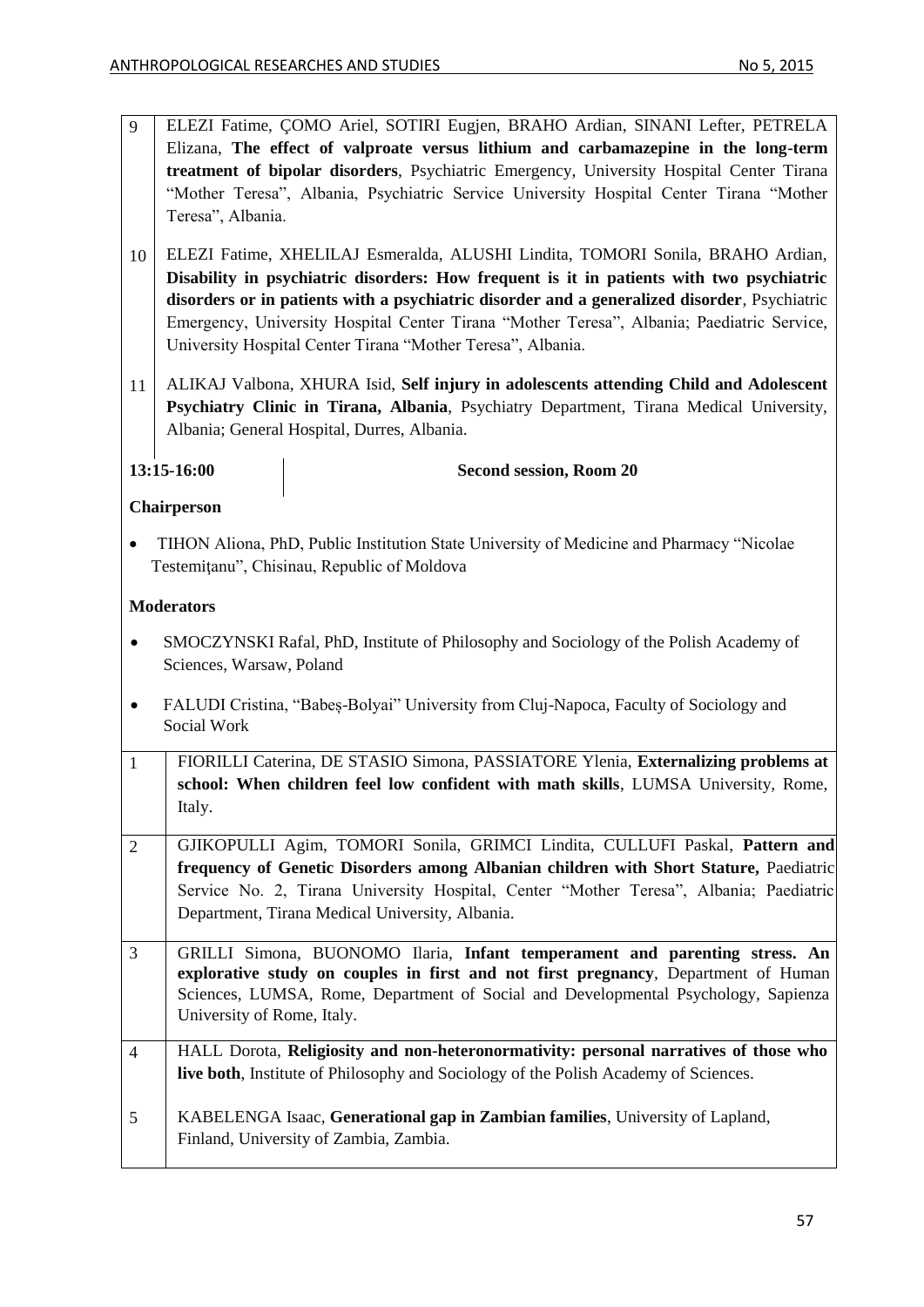Bucharest

| 6                                                                                                                                                                                                                                                                                                                                             | Technology, Poland.                                                                                                                                                                                                                                    | MARCZYŃSKI Anton, To Become Like a Child, Warsaw School of Information                                  |  |
|-----------------------------------------------------------------------------------------------------------------------------------------------------------------------------------------------------------------------------------------------------------------------------------------------------------------------------------------------|--------------------------------------------------------------------------------------------------------------------------------------------------------------------------------------------------------------------------------------------------------|---------------------------------------------------------------------------------------------------------|--|
| MARTINEZ Victor, CAMACHO Diego, Professional expectations in Psychology: A<br>$\overline{7}$<br>comparison between Psychology's students and psychologists in México, Faculty of<br>Medicine and Psychology at the Autonomous University of Baja California, Postdoctoral<br>fellow at l'Université Pierre et Marie Curie, Mexico and France. |                                                                                                                                                                                                                                                        |                                                                                                         |  |
| 8                                                                                                                                                                                                                                                                                                                                             | MEŞINA Victor, ZEPCA Victor, ZAPOROJAN Aculina, Sexual behavior aspects of pre-<br>university institutions pupils, National Center for Public Health, Chisinau, Republic of<br>Moldova.                                                                |                                                                                                         |  |
| 9                                                                                                                                                                                                                                                                                                                                             | TIGANAS Odetta, ZEPCA Victor, ABRAM Zoltan, Aspects of lyceum – form pupils<br>involvement on alcohol consumption, National Center for Public Health, Chisinau, Republic<br>of Moldova, University of Medicine and Pharmacy from Targu Mures, Romania. |                                                                                                         |  |
| 10                                                                                                                                                                                                                                                                                                                                            | OWUSU KYEI Justice Richard Kwabena, Ethnic religious organisations in the assimilation<br>paradigm, Graduate School for Social Research, Polish Academy of Sciences, Poland.                                                                           |                                                                                                         |  |
| 11                                                                                                                                                                                                                                                                                                                                            | SERAFIMOVA Mariya, Civil and/or laic religions, Department of Sociology, South-West<br>University "Neofit Rilski", Blagoevgrad, Bulgaria.                                                                                                              |                                                                                                         |  |
|                                                                                                                                                                                                                                                                                                                                               |                                                                                                                                                                                                                                                        | The second day of the conference, Thursday October 8 <sup>th, 2015, 9:30</sup> am - 13:15 pm            |  |
| Bucharest, "Francisc I. Rainer" Anthropology Institute of the Romanian Academy, 8 Avenue<br>Eroii Sanitari, 5 <sup>th</sup> District, Romania                                                                                                                                                                                                 |                                                                                                                                                                                                                                                        |                                                                                                         |  |
|                                                                                                                                                                                                                                                                                                                                               |                                                                                                                                                                                                                                                        | Please do not exceed 10 minutes for your conference paper !                                             |  |
|                                                                                                                                                                                                                                                                                                                                               | 9:30-13:00                                                                                                                                                                                                                                             | First session: The Institute Library and Room 20                                                        |  |
| $9:30-9:40$                                                                                                                                                                                                                                                                                                                                   |                                                                                                                                                                                                                                                        | <b>Welcome and opening</b>                                                                              |  |
|                                                                                                                                                                                                                                                                                                                                               |                                                                                                                                                                                                                                                        | SMOCZYNSKI Rafal, Institute of Philosophy and Sociology, Polish<br>Academy of Sciences, Warsaw, Poland. |  |
| 9:40-13:00                                                                                                                                                                                                                                                                                                                                    |                                                                                                                                                                                                                                                        | <b>First session: The Institute Library</b>                                                             |  |
| Chairman                                                                                                                                                                                                                                                                                                                                      |                                                                                                                                                                                                                                                        |                                                                                                         |  |
| GEANĂ Gheorghiță, PhD, "Francisc I. Rainer" Anthropology Institute of the Romanian<br>Academy, Bucharest                                                                                                                                                                                                                                      |                                                                                                                                                                                                                                                        |                                                                                                         |  |
| <b>Moderators</b>                                                                                                                                                                                                                                                                                                                             |                                                                                                                                                                                                                                                        |                                                                                                         |  |
|                                                                                                                                                                                                                                                                                                                                               |                                                                                                                                                                                                                                                        | RADA Cornelia, PhD, "Francisc I. Rainer" Anthropology Institute of the Romanian Academy,                |  |

 FALUDI Cristina, Babeș-Bolyai University from Cluj-Napoca, Faculty of Sociology and Social Work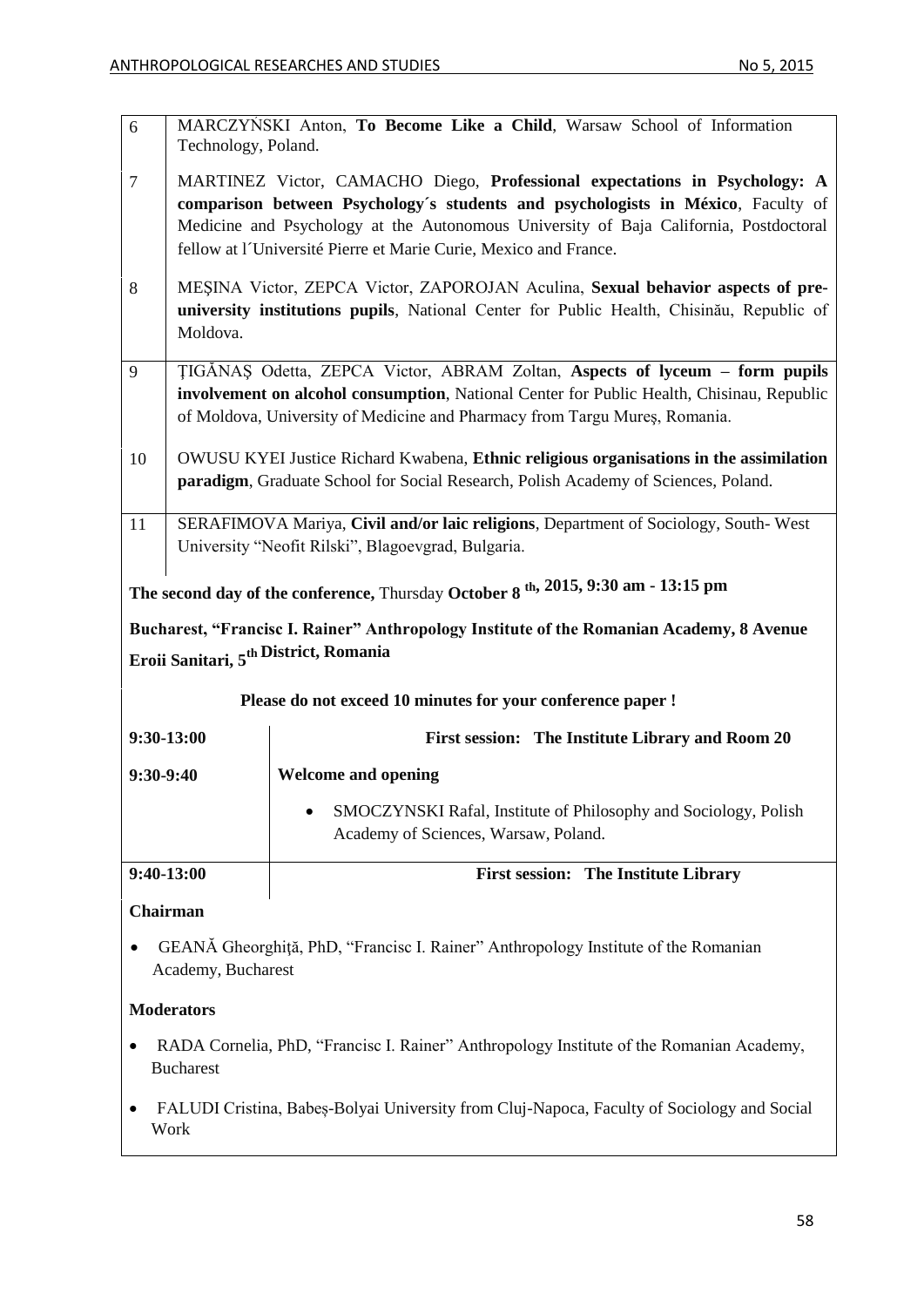|                | $9:40-13:00$                                                                                                                                                                                                                                                                                               | <b>First session: Room 20</b>                                                                                                                            |
|----------------|------------------------------------------------------------------------------------------------------------------------------------------------------------------------------------------------------------------------------------------------------------------------------------------------------------|----------------------------------------------------------------------------------------------------------------------------------------------------------|
|                |                                                                                                                                                                                                                                                                                                            | University, Bucharest, Romania.                                                                                                                          |
| 13             |                                                                                                                                                                                                                                                                                                            | MARICA Simona, Critical essay on the educational system in Romania, "Spiru Haret"                                                                        |
| 12             | HANDJIEVA-DARLENSKA Teodora, KUZEVA Aneliya, Education in the nutritional<br>lifestyle in children and parents - "School for Health", Medical University in Sofia,<br>Bulgarian Association for the Study of Obesity and Related Disease, Bulgaria.                                                        |                                                                                                                                                          |
| 11             | MIKOŁEJKO Zbigniew, Sacralization and desacralization of Polish family, Institute of<br>Philosophy and Sociology, Polish Academy of Sciences, Warsaw, Poland.                                                                                                                                              |                                                                                                                                                          |
| 10             | SMOCZYNSKI Rafal, Moral regulation and moral panic studies, Institute of Philosophy<br>and Sociology, Polish Academy of Sciences, Warsaw, Poland.                                                                                                                                                          |                                                                                                                                                          |
| 9              | FERDOHLEB Alina, Basic occupational health services – pros and cons, National Centre of<br>Public Health, Chisinau, Moldova Republic.                                                                                                                                                                      |                                                                                                                                                          |
| 8              |                                                                                                                                                                                                                                                                                                            | TIHON Aliona, Violence against women, Public Institution State University of Medicine and<br>Pharmacy "Nicolae Testemițanu", Chisinau, Moldova Republic. |
| $\overline{7}$ |                                                                                                                                                                                                                                                                                                            | PANTELIMON Cristi, Family Elements in Corporative Structures, Department of Social<br>Scences, "Spiru Haret" University, Bucharest, Romania.             |
| 6              | MESTER Béla, From the Noblemen's Ideal Commonwealth to the Scholars' Imagined<br>Republic, Institute of Philosophy, Research Centre for the Humanities, Hungarian Academy of<br>Sciences, Budapest, Hungary.                                                                                               |                                                                                                                                                          |
| 5              |                                                                                                                                                                                                                                                                                                            | KUBIAK Anna E., The Polish Funeral Culture, Institute of Philosophy and Sociology, Polish<br>Academy of Sciences, Poland.                                |
| $\overline{4}$ | GURAN-NICA Liliana, MARIN Cornelia, Urban versus Rural Environment in the<br>Emerging Metropolitan Areas, Faculty of Geography, "Spiru Haret" University, Bucharest,<br>Romania.                                                                                                                           |                                                                                                                                                          |
| 3              |                                                                                                                                                                                                                                                                                                            | GURAN-NICA Liliana, MARIN Cornelia, The Elderly and the Family, Faculty of<br>Geography, "Spiru Haret" University, Bucharest, Romania.                   |
| 2              | KOVACS Gábor, From gentry intellectuals to party bureaucrats – society, intellectuals<br>and power in the theory of György Konrád and Iván Szelényi on Eastern European<br>Institute of Philosophy, Research Centre for the Humanities, Hungarian<br>socialism,<br>Academy of Sciences, Budapest, Hungary. |                                                                                                                                                          |
| $\mathbf{1}$   | BISTRICEANU PANTELIMON Corina, Changes in the Ethical Dimension of Family,<br>Department of Social Sciences, "Spiru Haret" University, Bucharest, Romania.                                                                                                                                                 |                                                                                                                                                          |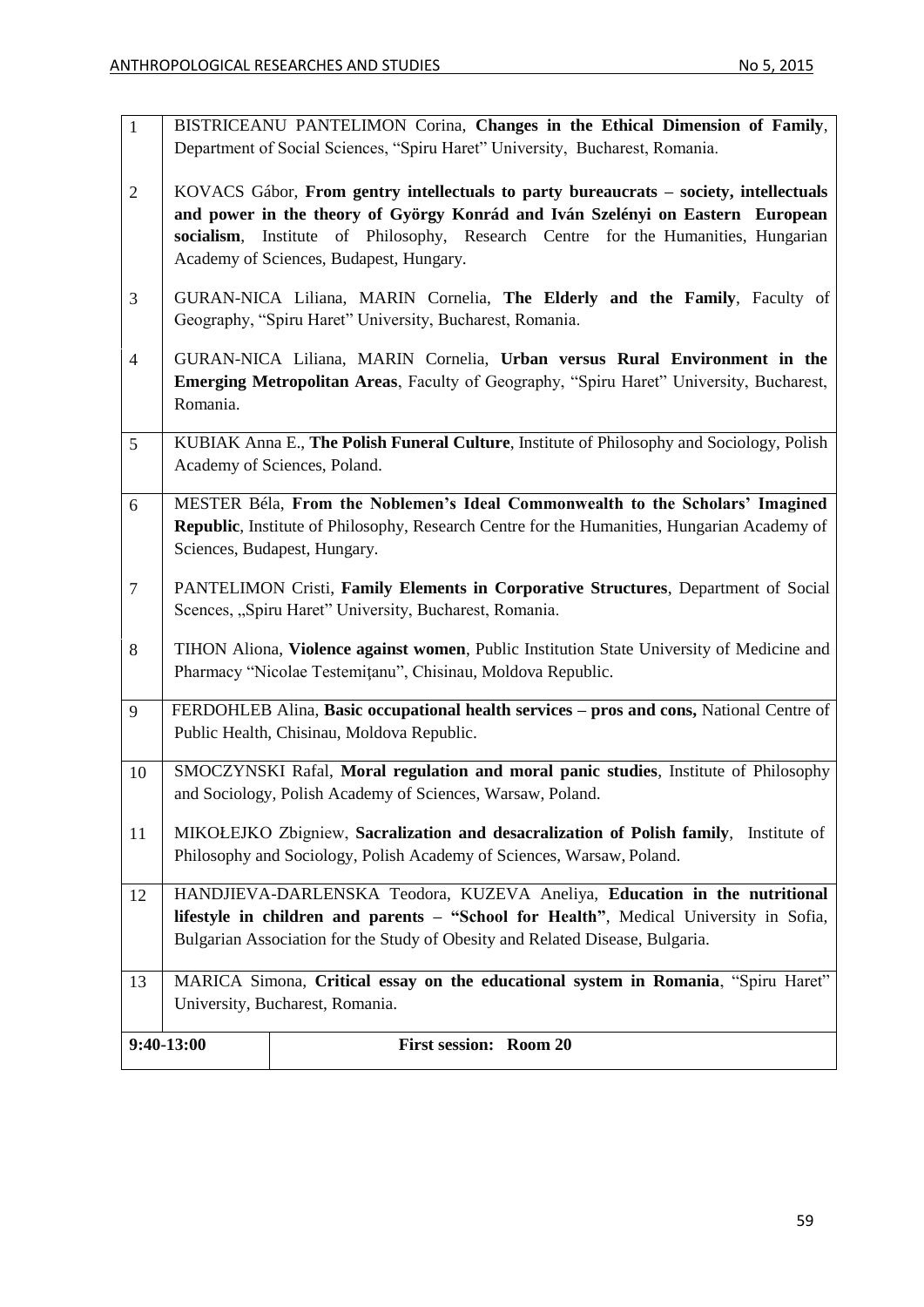## **Chairwoman**

CROITORU Cătălina, PhD, Public Institution State University of Medicine and Pharmacy "Nicolae Testemiţanu", Chisinau, Republic of Moldova

## **Moderators**

- BACIU Adina, PhD, "Francisc I. Rainer" Anthropology Institute of the Romanian Academy, Biomedical Department, Bucharest, Romania
- MARINESCU Valentina, PhD, Faculty of Sociology and Social Work, University of Bucharest, Romania
- 1 NAKOV Vladimir, DONCHEV Toni, **Reasons and methods for suicide and suicide attempts in Bulgaria between 2009 and 2014**, National Centre for Public Health and Analyses, Sofia, Bulgaria; Medical Academy, Sofia, Bulgaria.
- 2 PAVLICA Tatjana, SIKORA Čaba, RAKIŠ Rada, **Attitudes towards homosexuality in a sample of Novi Sad (Serbia) population**, Department for Biology and Ecology, Faculty for Sciences, University of Novi Sad, the Republic of Serbia.
- 3 RADA Cornelia, **Youth in Romanian urban areas: sexual debut and sexual behavior**, "Francisc I. Rainer" Anthropological Institute of Romanian Academy.
- 4 RAKIŠ Rada, BOŽIŠ-KRSTIŠ Verica, PAVLICA Tatjana, BELIŠ Branislava,

†TEGAKO I. Lidia, **Anthropometrical traits in children from Vojvodina (The Republic of Serbia) and Belarus**, University of Novi Sad, Faculty of Sciences, Department for Biology and Ecology, Novi Sad, Serbia, University of Novi Sad, Faculty of Agriculture, Novi Sad, Serbia, Department of Anthropology and Ecology Institute of History NAS of Belarus, Minsk.

- 5 SEVERINO Valerio, **Biopolitical changes in family conception in the aftermath of the Great War**, Department of History, Cultures and Religions, University of Rome La Sapienza, Italy.
- 6 SOTIRI Eugjen, ELEZI Fatime, BRAHO Ardian, ALUSHI Lindita, **Role of the family in the psychiatric treatment dropout**, Psychiatric Emergency, University Hospital Center Tirana "Mother Teresa", Albania.
- 7 SPASOVA Lyuba, **Insecure society: effects on contemporary family**, Institute for the Study of Societies and Knowledge, Bulgarian Academy of Sciences, Bulgaria.
- 8 TOMORI Sonila, ELEZI Fatime, SHEHU Eriona, BALI Donjeta, **Attitudes toward emigration of the first-year medicine students - the good, the bad and the worse to come**, Pediatric Service, University Hospital Center Tirana "Mother Teresa", Albania; Psychiatric Emergency, University Hospital Center Tirana "Mother Teresa", Albania.
- 9 TOMORI Sonila, GJIKOPULLI Agim, BABO Alma, TAKO Aferdita, DOBI Florida, LEVANI Eda, **Screening for early detection of children on autism spectrum - some controversies in relation to burden to families**, Pediatric Service No. 2, Tirana University Hospital Center "Mother Teresa", Albania; Qendra Komunitare e Shendetit Mendor, Nr. 1,